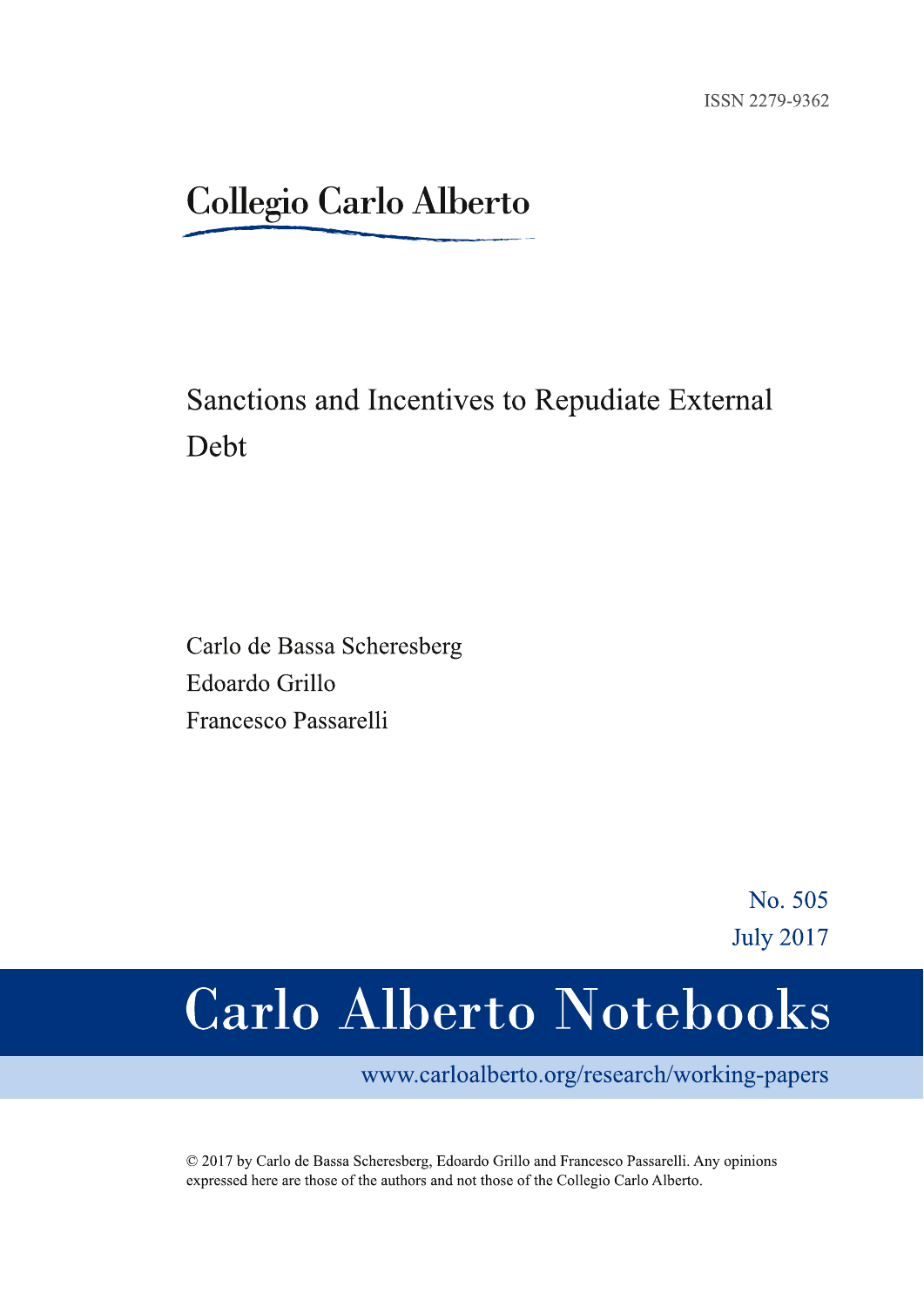## Sanctions and Incentives to Repudiate External Debt

Carlo de Bassa Scheresberg<sup>†</sup> Edoardo Grillo<sup>‡</sup> Francesco Passarelli<sup>§</sup>

November 2, 2017

#### Abstract

Economic sanctions can be a double-edge sword. The International Community usually levies them in the attempt to foment discontent with a hostile regime. But sanctions may provoke reactions which are costly for the International Community.

This paper studies how sanctions shape a government's incentives to default on foreign debt. A default frees resources that the government can use to buy political support. It then becomes a defensive reaction aimed at restoring political stability.

Data covering the period 1950-2005 reveal that sanctions provide an almost 2 percentage point increase in default probability one year later. An external debt crisis that occurs after a country has been hit by a sanction is associated with a 13% point decrease in internal political turmoil.

This paper suggests that sanctions may trigger an external debt crisis, and, when this happens, their effectiveness in undermining the stability of the ruling regime is limited. A certain degree of caution is necessary in the use of sanctions, especially when the target is a highly indebted country.

We thank Yotam Margalit, Massimo Morelli, Ugo Panizza, Giacomo Ponzetto, Guido Tabellini, and participants in a seminar at CRENOS - Sassari, the 16th JLAGV conference, the 2017 EEA-ESEM Meeting - Lisbon, and the 2017 Bruneck Workshop in Political Economy for very useful comments.

<sup>&</sup>lt;sup>†</sup>George Washington School of Business. 2201 G St NW, Washington, DC 20052, United States. Email: carlo.debassa@gmail.com

<sup>&</sup>lt;sup>‡</sup>Collegio Carlo Alberto. Piazza Arbarello 8, Torino, 10122, Italy. Email: edoardo.grillo@carloalberto.org

 $$Università di Torino and Università Bocconi. C. so Unione Sovietica 218 bis, 10134, Turin, Italy.$ Email: francesco.passarelli@unito.it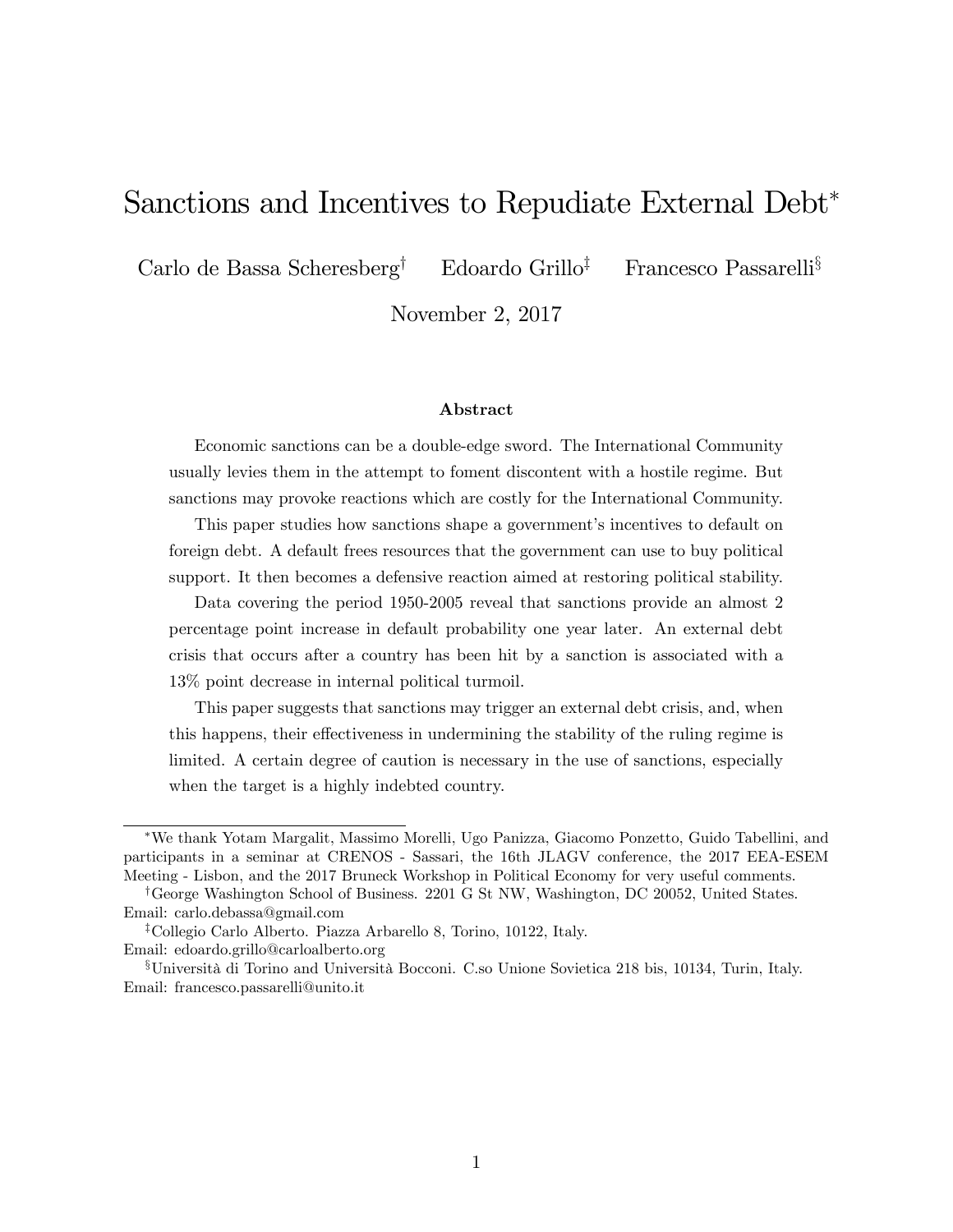## 1 Introduction

Myanmar has been ruled by a military junta from 1962 to 2011. In 1988, the regime violently repressed demonstrations against economic mismanagement and in favor of a democratic transition. As a result, during the following decade US, EU, and several other countries levied economic sanctions against Myanmar. In 2002, the country defaulted on its external debt. Despite the efforts of the International Community, the regime remained in power until 2011.

Economic sanctions represent an important foreign policy tool, a middle course of action in-between diplomacy and war. As in the case of Myanmar, they are frequently imposed with the aim of impairing a hostile regime. However, despite their growing role in international disputes, their utility is yet a controversial issue.<sup>1</sup> Sanctions are costly, not only for the targeted country, but also for firms and workers in the sanctioning countries. The costs borne may not worth the benefits. Current literature does not provide clearcut evidence that sanctions undermine the regime's political stability. Skeptics argue that they may even strengthen the popularity of the ruling government, promoting a nationalistic rhetoric.<sup>2</sup>

Moreover, as suggested by the Myanmar case, a specific link between sanctions and defaults may be at work. Defaulting on external debt may become more "politically acceptable" if it is advertised as a reaction to a sanction imposed by unfriendly foreign countries. It may also enable the government to divert resources from servicing the external debt to instrumentally buying internal support. In this case, the sanction would have limited impact on the regime's stability, while the cost borne by the International Community would be quite large.

Is this likely to happen? In a database, which collects information about sanctions, sovereign defaults, and political unrest in the period 1950-2005, we found that the chance to enter an external debt crisis was substantially higher in the subset of countries which were hit by a sanction some years earlier. We also found that sanctioned countries experienced higher internal political instability. However, political turmoil decreased in those countries if they defaulted on external debt some years later.

This paper studies the link between economic sanctions, debt crises and political turmoil. While existing literature argues that the threat of international sanctions acts as a deterrent for defaults, here we turn the issue around and study whether sanctions,

<sup>&</sup>lt;sup>1</sup>For a comprehensive view of the long debate over the utility of sanctions, cf. Haufber et al. (2009).

<sup>2</sup>Following the sanctions levied by the US against Venezuela in 2011, the Venezuelan President Hugo Chavez portrayed this act as a "gringo aggression", arguing that it would reinforce "the nationalist and patriotic morale of Venezuela." Grossman, Manekin, and Margalit (2017) claim, and empircally test, that sanctions are likely to raise hostility against sanctioning countries.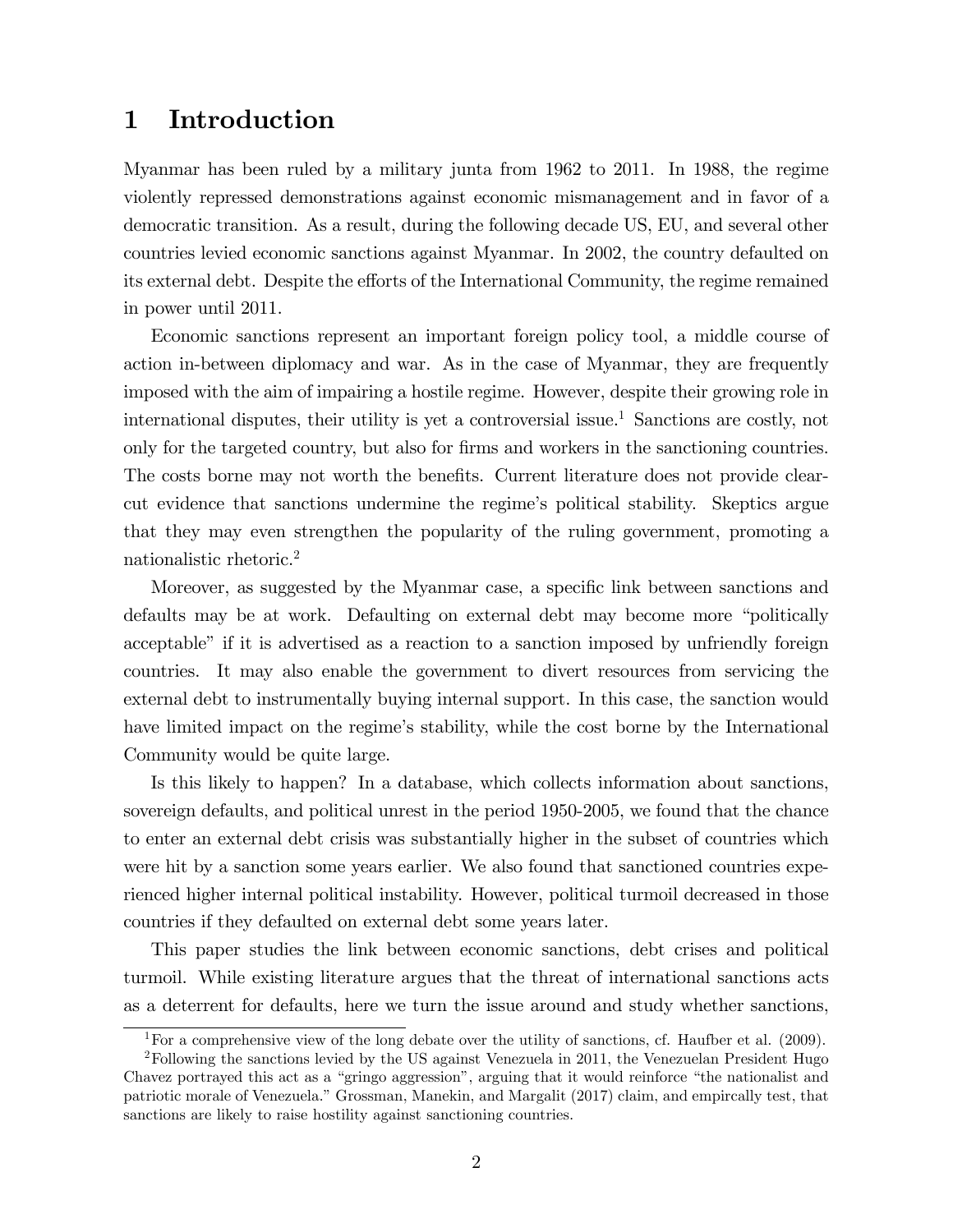imposed to a country for any reason (but unrelated to a default), would give a government more incentives to default on its sovereign debt.

We present a theoretical model in which the International Community levies a sanction that has the effect to exhaust the country economically, in the attempt to foment the populationís discontent with the regime. The latter has to choose the income tax rate and how much to invest in activities to counteract the opposition. Tax proceeds are used also to service public debt, but the government can decide not to repay it, namely to default. Of course, a default is costly for the country, due to reputational losses and systemic consequences. A default, however, yields also some benefits. Once unburdened of the public debt, the government can lower taxes or invest more resources to fight opposition. Both these policies lower political instability and enhance the governmentís probability to survive in office. We show that when the country is hit by a sanction, such benefits may be larger, making the choice to default more attractive to the government. We further assume that, at the time the sanction is levied, financial markets form rational expectations about the probability with which a default occurs in equilibrium. In doing so, they anticipate the higher chance of a debt crisis following a sanction. Thus, they demand a risk premium rise on the government debt. This, in turn, further strengthens the government's incentive to enter a debt crisis.

The main implication of the model is that a default *following* a sanction dampens political instability. We find support in the data for this relationship. We regress political instability (as measured either by the frequency of riots or by a composite Conflict Index) against three dummies capturing (a) whether the country was under sanction, (b) whether it was in an external debt crisis, and (c) whether it was under a sanction and in an external debt crisis status, provided that the former occurred one year before the latter. We find that the first two dummies are not significantly associated to political instability, while the last interaction variable is significantly correlated with a decrease in the level of political unrest.

This evidence is consistent with the implications of the theoretical model. A sanction may trigger a *political* default on external debt which, at least partially, offsets the International Communityís attempt to foment political instability and to pursue a regime change. Importantly, these political defaults can arise also when the *economic* fundamentals of the country would not lead to a debt crisis. Therefore, the default on external debt may backfire on foreign countries, especially those holding a substantial amount of debt. But, why are sanctions so frequently used? We propose two explanations. First, the International Community may have an interest in punishing the misconduct of a regime per se, independently of the sanction's effect on its chance of surviving in office. Second,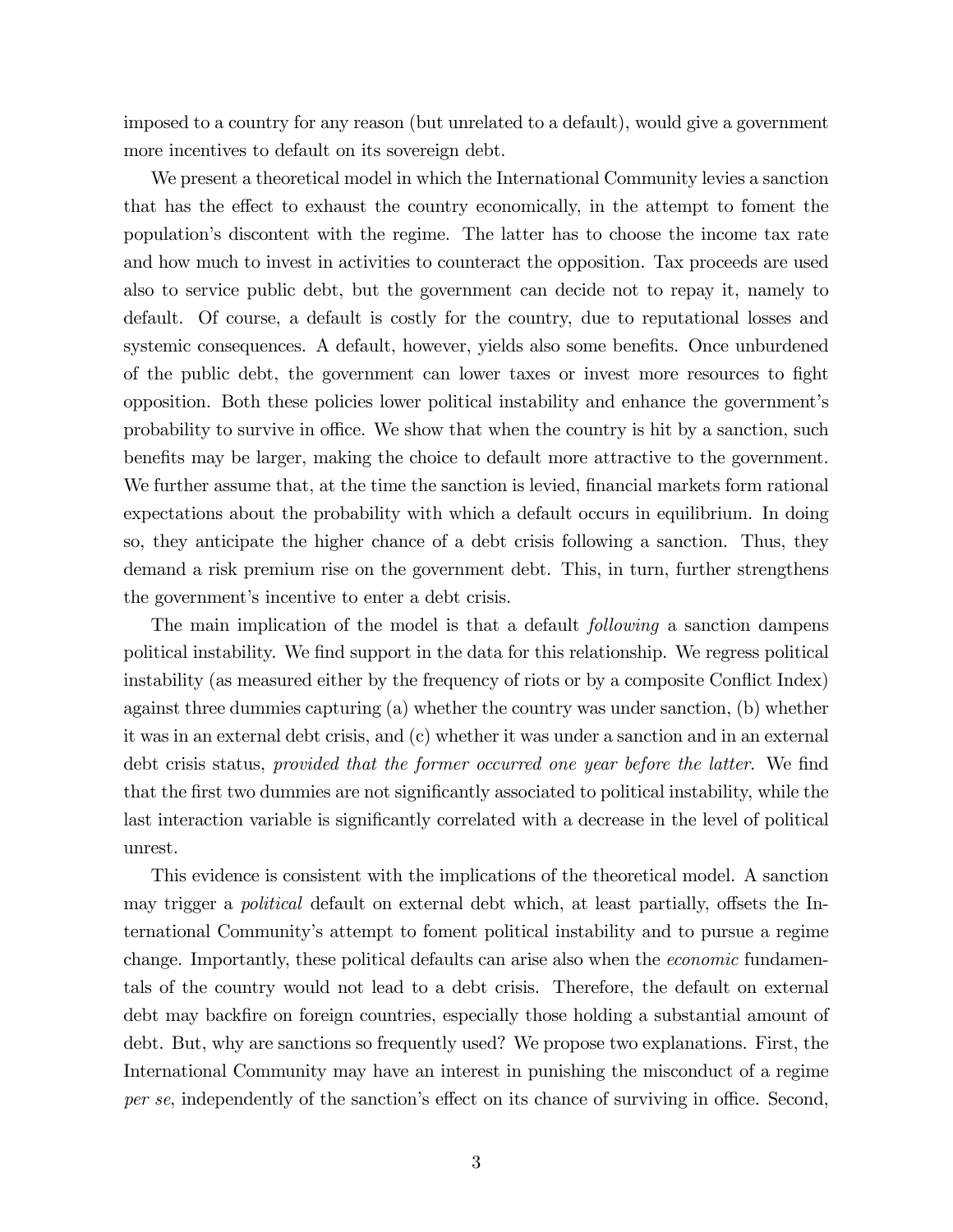the collective decision on whether to impose a sanction is realistically influenced by more powerful members. If these members own relatively small amounts of the countryís debt, they will be relatively uninterested in the risk of triggering a default. This would lead to an excessive use of sanctions and to frequent debt crises occurring after sanctions.

The paper is organized as follows. Section 2 presents an overview of the related literature. Section 3 provides motivating evidence for our analysis. Section 4 introduces the theoretical model. Section 5 analyzes the equilibrium and presents theoretical predictions. Section 6 contains the empirical analysis. Section 7 concludes. The Appendix (Section 8) contains the proofs of propositions, and additional empirical evidence.

## 2 Related Literature

Given their widespread use as a tool to handle international disputes, economic sanctions have been independently studied by scholars in economics and political science. Most of the literature has focused on the reasons behind the decision to impose a sanction and on whether such a sanction is ultimately effective.<sup>3</sup> Dating back to Galtung (1967), economic sanctions are intended to favor the "political disintegration" of a leader's support within the targeted country. This "instrumental" view highlights how sanctions aim at the removal of a leader, whose interests are misaligned with those of the International Community (Marinov, 2005; Escribà-Folch and Wright, 2010).<sup>4</sup> In partial contrast with this idea, other scholars (e.g. Kaempfer and Lowenberg, 1988, 1992; Lacy and Niou, 2004) have pointed out that sanctions may also be imposed for "expressive" reasons, namely to take a moral or political stance against the leader's behavior and to send him a signal about one's resolve. In this paper, we allow both motives to be at play. Indeed, members of the International Community enjoy an *economic* benefit if the leader is overthrown but, independently, they also experience a *political* utility by using a sanction "expressively". Moreover, in line with our motivation, we enrich the utility function of the coercers by explicitly accounting for the negative consequences they may suffer if the targeted country defaults. The decision to impose a sanction may (efficiently) serve political-economic objectives or (inefficiently) result from a politically distorted collective decision.

There is controversy in the literature about the efficacy of sanctions as a tool to

<sup>3</sup>See Baldwin (2000) for a general discussion of the political logic behind sanctions and Drezner (1999) and Hufbauer  $et$  al. (2009) for reviews of their scope and effectiveness.

 $4$ Economic sanctions are then the "stick" in the hands of the international community to discipline a leader. The literature, however, has also investigated the "carrot-oriented" role of sanctions. For instance, Toke and Albornoz (2011) look at how changes in the flow of FDIs may help aligning the behavior of a leader with the interests of the international community.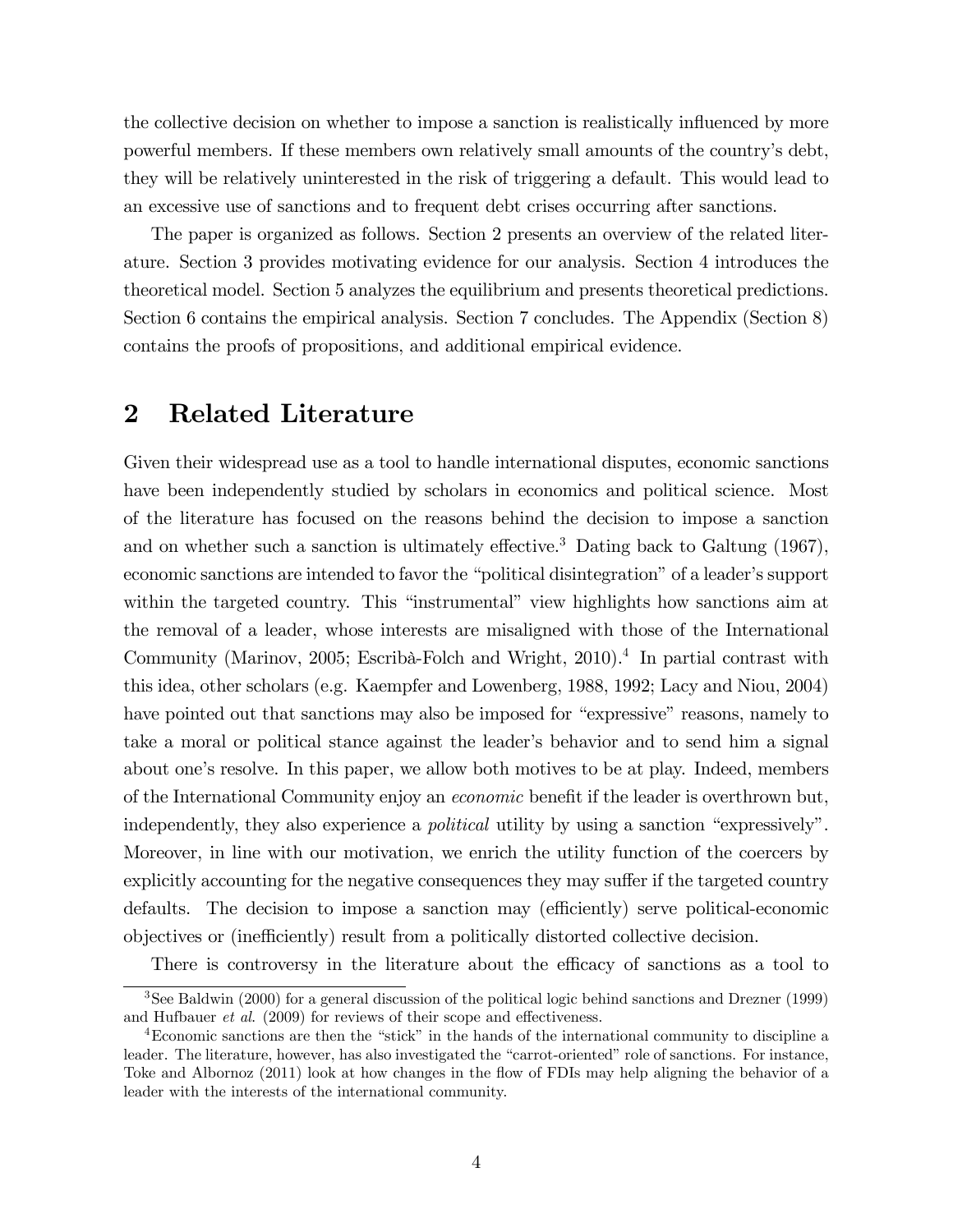discipline misaligned regimes. While Marinov (2005), Lektzian and Souva (2007) and Escribà-Folch and Wright (2010) conclude that sanction actually weaken authoritarian leaders, other scholars cast some doubts on this Önding (e.g. Pape, 1997; Allen, 2008; Licht, 2017; Grossman et al., 2017). Some papers also point out that sanctions may decrease living standards within the targeted country (Weiss, 1997; Allen and Lektzian 2013; Neuenkirch and Neumeier, 2015) and increase the level or repression and violence (Wood, 2008; Peksen, 2009; Peksen and Drury, 2010; Hultman and Peksen, 2015). Our paper is close to those casting doubts on sanctions' effectiveness. Indeed, in our setting, the leader's decision to default on public debt backfires on foreign countries, offsetting, at least partially, their attempt to overthrow the leader.

To properly account for the instrumental view described above, we explicitly model the channel through which sanctions affect the leader's probability to survive in office. In this respect, we are close (among others) to Kaempfer et al. (2004), Wood (2008), De Mesquita and Smith (2009, 2010), Peksen and Drury (2010), and Oechslin (2014), which study how international sanctions may affect the behavior of an office-motivated leader. We differ from these papers as we focus on the use of a default on external debt as a reaction to the sanction.<sup>5</sup>

The relationship between international sanctions and sovereign defaults has been explored by the literature on "supersanctions" and "gunboat diplomacy" (e.g. Bulow and Rogoff, 1989a, 1989b; Weidenmier 2005; Mitchener and Weidenmier 2010).<sup>6</sup> This literature argues that international sanctions are imposed to induce debt repayment because of the severe and prolonged economic costs borne by the sanctioned country. In other words, defaults cause sanctions. Although in several instances this may have been the case, the link emphasized in the present paper goes in the opposite direction: sanctions cause defaults. We claim that a sanction may lead an office-motivated government to repudiate foreign debt in order to free resources that can be used to regain political support.

This paper is an instance of how political constraints may affect the choice to service public debt.<sup>7</sup> There is ample empirical evidence that political uncertainty is priced by Önancial markets (Citron and Nickelsburg, 1987; Brewer and Rivoli, 1997; Kohlscheen, 2007; van Rijckeghem and Weder, 2009). Political risk has also been incorporated in dynamic general equilibrium models (Cuadra and Sapriza, 2008 and Andreasen et al.

 $5$ We also differ from this literature because we model the revolt subgame as a global game (cf. Alkeson, 2000 and Edmond, 2013). See Morris and Shin (2003) for a review of static global games and Angelots et al. (2007) for the analysis of dynamic global games

<sup>&</sup>lt;sup>6</sup>See also Cole and Kehoe (1998) for the reputational costs that a default may cause.

<sup>7</sup>For surveys on the extensive economic literature on sovereign defaults see Eaton and Fernandez (1995), Panizza, Sturzenegger and Zettelmeyer (2009) and Tomz and Wright (2013).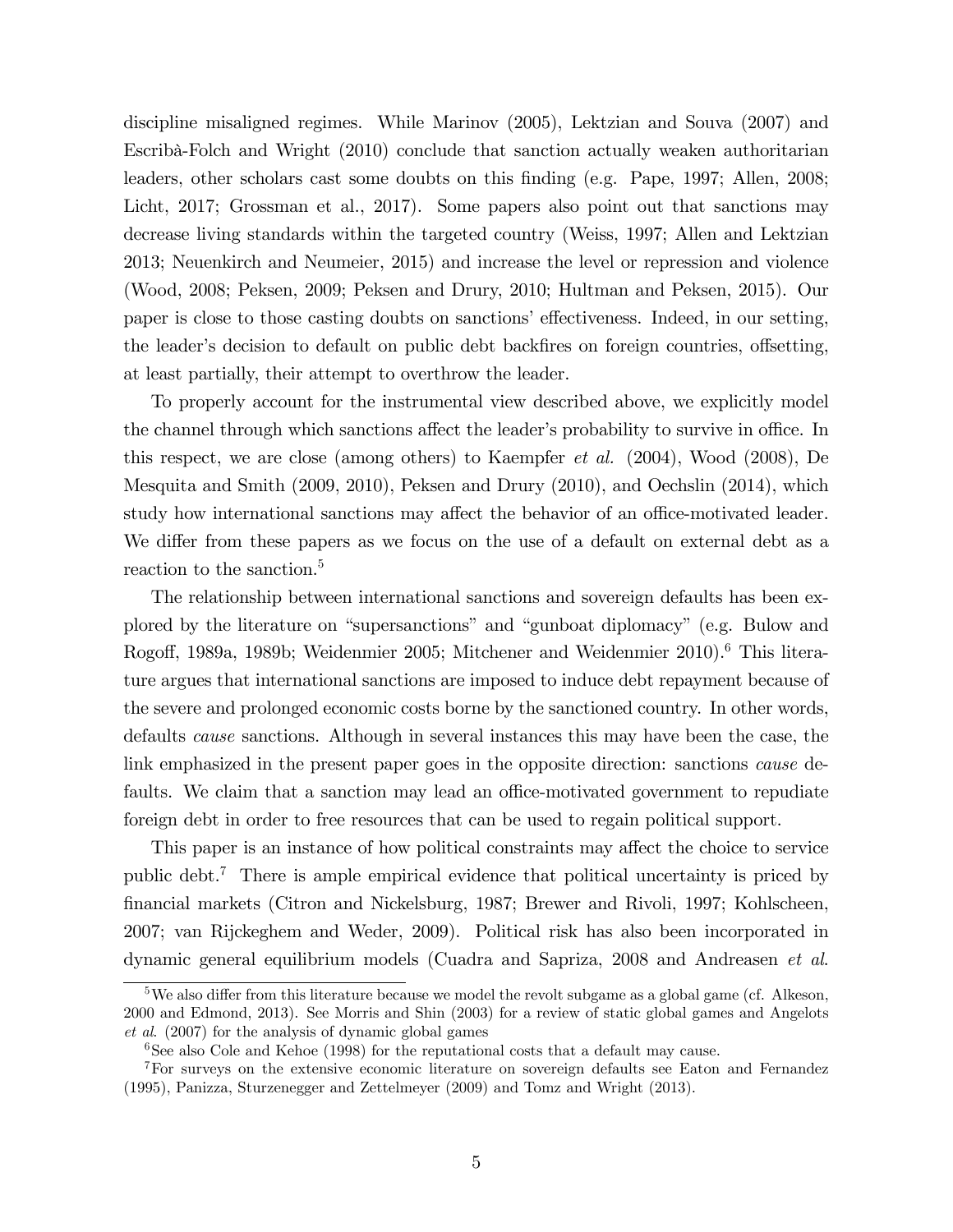$2016$ .<sup>8</sup> We contribute to this literature by explicitly modeling the link between sanction, revolt risk, and the probability to enter a default.

In our model, a default is effective in improving the government's probability to survive in office only if the cost borne by domestic citizens is not too high. This establishes a link with the literature investigating the costs of a default for the defaulting country (English 1996; Arellano 2008; Borensztein and Panizza 2009; Gelos et al. 2011; Yeyati and Panizza 2011; Cruces and Trebesch 2013; Gennaioli et al. 2014; Sandleris 2016). Finally, our paper is related to the finance literature on strategic defaults by households (e.g. Guiso *et al.*) 2013) and corporations (e.g. Anderson and Sundaresan 1996; Mella-Barral and Perraudin 1997).

## 3 Some preliminary evidence

Our dataset collects information on 68 countries over the period 1950-2005, with a total of 3,091 country/year observations. It combines three different sources: the "Threats and Imposition of Sanction Database" on sanctions (henceforth, TISD); the Reinhart and Rogoff's Database on debt and financial crisis (henceforth RRD); the "Cross-National Time-Series Data Archive" on political institutions and political unrest (henceforth, CNTSDA). The Data Appendix provides a detailed description of these sources and precise definition of variables.<sup>9</sup> Table A1 in the Appendix reports the list of countries and the frequency of sanctions and external debt crisis for each of them.

In this dataset, sanctions occur quite frequently. Countries are recorded to be under sanction in more than 27% of the sample. Sovereign debt crises are less frequent (15.49% of the sample), and in most cases (92.7%) they involve external debt (see Tables A2-A3 in Appendix).

Table 1 shows that sanctioned countries are richer than countries under no sanction, while countries that default on external debt are poorer than non-defaulting countries. However, when it comes to political characteristics, sanctioned and defaulting countries are much more similar. The sanctioned countries are more likely to be ruled by a military junta and less likely to have an elective government, compared to countries under no sanction. They also experience a higher degree of internal political conflict (as measured by

<sup>8</sup>On a complementary note, Amador, (2003) and Guembel and Sussman (2009) show that debt repayment may arise in the absence of default penalties for internal political reasons.

<sup>&</sup>lt;sup>9</sup>3,091 is the number of observations for which data on all variables are available. In some of the regressions in Section 5, we supplement the dataset with public finance variables obtained from the World Bank World Development Indicators (henceforth, WDI). With the addition of this set of variables, the sample size shriks to 981 observations.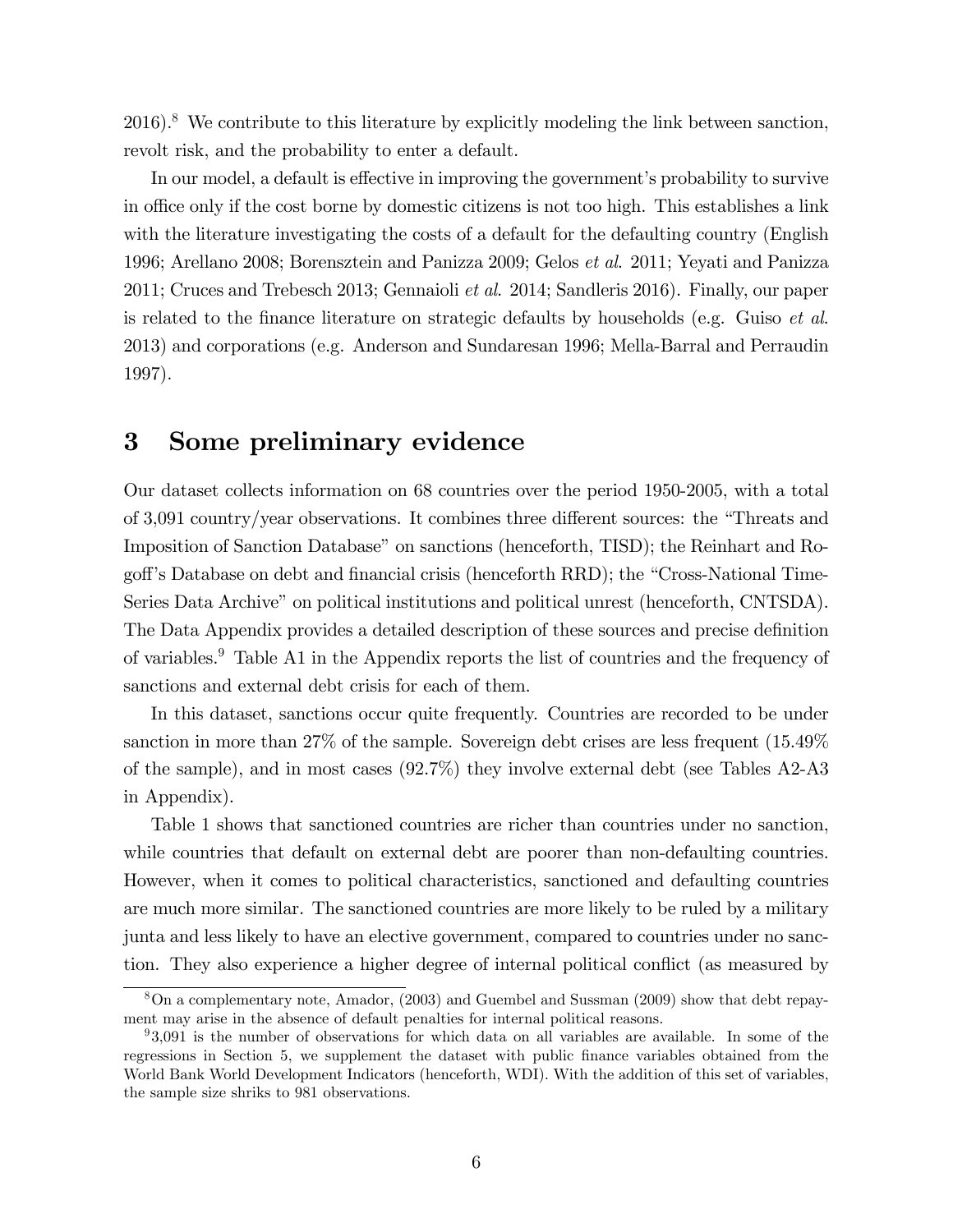the frequency of riots and by the Conflict Index, which aggregates information on riots, strikes, political assassinations, guerrilla warfare and other measures of political unrest). Similar political patterns characterize countries under an external debt crisis: lower frequency of elective institutions and stronger political conflict, compared to countries that service public debt. $10$ 

#### TABLE 1 HERE

Thus, when considered in isolation, being subject to a sanction and being in an external debt crisis are both associated with higher internal political instability. Interestingly, however, when the two conditions occur jointly, political instability decreases substantially. Table 2 tells us that being in an external debt crisis and under sanction is significantly associated with a lower incidence of riots and with a lower Conflict Index.<sup>11</sup>

#### TABLE 2 HERE

This evidence represents the main motivation of the theoretical model we present in the next section. Defaulting on external debt is the mechanism through which a country that has been hit by a sanction may regain internal political stability.

## 4 The Model

A country is ruled by an office-motivated head of state, Player  $H$ , (or the leader, terms which we use interchangeably) who enjoys a benefit  $v > 0$  from keeping his position. The country has an outstanding amount of external public debt equal to  $B > 0$ . This debt is Önanced through a government bond, which must be repaid, together with interests, at the end of the game. Thus, the total cost of servicing the public debt is  $(1 + r)B$ , where r is the interest rate paid on the government bond.

<sup>&</sup>lt;sup>10</sup>All these differences are statistically significant at least at the  $5\%$  level. Not surprisingly, if we restrict the sample size to include additional variables, we further find that being in a default status is positively associated with a higher frequency of ináation crisis, lower reserves, higher stocks of external debt and higher payments on external debt (see Table A3 in Appendix). Similar patterns hold true for countries under sanction. Moreover, in this restricted sample, sanctions are still associated with greater political unrest, while the positive correlation between external debt crisis and poltical instability is weaker.

 $11\text{As}$  shown in Table 2, the differences in our measures of politically instability are both statistically significant when we condition to the sanction status, while only the difference in riots is statistically significant when we condition on the external debt crisis status.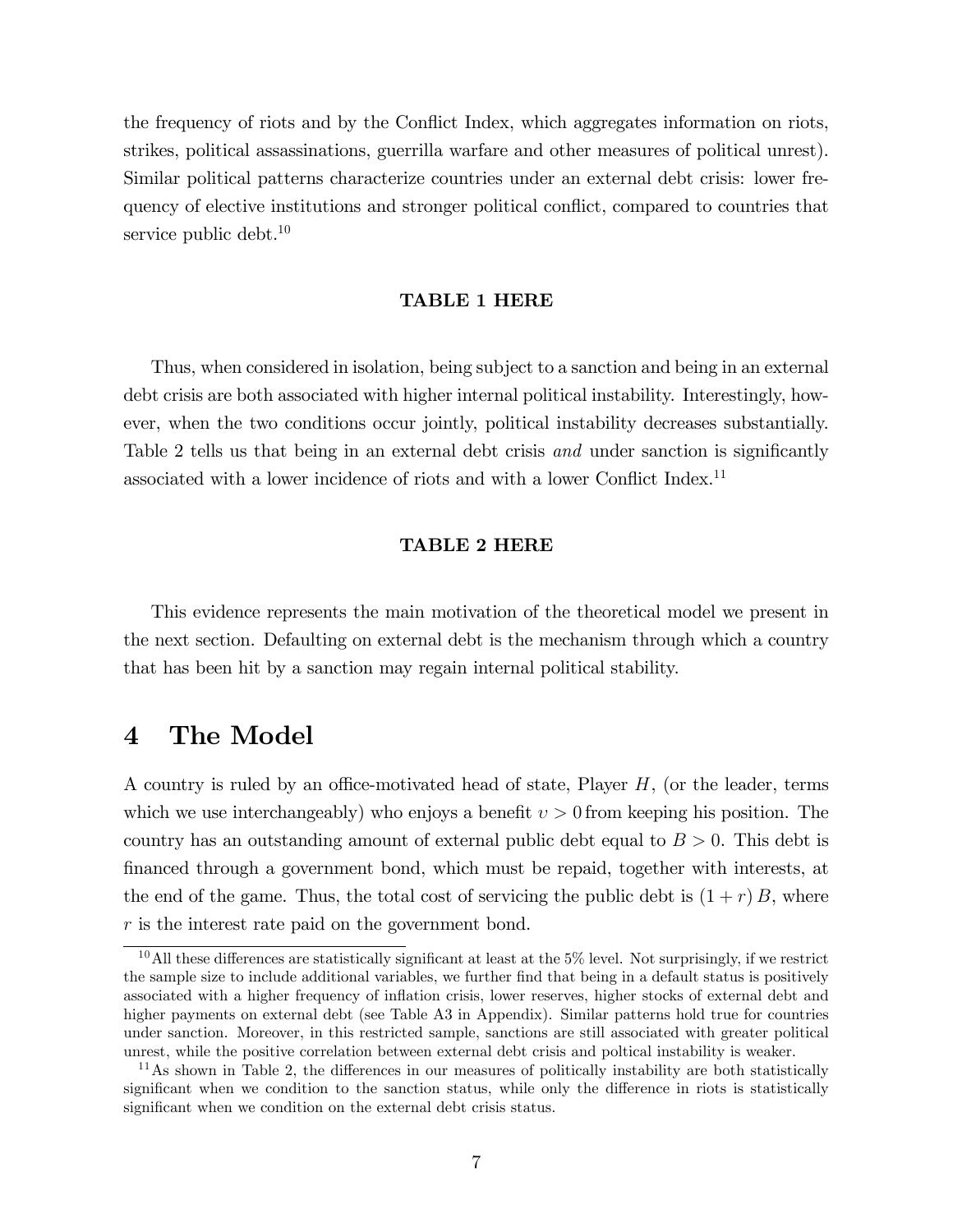The population of the country is homogeneous in terms of income. We normalize income level to 1. Citizens belong to one of two possible groups, A and Z.

Individuals in group A are Activists. Each activist must independently choose whether to engage in a collective political attack against the leader in the attempt to overthrow him. The actual interpretation of such a choice may vary with the specific context we are analyzing. In autocratic regimes it often entails participating in a violent revolt against the dictator. In democratic regimes it may range from taking part in legal political movements or peaceful demonstrations to engaging in violent protests against the government. In either cases, the aim is weakening the political support of the ruling executive and thus favoring a parliamentary confidence crises.

Individuals in group  $Z$ , instead, do not directly take part in the revolt. To simplify the analysis, we assume that group A represents a small fraction of the total population, while group  $Z$  (and the country's population) has unit mass.

Citizens' gross income (hence, the country's GDP) is affected by sanctions imposed by the International Community. A sanction equal to  $\sigma \in [1, \bar{\sigma}]$  reduces the income of citizens to  $y(\sigma) = 1/\sigma$ . Thus,  $\sigma = 1$  implies no sanction while  $\bar{\sigma} > 1$  is the sanction's maximum level. One may think of  $1/\bar{\sigma}$  as the per capita GDP if the country is totally banned from the International Community.

Each sanctioning country within the International Community would draw an economic or political benefit from overthrowing the leader of the sanctioned country. But it would also bear a cost in the event of a default. Such cost is proportional to the amount of the countryís external debt owned by the sanctioning country. Thus International Community members may have different views about how harsh the sanction should be. We assume that the level of sanction chosen by the International Community maximizes a weighted sum of members' utilities. Weights reflect their political influence within the International Community, capturing the idea that more powerful countries have a higher ability to affect the common decision in their favor (cf. Subsection 5.4 for additional details).

The utility of citizens in group Z depends on the sanction level,  $\sigma$ , and on the leader's decisions regarding taxation,  $\tau$ , and default,  $\delta$ :

$$
u_Z(\sigma, \tau, \delta) = \frac{1 - \tau}{\sigma} - \delta \ell,\tag{1}
$$

In particular,  $\delta \in \{0, 1\}$  is a binary choice variable describing whether the country defaults on the outstanding debt  $(\delta = 1)$  or not  $(\delta = 0)$ , and  $\tau \in [0, 1]$  is the proportional tax rate chosen by the leader to finance public expenditures (see subsection 5.2 below).  $\ell$  is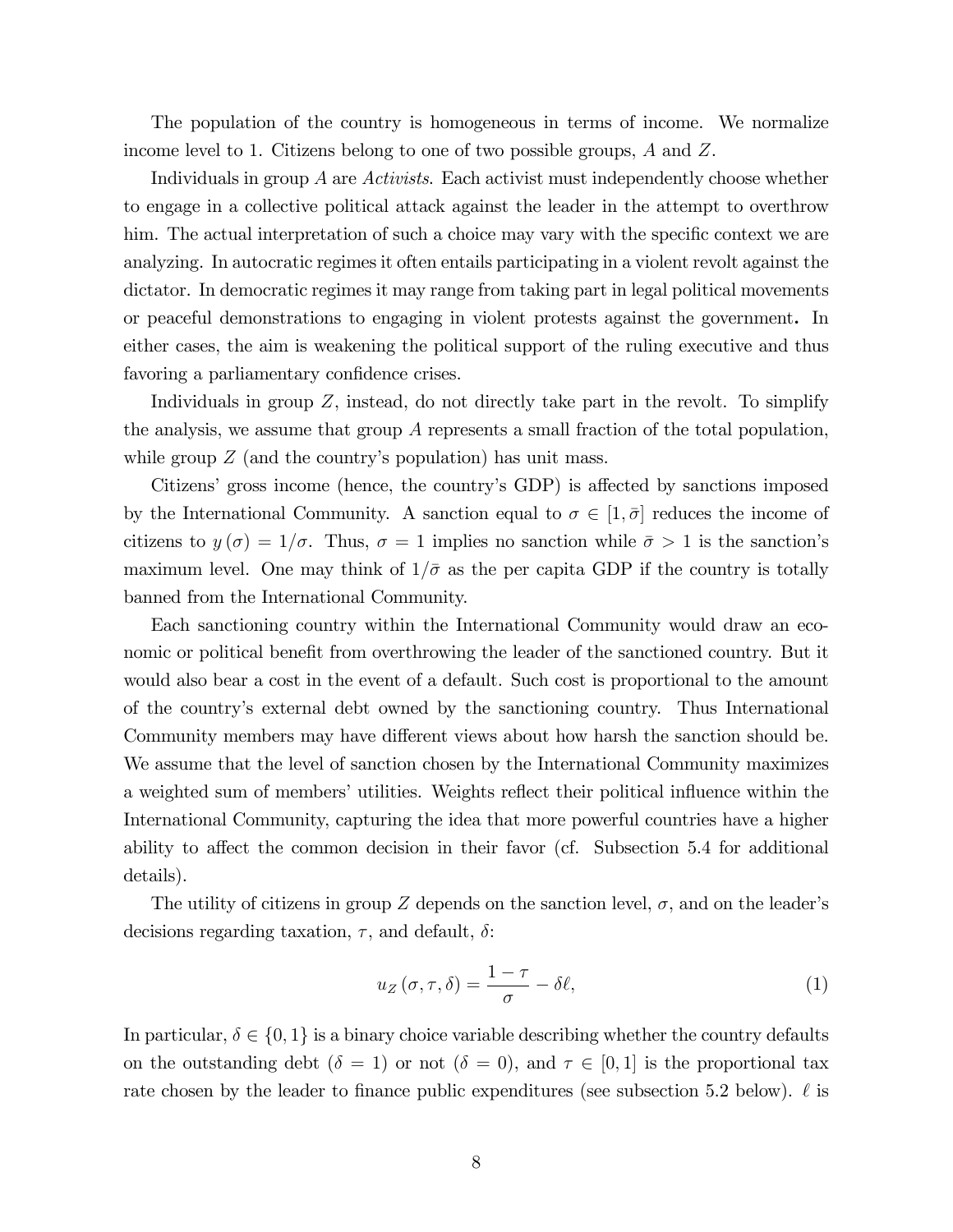the cost incurred by citizens if a default takes place.<sup>12</sup> As such,  $\ell$  may capture different factors, such as capital losses in citizens' portfolios, systemic effects on the financial sector, loss of international credibility, or any other utility loss associated with the socioeconomic turmoil a default may cause. We assume that  $\ell$  is uniformly distributed in the interval  $[0, \ell_H]$ . In particular,  $\ell$  is realized before the leader chooses whether to default or not (and it is observable to him), but after the sanction is determined.<sup>13</sup>

The regime is overthrown if and only if the fraction of activists who revolt exceeds a critical threshold. The latter positively depends on the utility of citizens in group  $Z$ ,  $u_Z(\sigma, \tau, \delta)$ . Intuitively, when the discontent among citizens is high, the regime is less stable and, consequently, fewer activists are needed to overthrow it.

If an activist revolts and the revolt succeeds, he enjoys a payoff  $q > 0$ . Such payoff can be seen as the sum of a hedonic benefit, due to taking part in a successful political action, and a monetary payoff possibly related to the value of office,  $v$ . The idea is that those who participate in the political action overthrowing the regime not only are ideologically motivated, but they may also enjoy a material benefit from replacing the current ruling class. On the contrary, if the revolt fails each participating activist incurs a cost equal to the amount the leader invests in overthrow prevention,  $\pi \geq 0$ . One may think of  $\pi$  as the leader's investment in intelligence or riot police. In this interpretation, the activist's cost derives from a higher probability of being arrested or injured. The utility of an activist is thus given by:

$$
u_A(\sigma, \tau, \delta, \pi) = \frac{1 - \tau}{\sigma} - \delta\ell + g\Phi - \pi(1 - \Phi),\tag{2}
$$

where  $\Phi$  is an indicator function that equals 1 if the activist participates in the revolt and it succeeds and 0 if he participates in it, but it fails. As we explain below, activists exhibit strategic complementarities in their behavior: the larger is the fraction of activists who revolt, the more each single activist has an incentive to revolt. This is because, as the revolt becomes larger in size, it also becomes more likely to succeed. Then, each activist faces a higher expected net benefit of revolting and this boosts his propensity to take part in the riot.

The investment in overthrow prevention,  $\pi$ , is financed through a proportional tax

<sup>&</sup>lt;sup>12</sup>We assume that the cost of defaulting,  $\ell$ , is independent of the level of sanctions. If we assumed, in line with Arellano, 2008, that this cost is decreasing in the level of sanctions  $(\ell(\sigma)$  with  $\ell'(\sigma) < 0$ , there would be an even stronger incentive to default for the leader. All the insights from our anlaysis would then survive.

<sup>&</sup>lt;sup>13</sup>The randomness of  $\ell$  at the time the sanction is levied seems realistic. Moreover, it "smooths" the binary decision to default into a probabilistic event. The assumption of uniform distribution is made to simplify computations but, qualitatively, none of our results hinges on it. In what follows, we further assume that  $\ell_H$  is sufficiently high to guarantee that a strategic default occurs with probability strictly between 0 and 1 for any level of sanction  $\sigma \in [1, \bar{\sigma}].$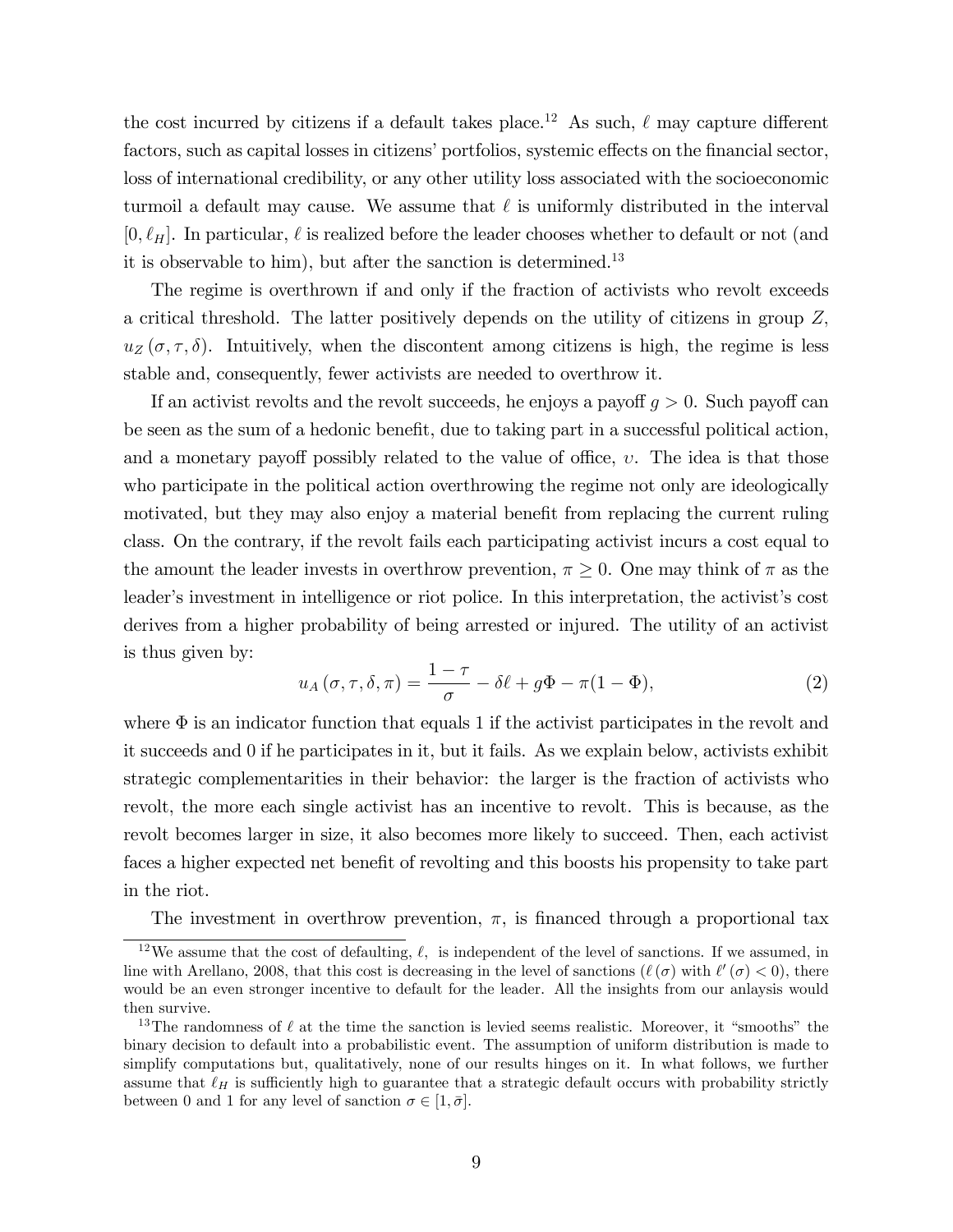rate,  $\tau$ , levied on citizens' income. Tax revenues must also service public debt if no default occurs (i.e. if  $\delta = 0$ ):

$$
\frac{\tau}{\sigma} = \pi + B(1+r)(1-\delta). \tag{3}
$$

Given the sanction level,  $\sigma$ , and the interest rate, r, the leader chooses a policy vector  $(\tau, \pi, \delta) \in [0, 1] \times [0, 1] \times \{0, 1\}$  so as to maximize his probability to survive in office under a balanced budget constraint (3).

The interest rate  $r$  is an endogenous variable. It is determined by "financial markets" through a no-arbitrage condition against a risk-free interest rate,  $\tilde{r}$ . We say the *debt is* priced if there exists an interest rate  $r$  on the government bond that equates the expected return on the government bond (accounting for the risk of nonpayment) with the risk-free return:

$$
(1+r)(1 - F(\sigma | r)) = 1 + \tilde{r}.
$$
\n
$$
(4)
$$

 $F(\sigma | r)$  is the nonpayment probability, namely the probability with which Player H chooses to default when the sanction level is equal to  $\sigma$  and the interest rate is equal to r. Since the probability of a default depends on  $\sigma$ , the interest rate depends on the sanction level,  $r = R(\sigma)$ . If there is no r satisfying (4), we say the *debt is not priced* and we assume that a default happens with certainty. One might think of this as the case of a severe liquidity crisis. Thus, in our model, defaults can happen either because Player H decides so, or because risk premium is so high that default becomes inevitable. We refer to the former type of defaults as to *political defaults* and to the latter as to *economic* defaults.



Figure 1: Timing of the Model.

The timing of the events is the following (cf. Figure 1). In period 0, the International Community chooses the sanction level. In period 1, financial markets form rational expectations on the probability with which the country defaults given the level of sanctions  $\sigma$ ,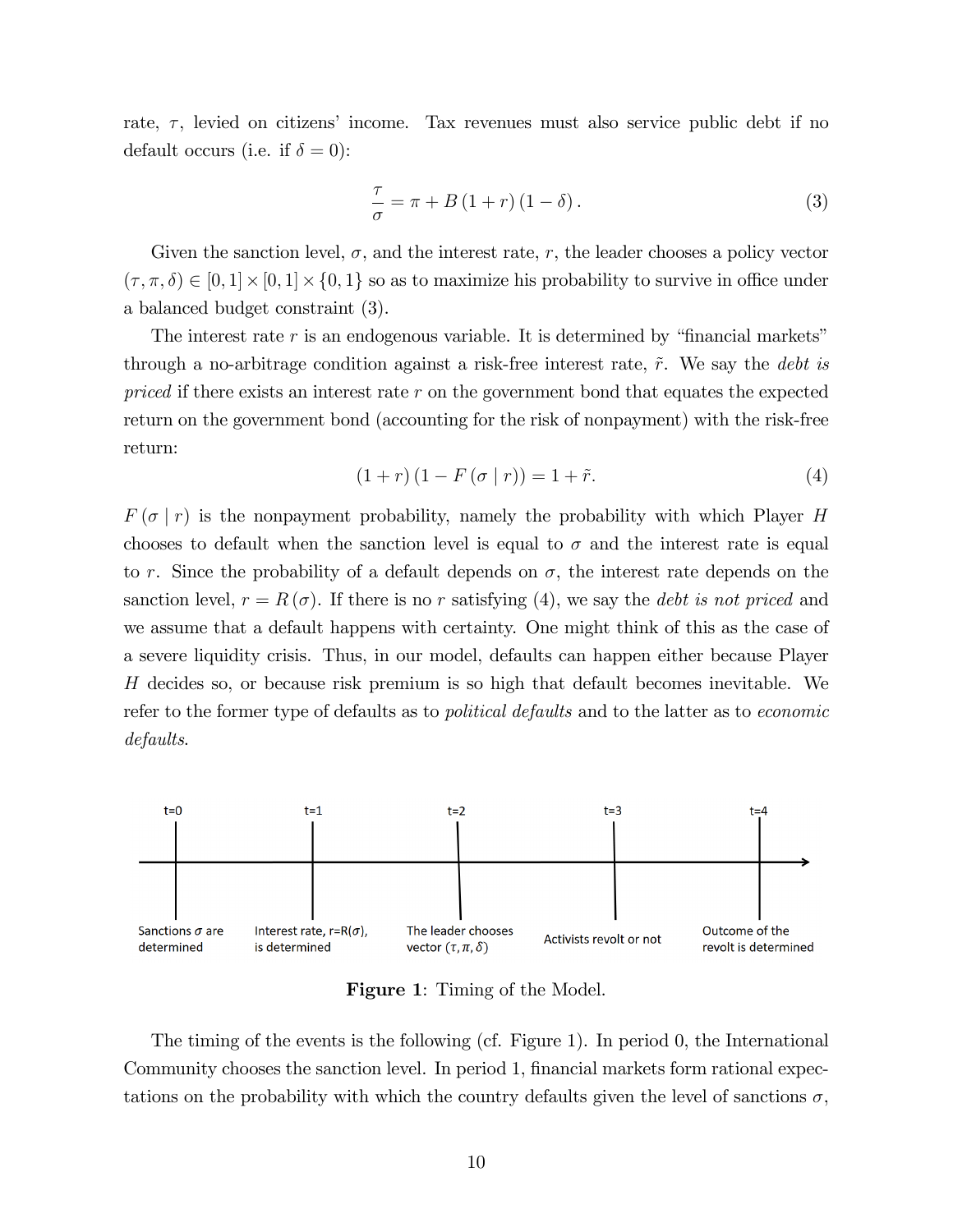and interest rate  $r$  is determined. If the debt is priced, then in period 2 the leader chooses a policy vector  $(\tau, \pi, \delta)$ . If the debt is not priced, the default occurs with certainty and the leader chooses a vector  $(\tau, \pi)$ . In period 3, activists decide whether to revolt or not and, in period 4, the outcome of the revolt is determined.

## 5 The Analysis

This Section characterizes the equilibrium of the model. To ease the presentation, we proceed backward. First, we describe the revolt subgame. Then, we compute the optimal policy vector  $(\tau, \pi, \delta)$  and the interest rate,  $R(\sigma)$ . Finally, we analyze the choice of the sanction level by the International Community.

## 5.1 The Activists

At the beginning of period 3, each activist unilaterally decides whether to participate in a political attack against the leader (henceforth revolt).<sup>14</sup> The revolt succeeds and Player  $H$ is overthrown if and only if sufficiently many activists revolt. The revolt subgame among activists exhibits strategic complementarities: if more activists participate in the revolt, each activist has an individually higher incentive to revolt. A possible interpretation is that the hedonic feeling of contributing to a meaningful event is greater if the chance of success is higher. The complementarity is also on the cost side: the probability of being arrested or injured is smaller in a larger crowd.

To deal with equilibrium multiplicity that strategic complementarities may generate, we model the revolt as a global game (see Carlsson and van Damme, 1993, Morris and Shin, 1998, Atkeson, 2000, and Edmond, 2013). We assume that the fraction of activists needed to overthrow the regime is equal to  $u_Z(\sigma, \tau, \delta) + \eta$ . This is the citizens' degree of satisfaction with the regime. We refer to it as to the *regime stability*. Intuitively, a revolt succeeds more easily if it finds a larger support among citizens. This support is inversely related to their satisfaction with the current government, which depends both on their utility,  $u_Z(\sigma, \tau, \delta)$ , and on the realization of a random shock to the leader popularity,  $\eta$ . As such,  $\eta$  captures those factors which do not enter in the government budget constraint  $(3)$ , but they still affect citizens' satisfaction with the regime (e.g., their affection to the leader or the effects of his rhetoric on them). The randomness of  $\eta$  is realistic, since the precise impact of these factors depends somehow on chance. Each activist shares a common prior that  $\eta$  is uniformly distributed in the interval  $[\eta, \overline{\eta}]$ . Although  $\eta$  is realized

 $14$ The coordination mechanism in a revolt (either peaceful or violent) is sufficiently general to be illustrative of other forms of collective political action against the regime.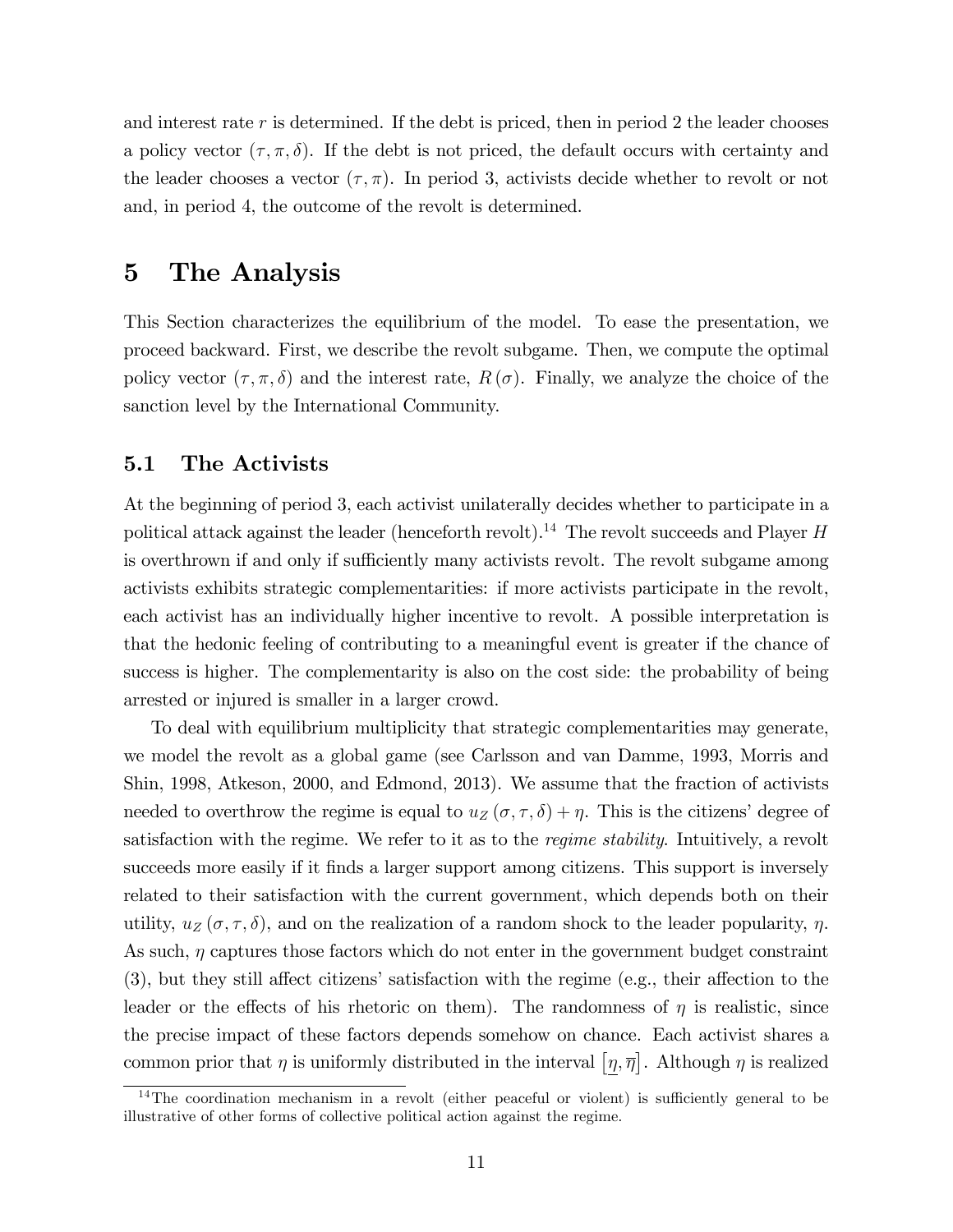at the beginning of period 3, activists may not be perfectly informed about its realization. They may have some private information, but it may be biased and it may fail to represent the actual support enjoyed by the leader. For instance, an activist may be able to assess the leader's popularity in his neighborhood or within his social network, but not in others. Formally, each activist i observes an independent signal  $\varepsilon_i$  uniformly distributed in the interval  $\left[\eta - \frac{1}{2\eta}\right]$  $\frac{1}{2\psi}, \eta+\frac{1}{2\psi}$  $2\psi$ <sup>15</sup> After receiving their signals activists form their posteriors: a distribution over the leader's popularity that is conditional on the signal. Assumption 1 below guarantees that activists who receive sufficiently low (resp., high) signals, want to revolt (resp., not to revolt) independently of what other activists do. This assumption is standard in the global games literature and yields equilibrium uniqueness. To state it formally, let  $\bar{u} = 1$  and  $\bar{u} = -\ell_H$  be respectively the highest and lowest utility citizens can experience in the game.

Assumption 1 Revolting is dominant (resp., dominated) if the popularity shock is sufficiently low (resp., high):  $\overline{u} + \underline{\eta} < 0$  and  $\underline{u} + \overline{\eta} > 1$ . Equivalently,  $\overline{\eta} > 1 + \ell_H$  and  $\eta < -1.$ 

Proposition 1 states that the revolt subgame has an essentially unique equilibrium and characterizes the survival probability of the leader. The proof follows the same argument as in Morris and Shin, 2002 (see Appendix for details).

**Proposition 1** Under Assumption 1, there are unique  $\varepsilon^*$  and  $\eta^*$  such that in any equilibrium of the revolt subgame, (i) an activist revolts if and only if  $\varepsilon_i \leq \varepsilon^*$ , and (ii) the leader is overthrown if and only if  $\eta \leq \eta^*$ .<sup>16</sup> Furthermore, the leader's survival probability is given by

$$
S(\sigma, \tau, \pi, \delta) = \Pr \{ \eta \ge \eta^* \} = 1 - \frac{1}{\overline{\eta} - \underline{\eta}} \left( \frac{g}{g + \pi} - u_Z(\sigma, \tau, \delta) \right). \tag{5}
$$

Comparative statics are straightforward. The leader's chance to survive is larger when activists draw lower utility from overthrowing him (lower  $g$ ) and when citizens' utility is higher (larger  $u_Z$ ). On next sections we discuss the effect of the policy variables,  $\sigma, \pi, \tau$ , and  $\delta$ , on this survival probability.

<sup>&</sup>lt;sup>15</sup>By construction,  $\varepsilon_i$  can take values in the interval  $\left[ \underline{\eta} - \frac{1}{2\psi}, \overline{\eta} + \frac{1}{2\psi} \right]$ . The posterior belief after signal  $\varepsilon_i$  can thus be determined through Bayes rule as follows. If  $\varepsilon_i \in \left[ \underline{\eta} + \frac{1}{2\psi}, \overline{\eta} - \frac{1}{2\psi} \right]$ ], then  $\eta \mid \varepsilon_i \sim$  $U\left[\varepsilon_i-\frac{1}{2\psi},\varepsilon_i+\frac{1}{2\psi}\right]$ Instead, if  $\varepsilon_i > \overline{\eta} - \frac{1}{2\psi}$  (resp.,  $\varepsilon_i < \underline{\eta} + \frac{1}{2\psi}$ ), then  $\eta \mid \varepsilon_i \sim U \left[ \varepsilon_i - \frac{1}{2\psi}, \overline{\eta} \right]$  (resp.,  $\eta \mid \varepsilon_i \sim U\left[\underline{\eta}, \varepsilon_i + \frac{1}{2\psi}\right]$  $\cdot$ 

<sup>&</sup>lt;sup>16</sup>If  $\varepsilon_i = \varepsilon^*$ , activist i is indifferent between revolting or not. We break this indifference assuming that he revolts for sure.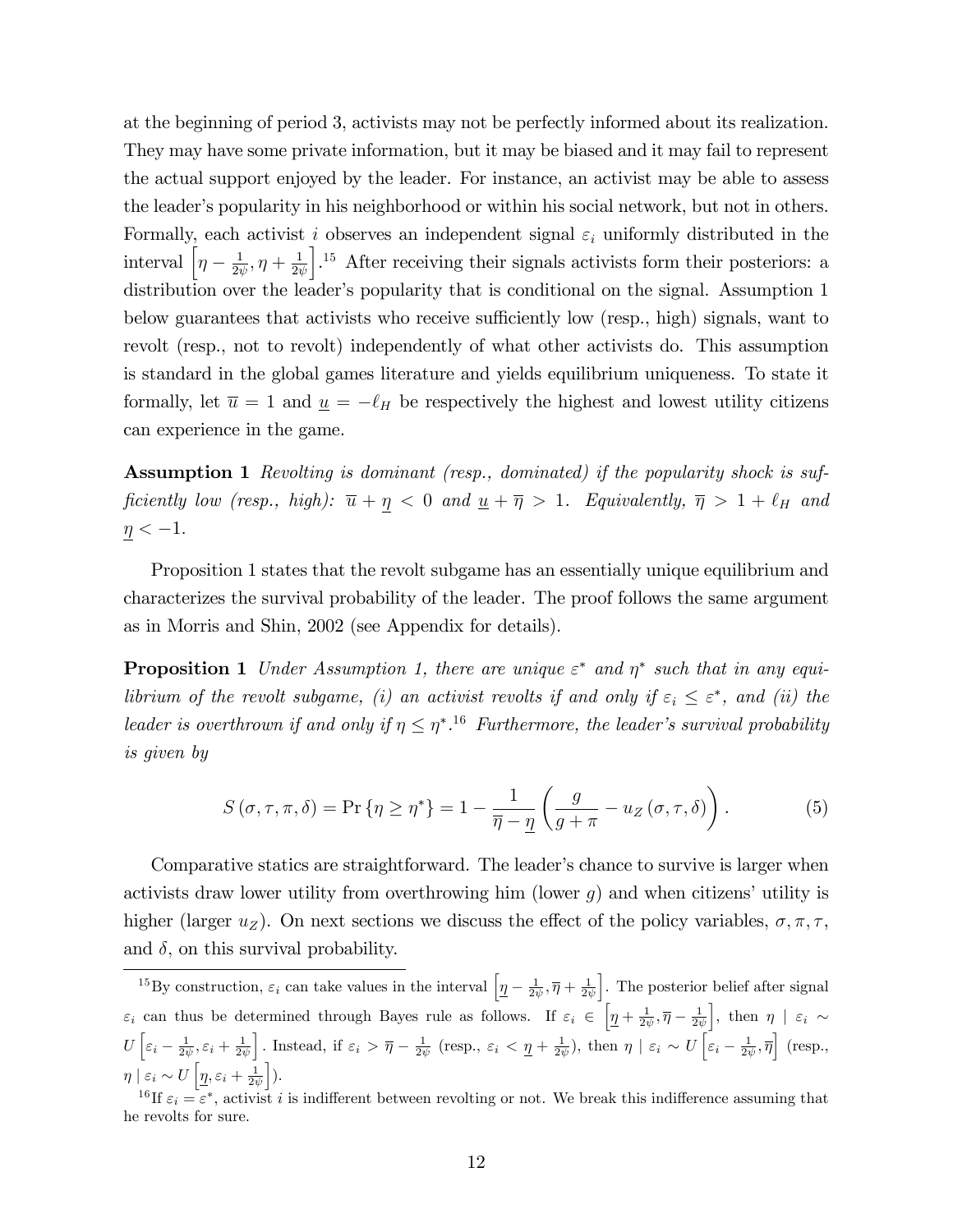### 5.2 The Leader

In period 2, Player H takes the level of sanctions  $\sigma$  as given and chooses the policy vector  $(\tau, \pi, \delta) \in [0, 1] \times [0, 1] \times \{0, 1\} \equiv C$  to maximize his probability to survive in office,  $S(\sigma, \tau, \pi, \delta)$ , subject to the government budget constraint. Thus, if the debt is priced, the budget constraint is (3), and the leader solves the following problem:

$$
\max_{(\tau,\pi,\delta)\in C} \nu S\left(\sigma,\tau,\pi,\delta\right) \text{ s.t. } \frac{\tau}{\sigma} = \pi + B\left(1+r\right)\left(1-\delta\right). \tag{6}
$$

If the debt is not priced, the leader cannot service the debt.  $\delta$  is no longer a choice variable, and the budget constraint is  $\frac{\tau}{\sigma} = \pi$ . Thus, the leader's problem becomes:

$$
\max_{(\tau,\pi)\in[0,1]^2} \nu S\left(\sigma,\tau,\pi,1\right) \text{ s.t. } \frac{\tau}{\sigma} = \pi. \tag{7}
$$

First, suppose the debt is priced. The investment in overthrow prevention,  $\pi$ , has two effects on survival probability (cf. expression  $(5)$ ). On the one hand, survival probability increases because a higher  $\pi$  (e.g. stronger intelligence or police) makes it less worthwhile to run the risk of revolting. Less activists are sucked into the revolt, thus overthrow becomes less likely. On the other hand, a higher investment in overthrow prevention implies higher taxes and lower  $u_Z(\sigma, \tau, \delta)$ . Citizens are less satisfied with the government and more prone to support the revolt by the activists.

Similarly, the decision to default has a two-fold effect on the leader's probability to survive in office. On the one hand, citizens suffer a cost equal to  $\ell$  and their discontent with the current government goes up, dampening survival probability  $\sim$  see (1). On the other hand, a default eliminates the cost of servicing the public debt, thus enabling a tax reduction and an increase in  $u_Z(\sigma, \tau, \delta)$ , which boosts the leader's survival probability.

Importantly, the optimal policy vector further depends on whether constraint  $\tau \leq 1$ binds or not – recall that  $\tau \in [0, 1]$ . If it binds, the choice of  $\pi$  and  $\delta$  is shaped by an additional trade-off. If the leader chooses to service the debt  $(\delta^* = 0)$ , then the investment in overthrow prevention must be chosen residually after setting taxation at the highest possible level ( $\tau^* = 1$ ). Thus,  $\pi^*$  is lower than the level that would be chosen in the absence of constraint  $\tau \leq 1$ . On the contrary, if the leader insists on choosing overthrow prevention based on the trade-off described above, he must renege on the public debt  $(\delta^* = 1)$ . In what follows, we assume that these two cases are exhaustive for the equilibrium analysis. This amounts to assuming that the tax base is high enough to either set overthrow prevention at its first-best level in the absence of interest payments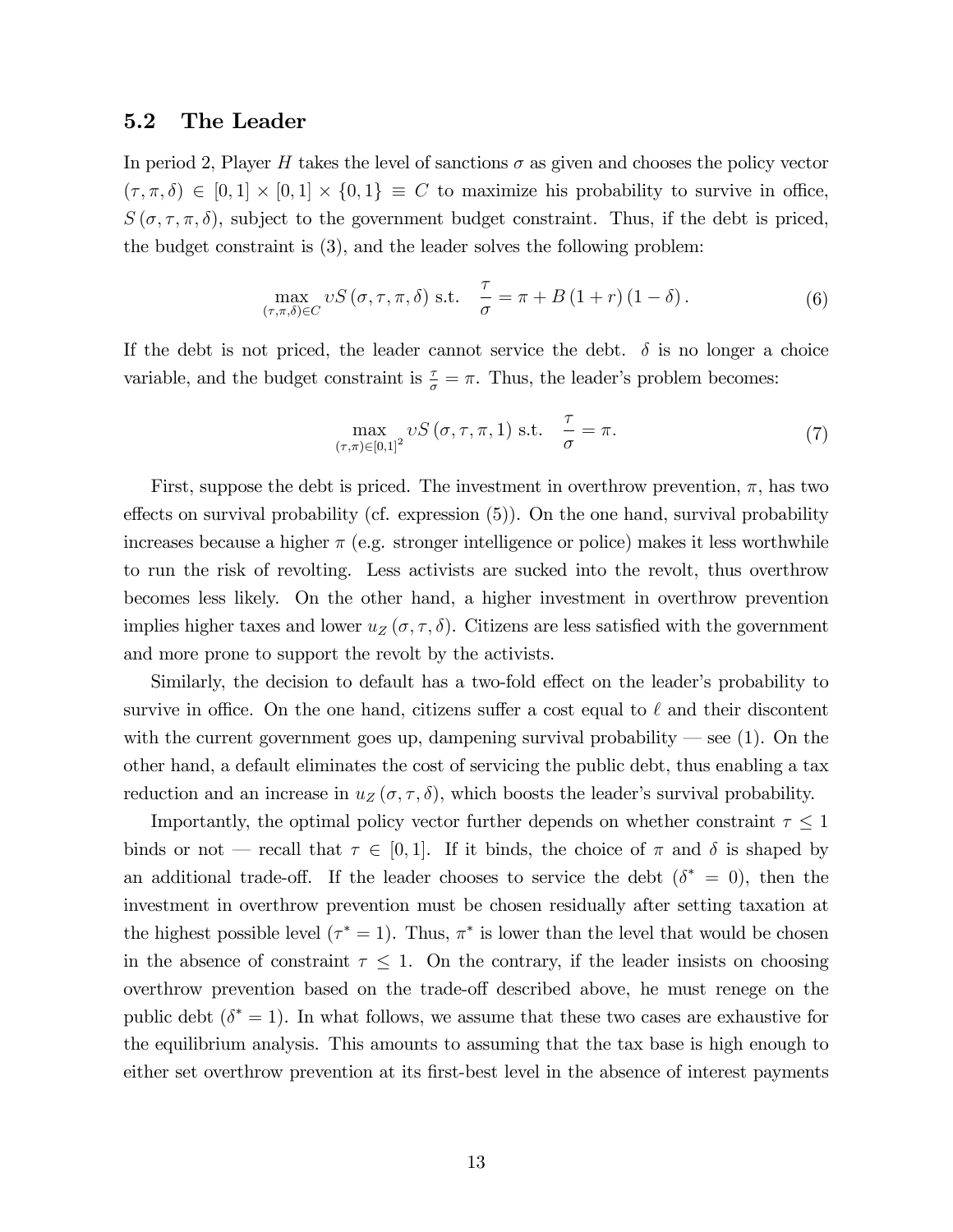or to service public debt in the absence of default risk.<sup>17</sup>

The optimal policy vector,  $(\tau^*, \pi^*, \delta^*)$  solves the trade-offs highlighted above. It is a function of the sanction level  $(\sigma)$ , the realization of the default cost  $(\ell)$ , and the interest rate  $(r)$ . However, as we clarify below, the interest rate is itself a function of  $\sigma$ . Thus we can write  $\tau^* = T(\sigma, \ell | r), \pi^* = P(\sigma, \ell | r),$  and  $\delta^* = D(\sigma, \ell | r)$ .

First-best level of overthrow prevention solves (6) ignoring constraint  $\tau \leq 1$ . In particular, such level is equal to  $\sqrt{g} - g \ge 0$  (cf. Lemma 4 in Appendix). The inequality tells us that the leader invests a (weakly) positive amount in revolt prevention only if the activists' benefit of a successful revolt is not too high  $(g < 1)$ . If  $g > 1$ , the non-negativity constraint on  $\pi$  yields a corner solution: the leader finds it optimal not to invest at all.<sup>18</sup> We rule out this corner solution with the following assumption:

#### **Assumption 2** The activists' benefit of a successful revolt is not too high:  $g < 1$ .

Based on Assumptions 1 and 2, Lemma 4 in the Appendix characterizes the equilibrium policy vector chosen by the leader. Moreover, exploiting the randomness in the cost of defaulting  $\ell$ , we can compute the probability of a political default, as it is assessed by the International Community and by financial markets. Let this probability be  $F(\sigma | r) =$  $\int_0^{\ell_H} D(\sigma, \ell \mid r)$ . The following proposition states an important result.<sup>19</sup>

**Proposition 2** For any value of the interest rate  $r \geq \tilde{r}$ , the probability of a political default,  $F(\sigma | r)$ , is increasing in  $\sigma$ .

To understand why a harsher sanction is more likely to trigger a default, first observe that the leader's net benefit from defaulting is the sum of three separate forces.<sup>20</sup> First, a default enables to save  $(1 + r)B$  and reduce taxation, which makes citizens more satisfied. Revolts become more difficult, thus survival probability improves. Second, if the constraint  $\tau \leq 1$  binds, a default frees resources that can now be invested to reach the optimal level of overthrow prevention. The leader can spend more money in, say, riot police, with a positive effect on his probability to survive in office. Third, a default yields a disutility for the citizens equal to  $\ell$ . Citizens are less satisfied, with a negative impact on the leader's survival probability. An increase in the sanction level,  $\sigma$ , does not affect

<sup>&</sup>lt;sup>17</sup>Formally,  $1/\bar{\sigma} \ge \max \left\{ \sqrt{g} - g, B(1 + \tilde{r}) \right\}$ . This implies that, absent any strategic reaction by an office-motivated leader, sanctions cannot automatically lead to a default.

<sup>&</sup>lt;sup>18</sup>Intuitively, if  $g > 1$ , the activits' benefit is so high that in order to discourage revolts the leader should "buy" the citizens' support with a negative  $\pi$ , which in turn implies negative taxes (hence, positive transfers). In the interest of realism, we restrict the investment in overthrow prevention,  $\pi$ , to be positive and we ignore this case.

 $19$ The proof in the Appendix contains details about the analytical derivation.

 $20$ See (15) in the Appendix for a formal characterization of these forces.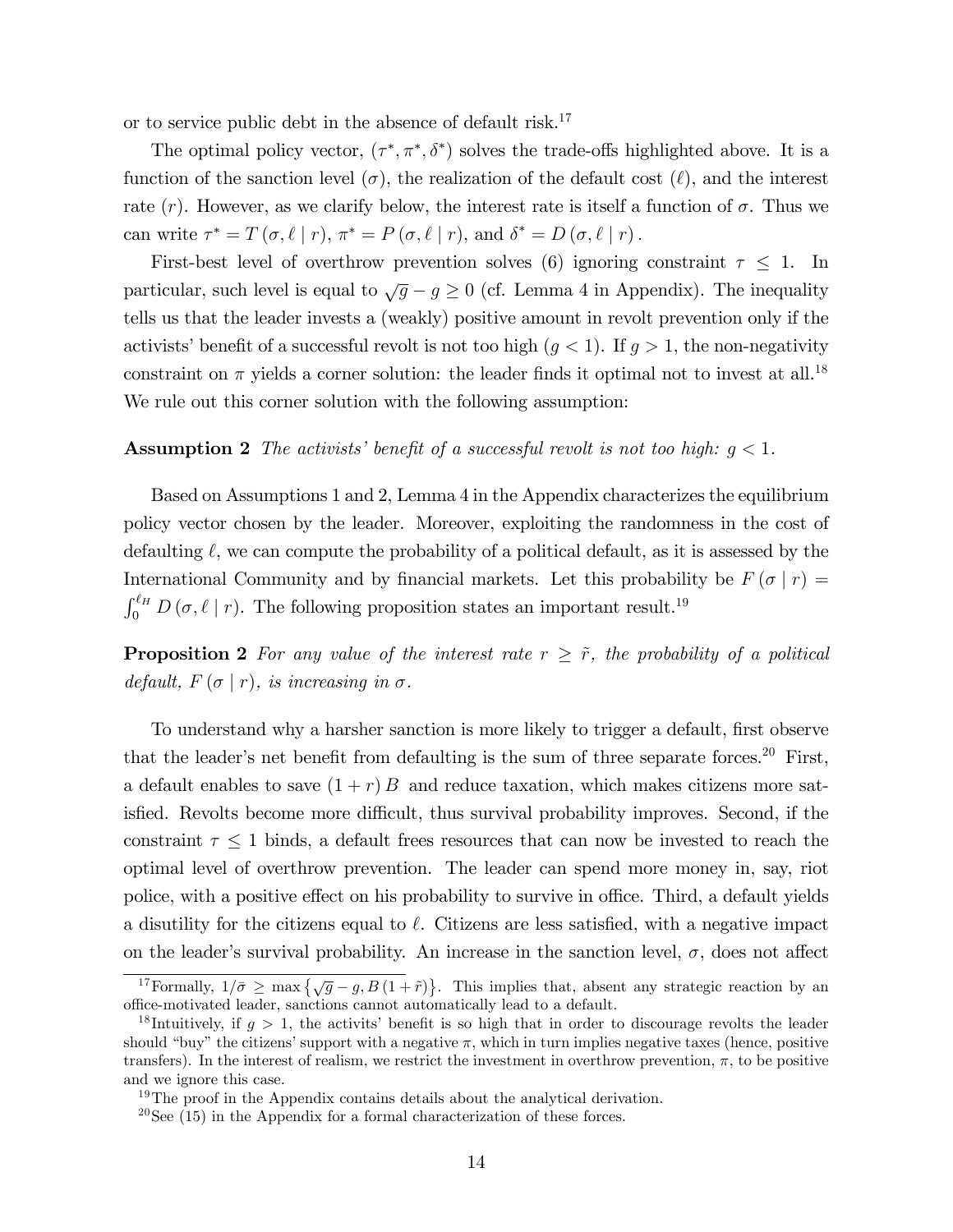the first and third force, while it amplifies the second positive force. Indeed, harsher sanctions shrinks citizens' GDP per capita,  $\frac{1}{\sigma}$ , and, consequently, the country tax base. This reduction in the tax base makes the tax rate constraint,  $\tau \leq 1$ , more likely to be binding. Then, a default becomes more appealing to the leader.

Turning our attention to the case in which the debt is not priced, notice that in these situations, servicing the debt is financially not sustainable. Thus, an economic default occurs and the budget constraint becomes  $\frac{\tau}{\sigma} = \pi$ . Then, the leader chooses an amount of over throw prevention equal to  $\pi^*$  and a level of taxation equal to  $\sigma \pi^*$ .

## 5.3 The Markets

In period 1, financial markets form rational expectations on the probability of a default,  $F(\sigma | r)$ , and they set the interest rate r on the government bond accordingly. The absence of arbitrage opportunities implies that the expected gross return on the government bond must equal the safe gross return that an investor can receive by investing in the risk-free asset. Formally:

$$
(1+r)(1 - F(\sigma | r)) = 1 + \tilde{r}.
$$
\n(8)

The Appendix shows that an increase in  $r$  increases both the yield on the government bond,  $1+r$ , and the probability of a political default,  $F(\sigma | r)$ . It also shows that equation (8) may admit up to two solutions. When such multiplicity arises, Önancial markets are indifferent between two values of the interest rate. For the sake of simplicity, we assume that in this case they pick the lowest value of r, which we denote with  $R(\sigma)$ <sup>21</sup> Obviously,  $R(\sigma) \geq \tilde{r}.$ 

For some values of  $\sigma$ , equation (8) admits no solutions. In this case the debt is not priced. This happens when the amount of outstanding debt is so high that, independently of the level of the interest rate, setting taxation in order to service this debt would generate too much discontent among the population. Then, the leader would always choose not to service the debt.

The following Proposition states that debt is likely to be priced when defaulting generates large expected turmoil costs (high  $\ell_H$ ), or when the risk-free bond yields a low return (small  $\tilde{r}$ ). Here is the intuition. As explained in the previous section, a high turmoil cost decreases the leader's net benefit of defaulting (see the discussion after Proposition 2).

<sup>&</sup>lt;sup>21</sup>The choice of the lowest interest rate solving  $(8)$  can be rationalized assuming that, due to some unmodelled factors, international investors, keeping expected returns constant, prefer to pick the interest rate associated with the lowest risk of default. For instance, this could happen if some investors fear the global Önancial turmoil that a default could generate and the consequence that this could have on them.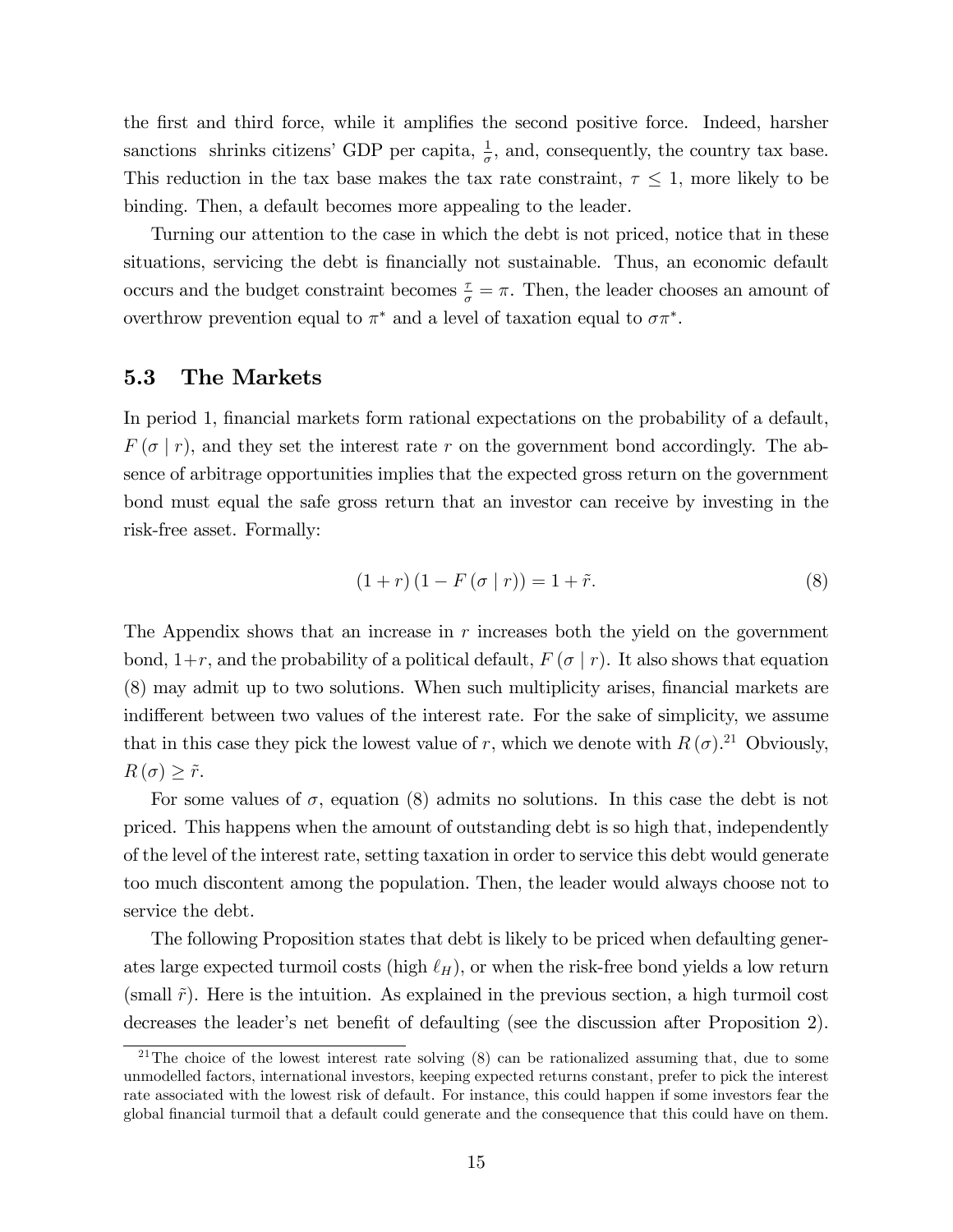Then, markets are more likely to price the debt. Likewise, when the alternative risk-free investment is unattractive (low  $\tilde{r}$ ), markets price the debt even if the default probability is relatively high. Furthermore, the proposition also states that, when debt is priced and  $r$  is endogenously determined, the default probability is increasing in the sanction level.

**Proposition 3** The debt is priced if and only if its amount B does not exceed a threshold  $\bar{B} := \ell_H/[4 (1 + \tilde{r})]$ . If debt is priced, the interest rate,  $R(\sigma)$ , is a continuous function of the sanction. Moreover, there exists a  $\hat{\sigma}$  such that  $R (\sigma)$  is constant for  $\sigma \leq \hat{\sigma}$  and increasing for  $\sigma > \hat{\sigma}$ . As a result, the probability of a political default,  $F(\sigma | R(\sigma))$ , is increasing in  $\sigma$ .

Since the return on the government bond in determined by  $(8)$ , we can totally differentiate such equation and conclude that  $d((1 + R(\sigma))(1 - F(\sigma | R(\sigma))))/d\sigma = 0$ . In other words, if the bond is priced and we marginally change the sanction level, the change in the yield on the government bond,  $R(\cdot)$ , and in the default probability,  $F(\cdot)$ , fully offset each other in order to preserve no-arbitrage.

Having endogenized the yield on the government bond, we are ready to define the leader's expected survival probability,  $\hat{S}$ , as it is assessed by the International Community in period 0. By the assumption on the distribution of  $\ell$ , we get:

$$
\hat{S}(\sigma) = \int_0^{\ell_H} \frac{S(\sigma, T(\sigma, \ell \mid R(\sigma)), P(\sigma, \ell \mid R(\sigma)), D(\sigma, \ell \mid R(\sigma)))}{\ell_H} d\ell \tag{9}
$$

Expected survival probability is a function of  $\sigma$ . This is the case because, by Proposition 1, the probability to survive in office is a function of the policy vector and of the yield on the government bond, which in turn all depend on  $\sigma$ . Proposition 4 below states that  $S(\sigma)$ is decreasing in  $\sigma$ . This means that in this model, the traditional argument underlying the use of sanctions applies: sanctions weaken the leader and favor his overthrowing.

**Proposition 4** The expected survival probability of the leader,  $\hat{S}(\sigma)$ , is decreasing in the sanction level.

To understand Proposition 4, first suppose that the equilibrium policy vector,  $(\tau, \pi, \delta)$ , and the yield on the government bond,  $r$ , do not depend on the sanction level. In this case, by equations  $(1)$  and  $(5)$ , an increase in the sanction level has only a "direct" effect: it lowers GDP per capita, which in turn reduces citizens' satisfaction and decreases the leader's survival probability. Furthermore, observe that  $(5)$  also implies that the survival probability of the leader increases with the investment in overthrow prevention,  $\pi$ , and decreases with the tax rate,  $\tau$ , and with the decision to default,  $\delta$ . Finally, since the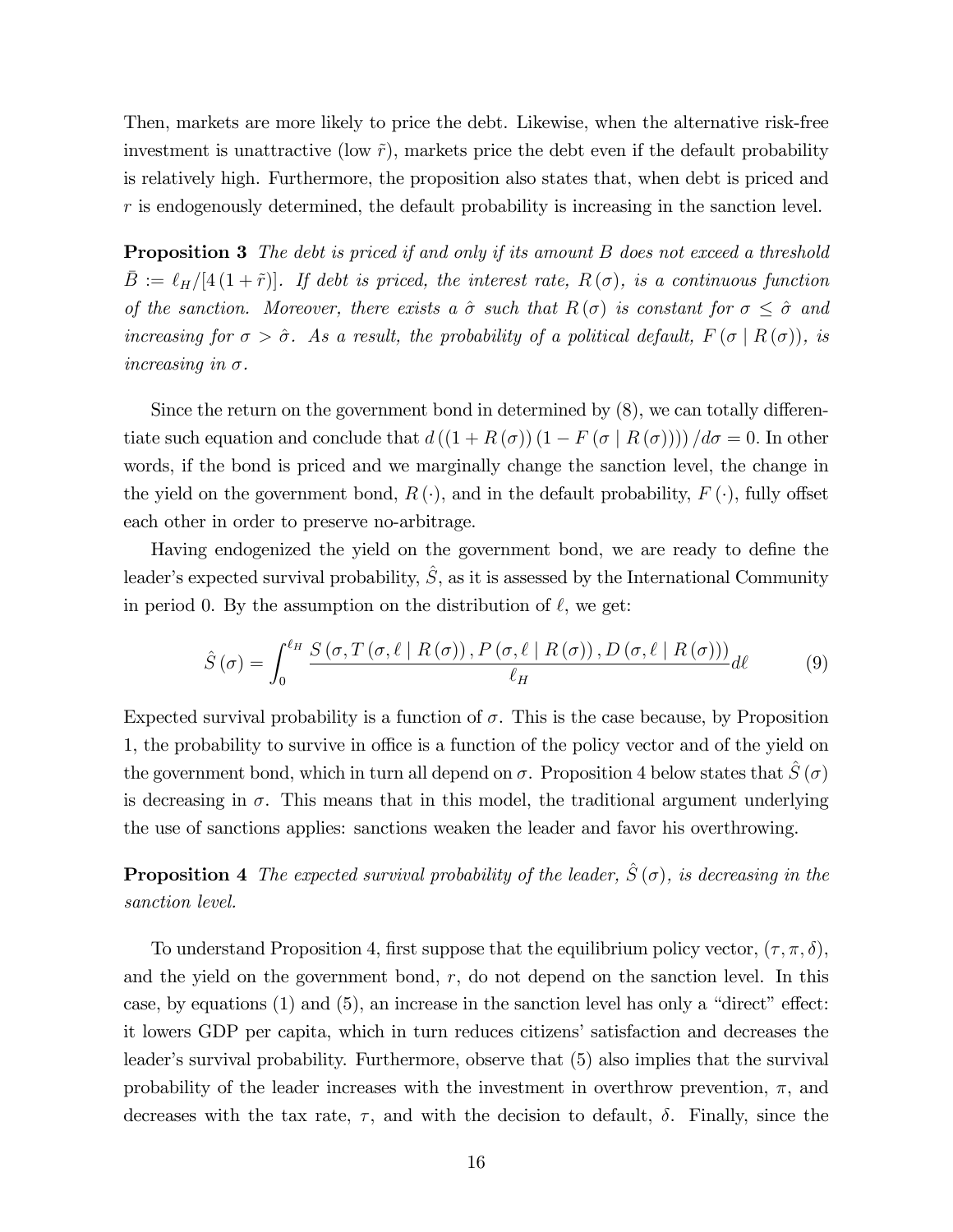service of debt is Önanced through taxation, an increase in the interest rate also leads to an increase in the tax rate and to a decrease in the leader's probability to survive in office.

Now, let us account for the fact that the policy vector and the yield on public bonds are themselves affected by the level of sanctions. Then, besides the direct impact on the GDP per capita described above, an increase in the sanction level has additional "indirect" effects. First, it leads to an increase in the yield  $R(\sigma)$  (cf. Proposition 3) and to a related increase in the tax rate, which lowers the leader's survival probability. Second, a harsher sanctions lowers the tax base of the country, shrinking the resources the leader can spend in overthrow prevention. This also lowers the leader's survival probability. The leader may offset this latter effect by defaulting more often. Importantly, Proposition 4 states (and Appendix proves) that, independently of how frequently the leader reacts with a political default, the overall effect of an increase in the sanction level is always a decrease his expected survival probability.

## 5.4 The International Community

At the beginning of period 0, the International Community chooses the sanction level taking all economic and political consequences into account. Specifically, it computes the interest rate that markets will set in equilibrium and it forms rational expectations about the event of a sovereign default and the event of an overthrowing in the targeted country.

Let the International Community be a set  $\Gamma = \{1, ..., n\}$  of member countries. Realistically, these countries have heterogeneous interests, not only in overthrowing the regime, but also in the repayment of the debt. On top of that, they may differ in their political influence when it comes to making a common decision about sanctions.

Suppose each country  $j \in \Gamma$  enjoys a political and economic benefit  $k_j$  from overthrowing the leader from office but it also bears a cost if the country defaults. Benefits derive from the improvement in economic and diplomatic relationships that occurs if a new friendly government replaces the current regime. Moreover, independently of the effect on regime survival, sanctions often yield political benefits per se. Indeed, countries may find themselves in the position of punishing a hostile regime, as a politically meaningful action showing that the misconduct of the targeted regime cannot be tolerated. Such "expressive" return from punishment, call it  $g_j$ , positively depends on the sanction but is independent of whether the regime survives or not:  $g_j = G_j(\sigma)$ , with  $G'_j > 0$ . For simplicity, hereafter we assume that benefits are the same for all countries:  $k_j = k$  and  $G_j(\sigma) = G(\sigma)$  (for all j).<sup>22</sup>

 $22\text{As}$  discussed in Section 2, this expressive role of sanctions has been stressed by the literature. Nonethelss, our qualitative results would go through even if we shut down this channel, by setting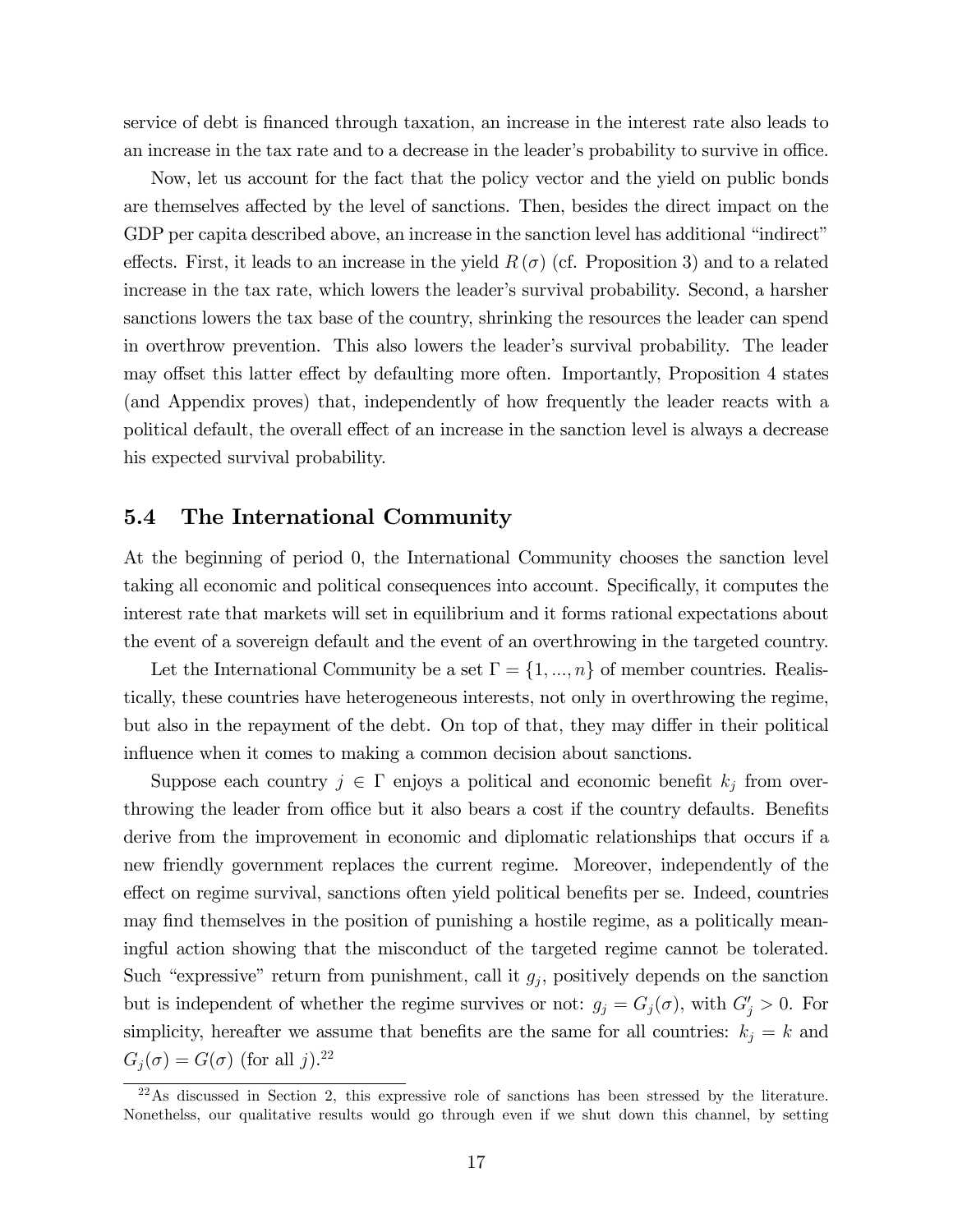Let  $b_j$  be the amount of the target country's debt held by country j. The cost borne by j in case of a default includes both the loss  $b_j(1 + r)$  that occurs when the debt is not serviced, and a cost  $c_i$  capturing all other negative externalities the default may have on country  $j$ 's economy (e.g., domino effects on the domestic financial system, confidence disruption, higher instability, reduction in trading flows with the defaulting country,...). In this interpretation, we assume that  $c_j$  is positively related to the amount of debt:  $c_j = C(b_j)$ , with  $C' > 0$  and  $\bar{c} = \frac{1}{n}$  $\frac{1}{n} \sum_{j=1}^n c_j$ .

Summing up, if a sanction  $\sigma$  is levied, country j's expected utility is given by

$$
v(\sigma | b_j) = G(\sigma) + k \cdot \left(1 - \hat{S}(\sigma)\right) - C(b_j) \cdot F(\sigma | R(\sigma)) + b_j \cdot (1 + \tilde{r}) \tag{10}
$$

The first term in the LHS is the "expressive" return from punishing the regime. The second one is the expected "instrumental" return from overthrowing the leader. The third one is the expected cost associated with a default. The fourth term is the expected value of the bonds,  $b_j \cdot (1+r) (1 - F(\sigma | r)) = b_j \cdot (1+\tilde{r})$ . This equality derives from the no-arbitrage condition (8). It shows that such term is independent of the sanction because the bond yield automatically adjusts to include the default risk premium.

The normative benchmark is a sanction,  $\sigma^o$ , that maximizes the following Benthamite social welfare function,

$$
W\left(\sigma \mid b\right) = \sum_{j \in \Gamma} v\left(\sigma \mid b_j\right),\tag{11}
$$

where  $b = \{b_1, ..., b_n\}$ . The level  $\sigma^o$  would be the sanction chosen by a social planner which is benevolent towards all the International Community's members. Eventually, this planner is unaffected by the political power of any member. At  $\sigma^o$  the average marginal benefit from punishing the country and increasing the chance to overthrow the leader,  $dG/d\sigma = k \cdot d\hat{S} (\sigma) / d\sigma$ , equals the average marginal cost of a higher exposure to the risk of default,  $\bar{c} \cdot dF(\sigma) / d\sigma$  (see Appendix for details).

Realistically, however, powerful countries may have the ability to influence the common decision in their favor. Let  $\phi_i$  parametrize country j's "de facto" political power within the International Community. This parameter captures the diplomatic, military and institutional factors that make a country more or less influential in the decisions regarding sanctions. Without loss of generality, we normalize total political power to one, namely  $\sum_{j=1}^{n} \phi_j = 1$ . To account for power heterogeneity, we assume that the International Community chooses a "politically distorted" sanction,  $\sigma^*$ , which maximizes a "distorted" Benthamite social welfare function where each country's utility function is

 $G(\sigma) \equiv 0.$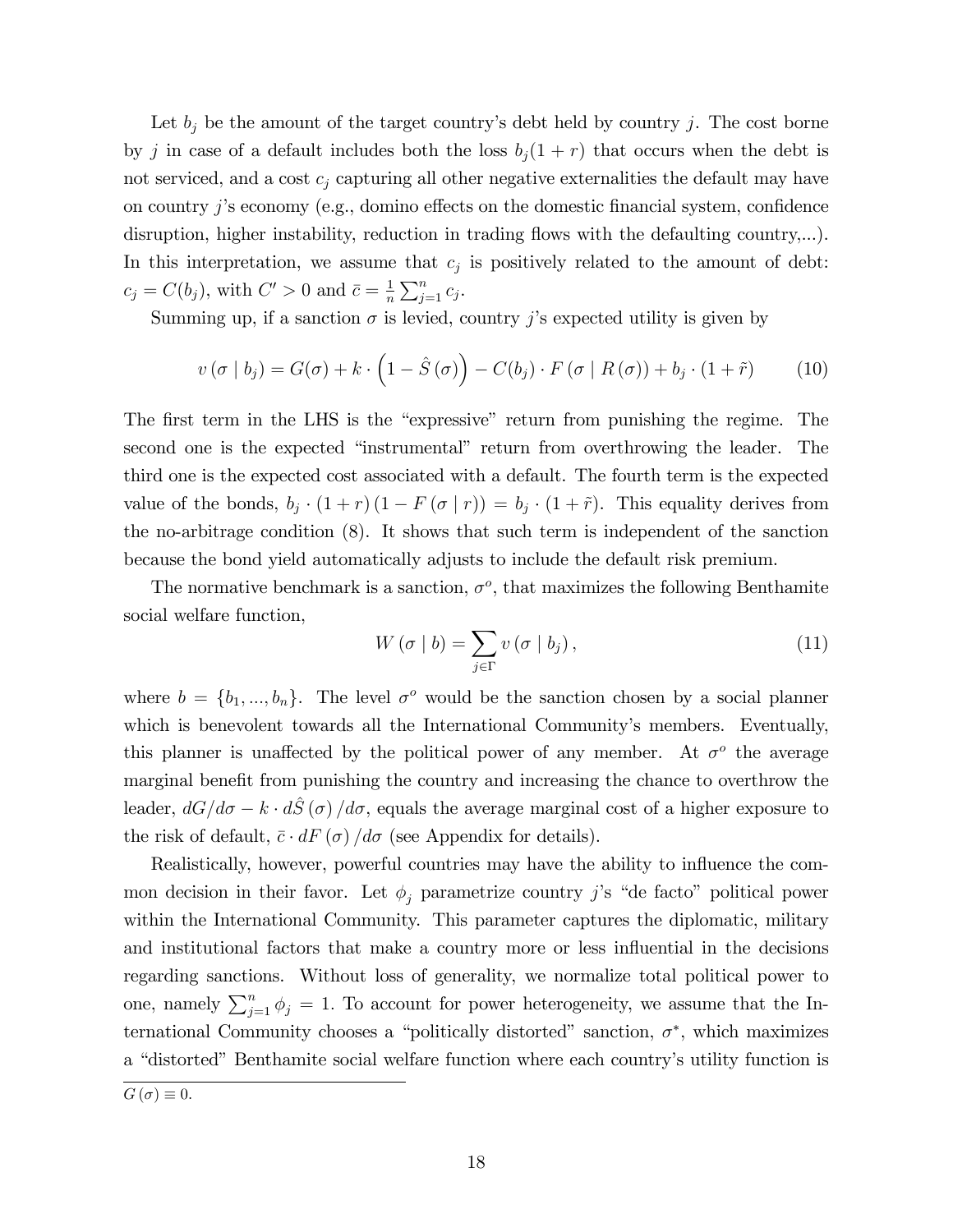weighted by that country's political power. Let this distorted social welfare function be,  $2<sup>3</sup>$ 

$$
\tilde{W}(\sigma | b, \phi) = \sum_{j \in \Gamma} \phi_j v(\sigma | b_j), \qquad (12)
$$

with  $\phi = {\phi_1, ..., \phi_n}$ . The next proposition advances the idea that, compared to the normative benchmark, the sanction is too harsh (resp., too mild) if on average the powerful countries are relatively unexposed (resp., exposed) to the default risk.

**Proposition 5** Let the unweighted average cost of a default be  $\bar{c} = \frac{1}{n}$  $\frac{1}{n} \sum_{j=1}^{n} C(b_j)$ , and let  $\bar{c}_{\phi} = \sum_{j=1}^{n} \phi_j C(b_j)$  be the "power-weighted average cost". i) If  $\bar{c}_{\phi} \leq \bar{c}$  (resp.,  $\bar{c}_{\phi} \geq \bar{c}$ ) then the equilibrium sanction  $\sigma^*$  is socially too harsh,  $\sigma^* \geq \sigma^o$ (resp., too mild,  $\sigma^* \leq \sigma^o$ ); Assume the relation between cost and debt is linear,  $C(b_j) = \alpha + \beta b_j$ ,  $(\beta > 0)$ . Let  $\bar{b}_{\phi} = \sum_{j=1}^{n} \phi_j b_j$  be the "power-weighted average amount of debt", and let  $\bar{b} = \frac{B}{n}$ 

 $\frac{B}{n}$  be the unweighted average.

ii) If  $\bar{b}_{\phi} \leq \bar{b}$  (resp.,  $\bar{b}_{\phi} \geq \bar{b}$ ) then the sanction  $\sigma^*$  is socially too harsh (resp., too mild).

This proposition points out that the source of political distortion in the choice of the sanction level is the uneven distribution of power within the International Community. When the more powerful members incur lower (resp., higher) costs in sanctioning a regime, the power-weighted average cost is smaller (resp., larger) than the unweighted average. Then the sanction is harsher (resp., milder) than the optimal level. Statement ii) points at the role of debt shares. The countries with lower amount of debt in their portfolios prefer harsher sanctions because they bear lower costs in case of default. If these countries are also the most powerful ones, the sanction will be too harsh (and vice versa). Specifically, if the default cost borne by each lender is linearly correlated to its amount of debt, then the condition for a "politically distorted" sanction becomes particularly simple: the sanction is too harsh (resp., too mild) if the power-weighted average debt share is smaller (resp., larger) than the unweighted average.

Summing up, a key message emerges from our theoretical analysis. Although sanctions shorten a regime's survival expectancy, they also increase the probability of a political default because the leader may use this political tool to restore some of his popularity. In our model, this is especially the case when imposing a sanction is an admonitory act with high political significance, or when the most powerful countries have little to lose from a default. In such situations the International Community, or at least its most powerful

 $^{23}$ Passarelli and Tabellini (2017) have a similar functional form to account for the influence of politically organized groups engaging in protests against the government.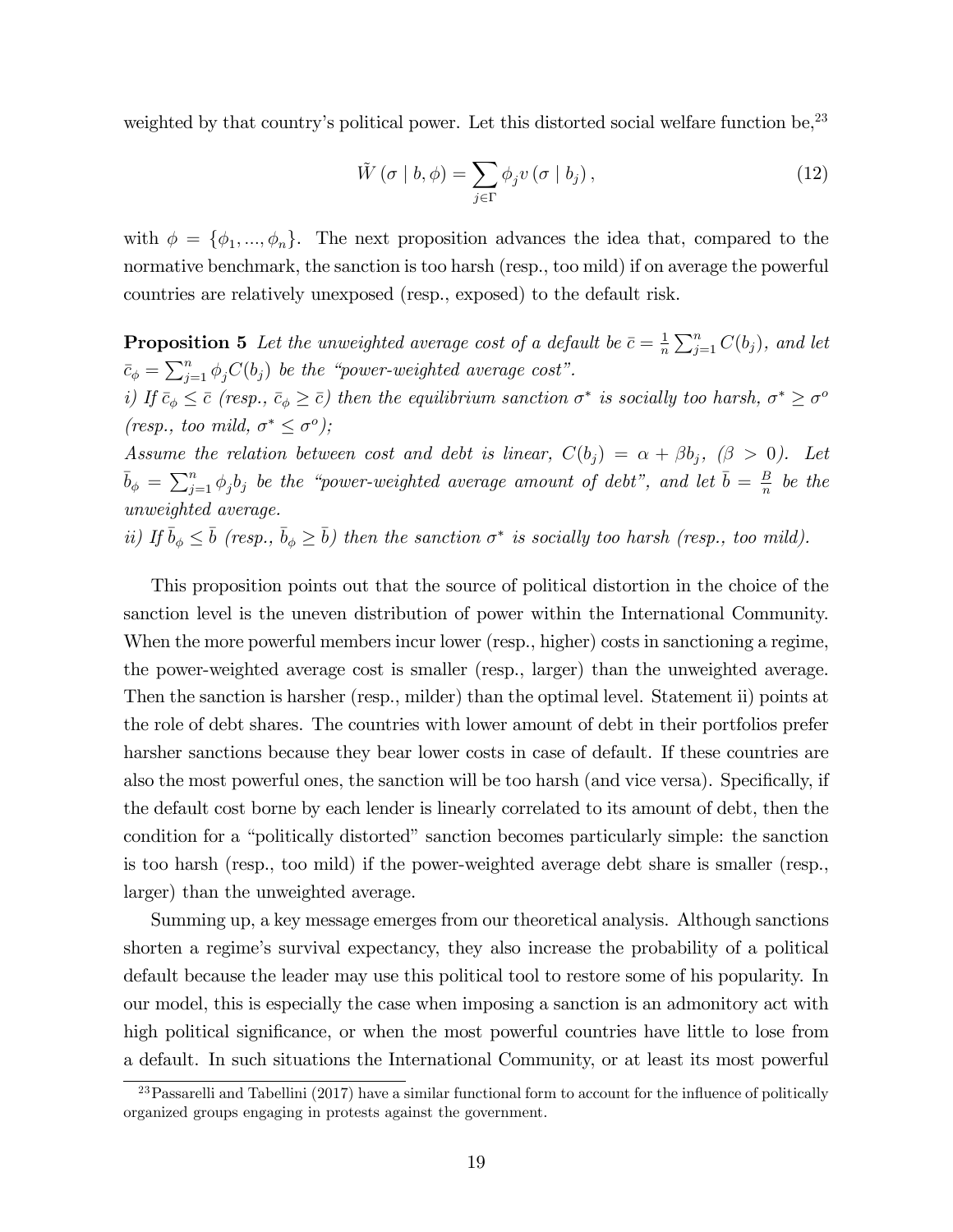members, may find it profitable to trade an increase in the risk of default against the political return of an admonitory punishment.

## 6 Empirical Evidence

Defaulting on external debt may represent the regime's optimal reaction to a sanction. An empirically testable prediction of our theoretical model concerns timing: external debt crisis are likely to occur after sanctions. In order to test this prediction, we regress the external debt status of a country over the existence of a sanction against that country in the previous year. In order to account for the possibility that some sanctions were imposed against the country because of a previous debt crisis, we consider only those observations for which the country was not in an external default status in the two previous years. We further include a set of political and economic controls as well as country and year fixed effects. Results are reported in Table 3.

#### TABLE 3 HERE

Sanctions are positively and significantly associated with the entry in an external debt crisis one year later, providing more than a 1.5% percentage point increase in default probability. This evidence is consistent with Proposition 3 in the theoretical model. It holds true independently of whether economic and political variables are included among the controls (Columns 1, 2 and 3) or whether we consider the restricted sample for which information on public finance variables are included (Column 4).<sup>24</sup>

Our data suggest that sanctions are likely to occur before defaults. This evidence is consistent with the causal link that our theoretical model puts forward (namely, sanctions cause external debt crises), but it is also consistent with an alternative explanation claiming that sanctions may represent preemptive punishments against governments that are expected to default on foreign holders. In this case, the casual link would go in the opposite direction. In order to account for this alternative explanation and provide further evidence in support of our model, in the Appendix we show that the positive correlation between lagged sanctions and debt crisis is robust to different specifications of the temporal lag (see Tables A5-A7). Thus, if the alternative explanation were true, it would imply

 $24$ Not surprisingly, richer countries (as measured by GDP per capita) and less indebted countries (as measured by the stock of external debt in percentage of GNI) are less likely to enter an external debt crisis.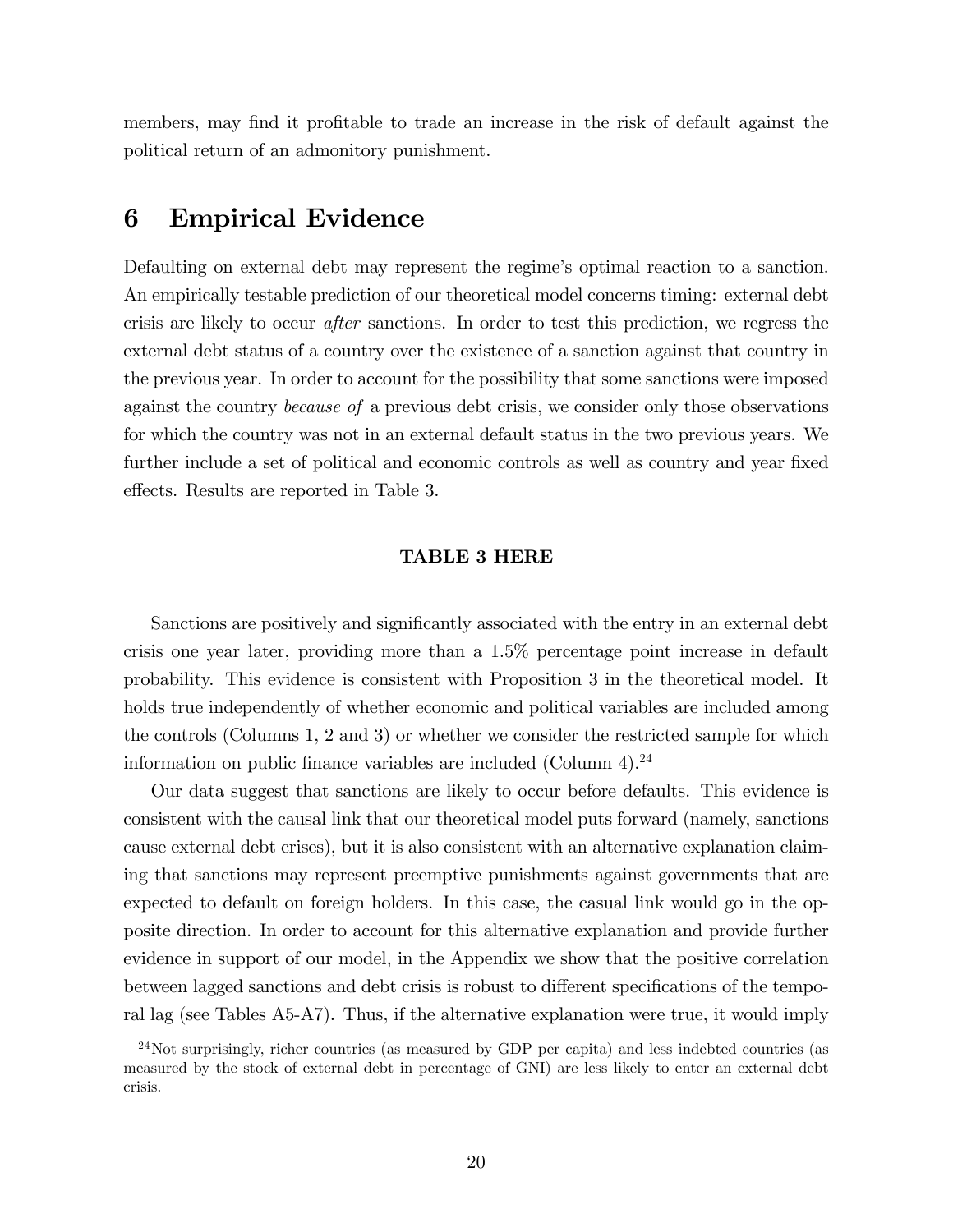that the International Community is able to predict that a country will default several years ahead, and punish that country quite long beforehand, which we deem unlikely.

In the Appendix (see Table A8), we ask whether there is a significant correlation between external debt crises starting at time t and sanctions occurring at  $t + 1$  or  $t + 2$ , but we do not find evidence. Thus, there is no support in our data for the "gunboat" diplomacy" explanation, which argues that sanctions typically represent the International Community's reaction to a default.

A second testable prediction of the model is that a default following a sanction dampens political instability and positively affects the regime's popularity. Thus one should observe lower political instability in countries that default after a sanction than in countries that do not default after being hit by a sanction. In order to test this implication, we regress measures of political instability against three dummies capturing (i) whether the country was under sanction in the previous two years, (ii) whether the country was in an external debt crisis in the previous two years, and (iii) whether in the two previous years the country was jointly in a sanction and in an external debt crisis, provided that the latter occurred one year *after* the former. This last interaction variable captures how the default decision correlates with the regime's stability when the country has been targeted by a sanction. A negative value of the coefficient would tell us that defaults following sanctions have a dampening effect on internal political tensions, as predicted by the model.

We consider two different measures of political instability: a dummy for the occurrence of riots and the Conflict Index defined in Section 3. For each of these measures we run two separate regressions: the first one uses the full sample and includes a set of political and economic controls as well as country and year fixed effects; the second one includes all previous variables plus additional public Önance variables and it is thus restricted to the smaller sample for which all these information are available. Results are reported in Table 4.

#### TABLE 4 HERE

Columns (1)-(4) show that the interaction term between sanctions and external debt crises is associated with a decrease in the incidence of riots and in the Conflict Index. In particular, the average incidence of riots decreases by more than 13 percentage points, a quite large effect (see columns  $(1)$  and  $(3)$ ). These two patterns are statistically significant respectively at  $5\%$  and  $10\%$  level. The estimated coefficients are even larger if we consider the restricted sample for which information on public finance variables are available (cf.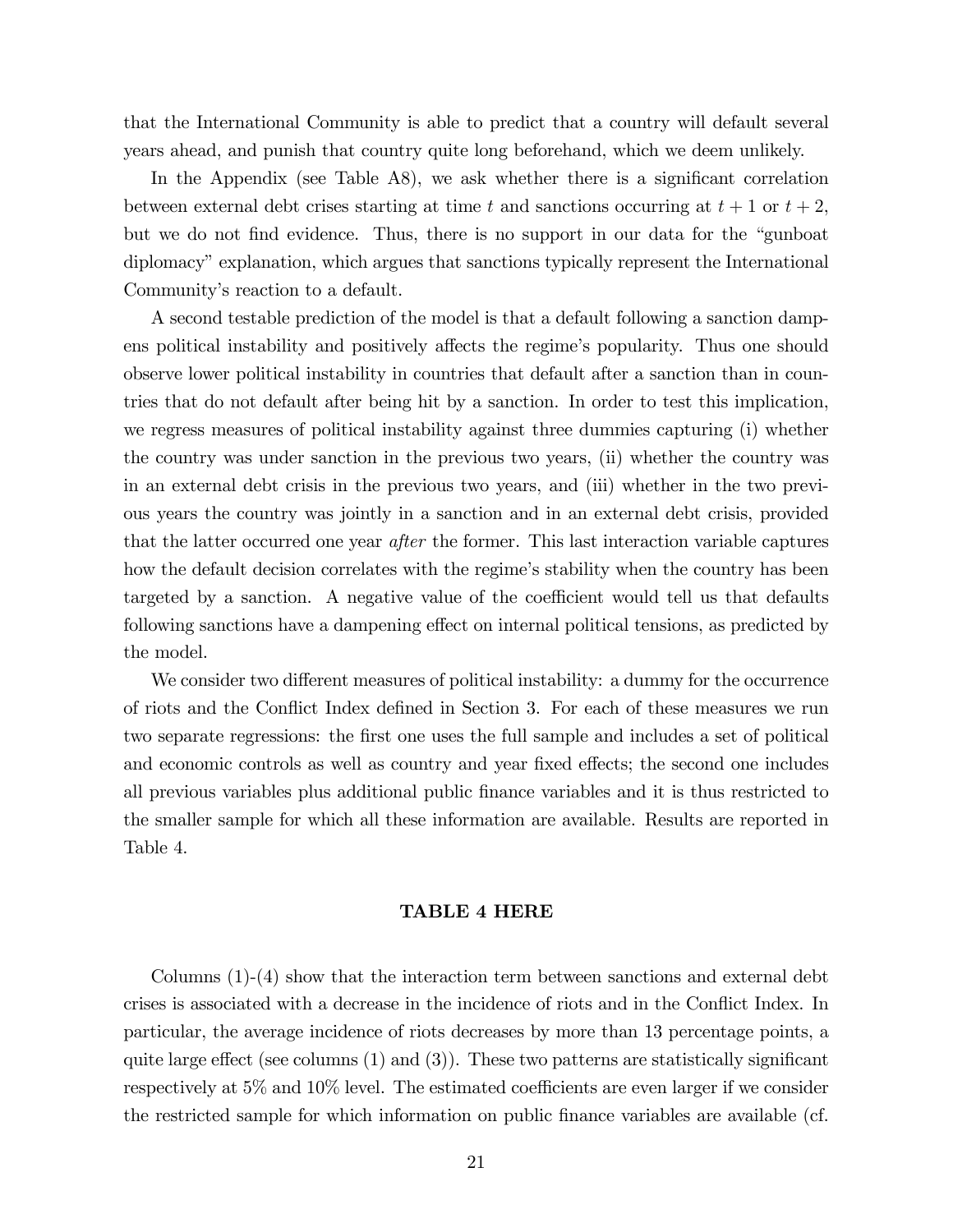columns (2) and (4)).<sup>25</sup> As expected, the data also reveal that political instability tends to increase in adverse economic conditions (lower GDP per capita growth).

## 7 Conclusion

In this paper we studied the relationship between sanctions and defaults. The common view in the current literature is that sanctions are imposed to punish insolvent countries or to induce debt repayment. According to this literature, defaults cause sanctions. Here, we advanced an alternative explanation: a default is a defensive strategy aimed at regaining political support after a sanction. The main mechanism is simple: sanctions make it harder for the government to gather support and defaults relax the government's budget constraint. Thus, our explanation reverts the causal relationship between sanctions and defaults.

We did not find a clean instrument to establish causality. However, our explanation appears to be more in line with empirical evidence than alternative explanations. We found that typically sanctions happen before defaults: the association between sanctions and lagged defaults is statistically significant, while there is no significant correlation between defaults and lagged sanctions.

Our empirical evidence on the link between sanctions, defaults, and political instability leads to the following considerations. Sanctions per se do not have a clear effect on political instability. This result is consistent with our theoretical conjecture that the International Community's decision to impose a sanction is frequently subject to political distortions. Thus the sanction can be too harsh or too mild. As a result, the effect on the leader's stability is unclear.<sup>26</sup> However, the picture is different when it comes to defaulting on foreign debt. When the country in under a sanction, a default is significantly associated with a substantial reduction in the degree of political conflict. This result suggests, and this is our second consideration, that a sanction may give the government the pretext to default on foreign debt, with the final goal of regaining political support.

While the general evaluation of the political effects of sanction is yet a controversial issue, this paper suggests that sanctions may trigger an external debt crisis, and, when this happens, their effectiveness in undermining the stability of the ruling regime may be limited.

<sup>&</sup>lt;sup>25</sup>Table A9 in the Appendix shows that this last pattern holds true if we increase the temporal lag, although the statistical significance is somehow reduced.

 $26$ The evidence is also consistent with a lack of consensus in the empirical literature about the effects of sanctions on the governments' popularity and stability.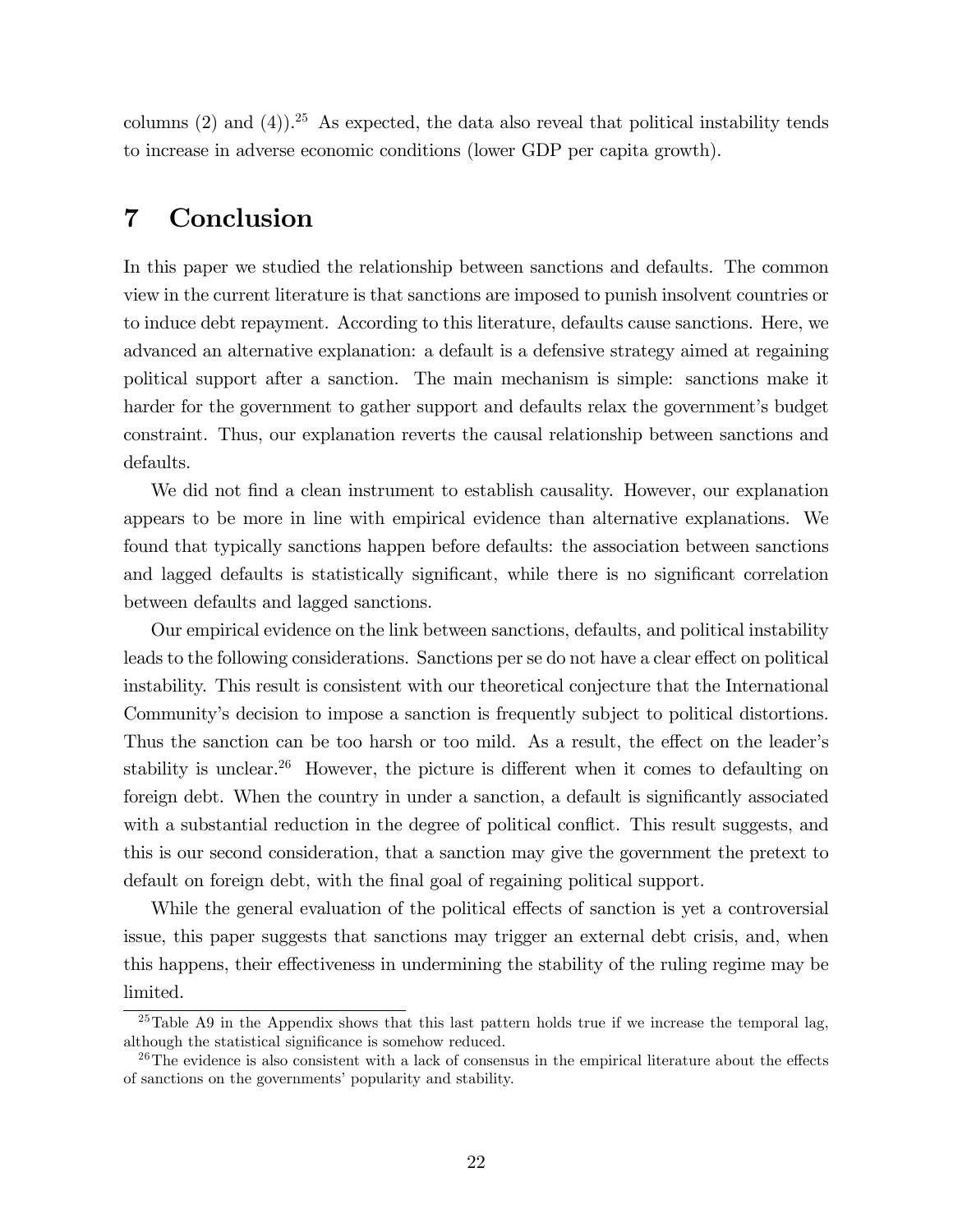## 8 Appendix

## 8.1 Proof of Propositions

#### Proof of Proposition 1.

Fix a level of sanctions  $\sigma$  and a policy vector  $(\tau, \pi, \delta)$ . Pick any equilibrium of the revolt subgame and let  $\alpha(\varepsilon_i)$  be the fraction of activists who attack after they receive signal  $\varepsilon_i$ . Define  $Q(\eta, \alpha) = \psi \int_{\eta - \frac{1}{2\psi}}^{\eta + \frac{1}{2\psi}} \alpha(\varepsilon_i) d\varepsilon_i$ ; thus,  $Q(\eta, \alpha)$  is the overall fraction of activists who revolt if the realization of the popularity shock is  $\eta$ . Finally, let  $W(\alpha)$  $\{\eta: Q(\eta,\alpha)\geq \nu+\eta\}$  be the set of realizations of the popularity shock for which the revolt is successful.

Thus, we can summarize the payoff of each activist in the following table

|            | $\eta \in W(\alpha)$ | $\eta \notin W(\alpha)$ |
|------------|----------------------|-------------------------|
| Revolt     |                      |                         |
| Not Revolt |                      |                         |

As a result, the expected payoff of an activist who observes signal  $\varepsilon_i$  and decides to revolt is given by:

$$
w(\varepsilon_i, \alpha) = \int_{\eta \in W(\alpha)} g dG(\eta \mid \varepsilon_i) - \int_{\eta \notin W(\alpha)} \pi dG(\eta \mid \varepsilon_i),
$$

where  $G(\eta \mid \varepsilon_i)$  denotes the conditional cdf of  $\eta$  given signal  $\varepsilon_i$ . On the contrary, if the activist does not participate in the revolt, he gets a safe payoff equal to 0. Since all activists are identical, in equilibrium:

$$
\alpha(\varepsilon_i) = \begin{cases} 0 & \text{if } w(\varepsilon_i, \alpha) < 0; \\ x \in [0, 1] & \text{if } w(\varepsilon_i, \alpha) = 0; \\ 1 & \text{if } w(\varepsilon_i, \alpha) > 1. \end{cases}
$$

Let  $\iota_k$  be a cutoff strategy that prescribe to revolt if  $\varepsilon_i$  is below k and not to revolt if  $\varepsilon_i$  is above k. The next two lemmata proves some useful properties of  $w(\varepsilon_i, \alpha)$ .

**Lemma 1** If  $\alpha_1(\varepsilon_i) \geq \alpha_2(\varepsilon_i)$  for every  $\varepsilon_i$ , then  $w(\varepsilon_i, \alpha_1) \geq w(\varepsilon_i, \alpha_2)$  for every  $\varepsilon_i$ . **Proof.** If  $\alpha_1 (\varepsilon_i) \geq \alpha_2 (\varepsilon_i)$  for every  $\varepsilon_i$  (namely, for every signal  $\varepsilon_i$ , a higher fraction of activist revolts under  $\alpha_1$  than under  $\alpha_2$ ), we know that for every  $\eta$ ,  $Q(\eta, \alpha_1) \ge Q(\eta, \alpha_2)$ . As a result,  $W(\alpha_1) \supseteq W(\alpha_2)$ . Thus, Player H is more likely to be overthrown if the revolting fraction of activists is given by  $\alpha_1(\cdot)$  instead of  $\alpha_2(\cdot)$ . The statement of the lemma follows from the definition of  $w(\varepsilon_i, \alpha)$  and the fact that  $g > 0 > -\pi$ .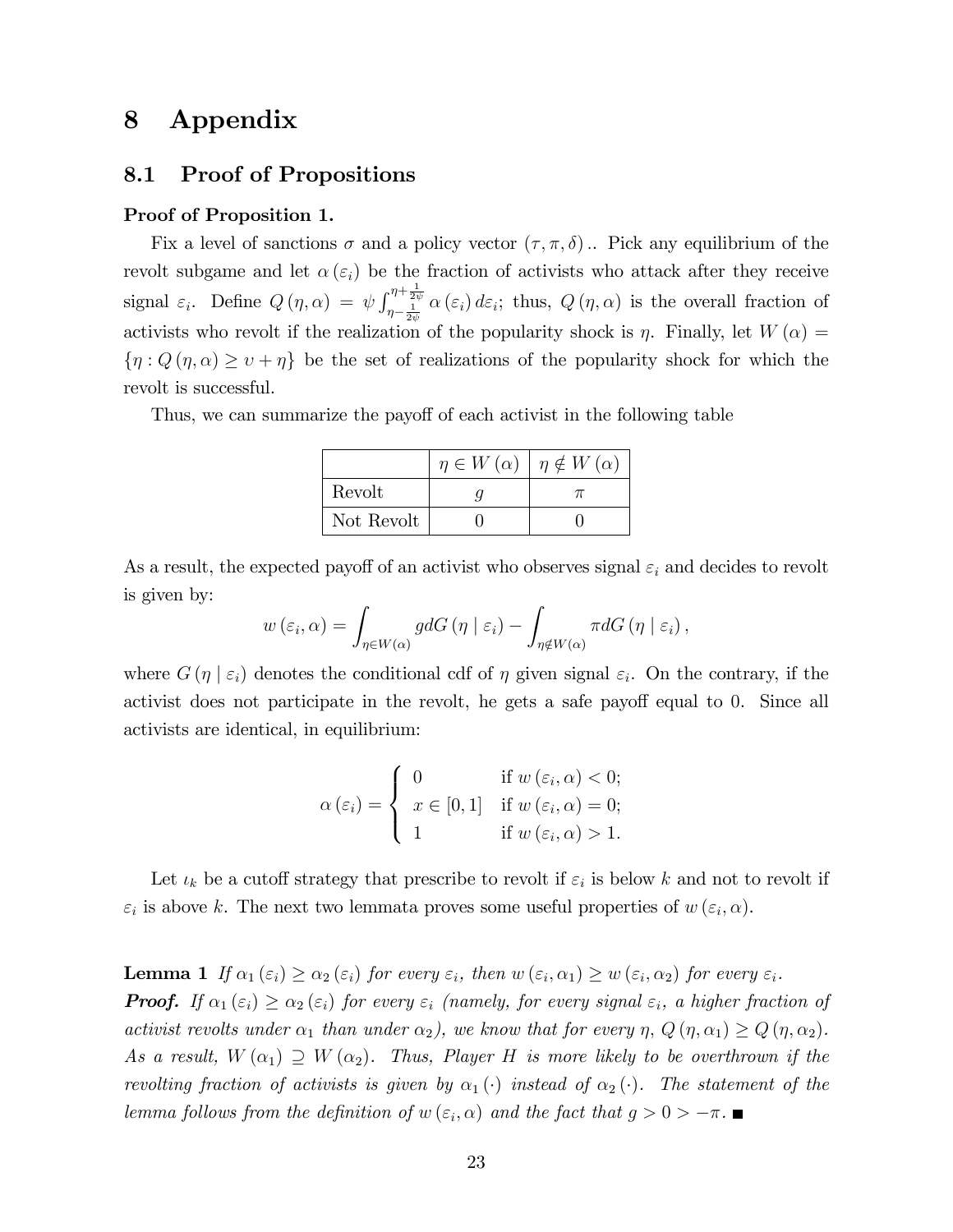**Lemma 2**  $w(k, \iota_k)$  is continuous and strictly decreasing in k. **Proof.** By definition of  $\iota_k$  and  $Q(\eta, \iota_k)$ , we have

$$
Q(\eta, \iota_k) = \begin{cases} 0 & \text{if } \eta > k + \frac{1}{2\psi} \\ \frac{1}{2} - \psi(\eta - k) & \text{if } \eta \in \left[k - \frac{1}{2\psi}, k + \frac{1}{2\psi}\right] \\ 1 & \text{if } \eta < k - \frac{1}{2\psi} \end{cases}
$$

By Assumption 1, there is a unique value  $\eta \in \left[k - \frac{1}{2},\right]$  $\frac{1}{2\psi},k+\frac{1}{2\psi}$  $2\psi$  $\Big\}$  such that  $Q(\eta,\iota_k) =$  $\frac{1-\tau}{\sigma} - \delta\ell + \eta$ . Define function  $k \mapsto \varphi(k) \in \mathbb{R}$  as the mapping that associates to every k, the amount f that solves  $Q(k+f, \iota_k) = \frac{1-\tau}{\sigma} - \delta\ell + k + f$ . Intuitively,  $\varphi(k)$  represents the increase (or decrease) with respect to the threshold k necessary to make the fraction of revolters exactly equal to the one needed to overthrow the regime. Then, if all activists follow cutoff strategy  $\iota_k$ , the revolt succeeds in overthrowing Player H if and only if  $\eta \in$  $\left[\underline{\eta},k+\varphi\left(k\right)\right]$ . As a result,  $w\left(k,\iota_{k}\right)=\int_{k-\frac{1}{2\psi}}^{k+\varphi\left(k\right)}gd\varepsilon-\int_{k+\varphi\left(k\right)}^{k+\frac{1}{2\psi}}\pi d\varepsilon$ . By construction,  $w\left(k,\iota_{k}\right)$ is a continuous function. Since the solution to equation  $Q(x, \iota_k) = \frac{1-\tau}{\sigma} - \delta\ell + x$  lies in the interval  $\Big[ k - \frac{1}{2k} \Big]$  $\frac{1}{2\psi},k+\frac{1}{2\psi}$  $2\psi$ , we can write such equality as  $\frac{1}{2} = \frac{1-\tau}{\sigma} - \delta \ell + k + (1+\psi) \varphi (k)$ . Totally differentiating the previous expression, we obtain  $\varphi'(k) = -\frac{1}{1+\psi} < 0$ . Thus  $w(k, \alpha_k)$  is a continuous and strictly decreasing function of k.

The meaning of Lemma 2 is straightforward: if activists follow cutoff strategy  $\iota_k$ , the utility of the "marginal revolter" (namely, the revolter who receives the cutoff signal k) is decreasing in the level of the cutoff. Indeed, if the cutoff is high, less people revolt and the utility of revolting is lower as well.

**Lemma 3** There is a unique  $\varepsilon^*$  such that in any equilibrium of the revolt subgame, an activist revolts if and only if  $\varepsilon_i < \varepsilon^*$ .

**Proof.** First, notice that there is a unique  $\varepsilon^*$  such that  $w(\varepsilon^*, \iota_{\varepsilon^*}) = 0$ . Indeed, by the previous lemma,  $w(k, \iota_k)$  is continuous and strictly decreasing in k. If  $k < \underline{\eta} - \frac{1}{2k}$  $\frac{1}{2\psi}$ , each activist knows that by revolting Player H will be overthrown. Thus,  $w(k, \iota_k) = g > 0$ . Instead, if  $k > \overline{\eta} + \frac{1}{2i}$  $\frac{1}{2\psi}$ , the activist knows that the revolt fails even if all activists revolt. Thus  $w(k, \iota_k) = -\pi < 0$ . As a result, we can find a unique  $\varepsilon^*$  such that  $w(\varepsilon^*, \iota_{\varepsilon^*}) = 0$ . Now, pick any equilibrium of the revolt subgame and let  $\alpha(\cdot)$  describe the fraction of activists who revolt in such equilibrium. Define:

$$
\underline{\varepsilon} = \inf \{ \varepsilon_i \mid \alpha (\varepsilon_i) < 1 \},
$$
  

$$
\overline{\varepsilon} = \sup \{ \varepsilon_i \mid \alpha (\varepsilon_i) > 0 \},
$$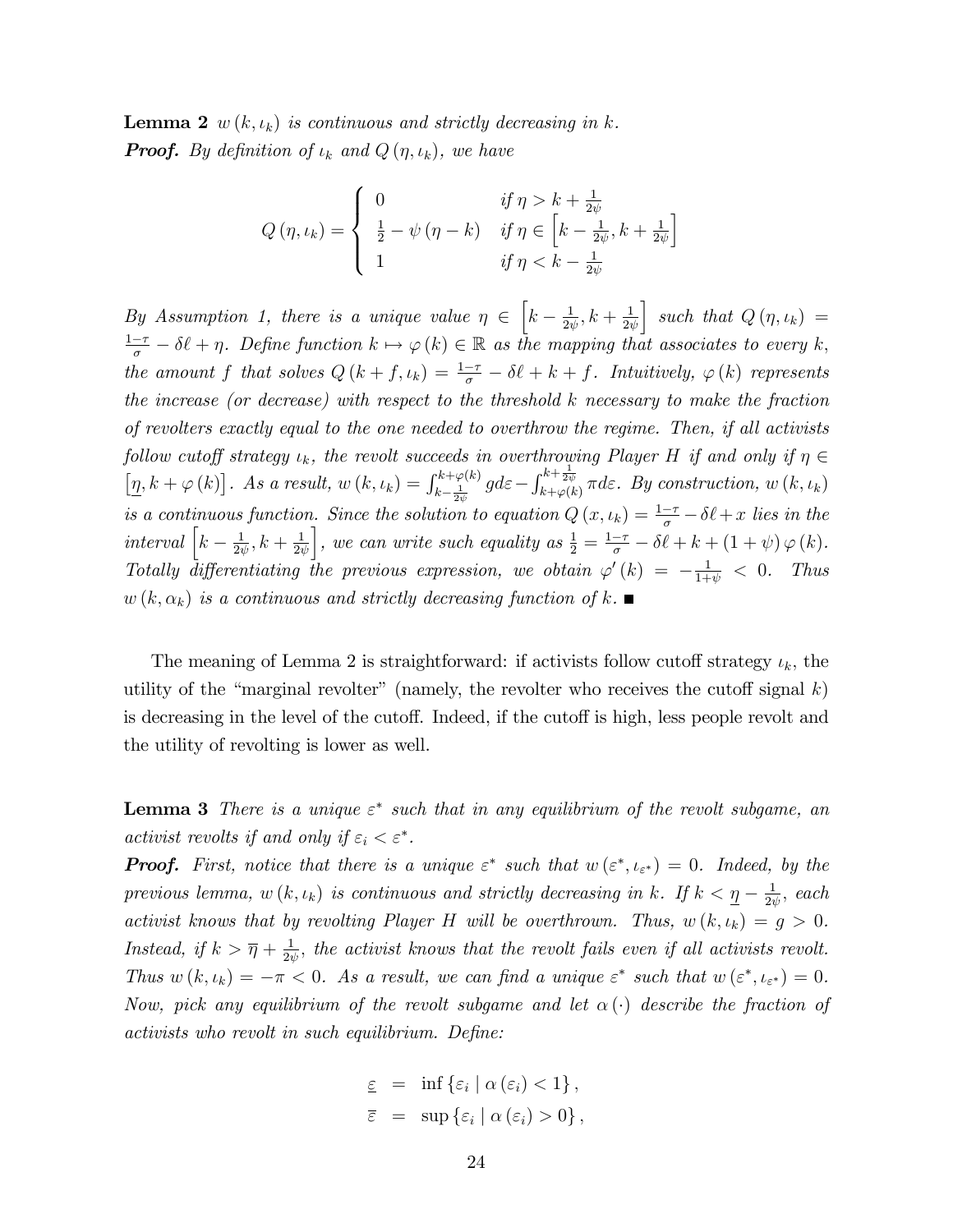By definition,  $\overline{\varepsilon} \ge \sup \{\varepsilon_i \mid \alpha (\varepsilon_i) \in (0,1)\}\ge \inf \{\varepsilon_i \mid \alpha (\varepsilon_i) \in (0,1)\}\ge \underline{\varepsilon}$ . If  $\alpha (\varepsilon_i) < 1$ , activists must weakly prefer not revolting than revolting. By continuity, the same holds at  $\underline{\varepsilon}$ . Thus,  $w(\underline{\varepsilon}, \alpha) \leq 0$ . Consider  $w(\underline{\varepsilon}, \iota_{\underline{\varepsilon}})$ . By definition of  $\underline{\varepsilon}$ ,  $\iota_{\underline{\varepsilon}} < \alpha$ . Lemma 1 thus implies  $w(\underline{\varepsilon}, \iota_{\underline{\varepsilon}}) \leq w(\underline{\varepsilon}, \alpha) \leq 0$ . Since we know that  $w(\varepsilon^*, \iota_{\varepsilon^*}) = 0$ , Lemma 2 implies that  $\underline{\varepsilon} \geq \varepsilon^*$ . A symmetric argument implies that  $\overline{\varepsilon} \leq \varepsilon^*$ . Thus  $\underline{\varepsilon} \geq \varepsilon^* \geq \overline{\varepsilon}$ . We conclude that  $\underline{\varepsilon} = \overline{\varepsilon} = \varepsilon^*$ . Thus,  $\alpha(\cdot)$  is equal to the cutoff strategy with cutoff  $\varepsilon^*$ .

Lemma 3 implies that the fraction of activists who revolt in state  $\eta$  is given by:

$$
Q(\eta, \iota_{\varepsilon^*}) = \begin{cases} 0 & \text{if } \eta > \varepsilon^* + \frac{1}{2\psi} \\ \frac{1}{2} - \psi(\eta - \varepsilon^*) & \text{if } \eta \in \left[\varepsilon^* - \frac{1}{2\psi}, \varepsilon^* + \frac{1}{2\psi}\right] \\ 1 & \text{if } \eta < \varepsilon^* - \frac{1}{2\psi} \end{cases}
$$

Obviously,  $Q(\eta, \iota_{\varepsilon^*})$  is decreasing in  $\eta$  and strictly decreasing in the interval  $\Big[\varepsilon^* - \frac{1}{2\eta}\Big]$  $\frac{1}{2\psi}, \varepsilon^* + \frac{1}{2\psi}$  $2\psi$ i . Instead,  $\frac{1-\tau}{\sigma} - \delta\ell + \eta$  is strictly increasing in  $\eta$ . Thus, the two curves cross only once. Let  $\eta^*$  be the realization of  $\eta$  at which this happens.

By definition, in equilibrium if an activist receives signal  $\varepsilon^*$ , he is indifferent between revolting or not. Thus, the following equation must hold:

$$
\int_{\varepsilon^* - \frac{1}{2\psi}}^{\eta^*} \psi g d\eta - \int_{\eta^*}^{\varepsilon^* + \frac{1}{2\psi}} \psi \pi d\eta = 0.
$$
 (13)

Moreover, Player H survives if and only if the realization of  $\eta$  is below the value  $\eta^*$  that satisfies the following equation:

$$
\int_{\eta^* - \frac{1}{2\psi}}^{\varepsilon^*} \psi dz = \frac{1 - \tau}{\sigma} - \delta \ell + \eta^*.
$$
 (14)

Equation 14 says that when the realization of  $\eta$  is  $\eta^*$ , the fraction of individuals who revolt (i.e., the fraction of individuals who observe a signal below  $\varepsilon^*$ ) is exactly equal to the fraction needed to overthrow the regime.

Equations (13) and (14) define a system of two equations in two unknowns ( $\varepsilon^*$  and  $\eta^*$ ). The solution of such system is

$$
\eta^* = \frac{g}{g + \pi} - \frac{1 - \tau}{\sigma} + \delta \ell,
$$
  

$$
\varepsilon^* = \frac{g - \pi}{2\psi (g + \pi)} + \frac{g}{g + \pi} - \frac{1 - \tau}{\sigma} + \delta \ell.
$$

The expression of  $S(\sigma, \tau, \pi, \delta)$  follows from the fact that  $\eta$  is uniformly distributed in the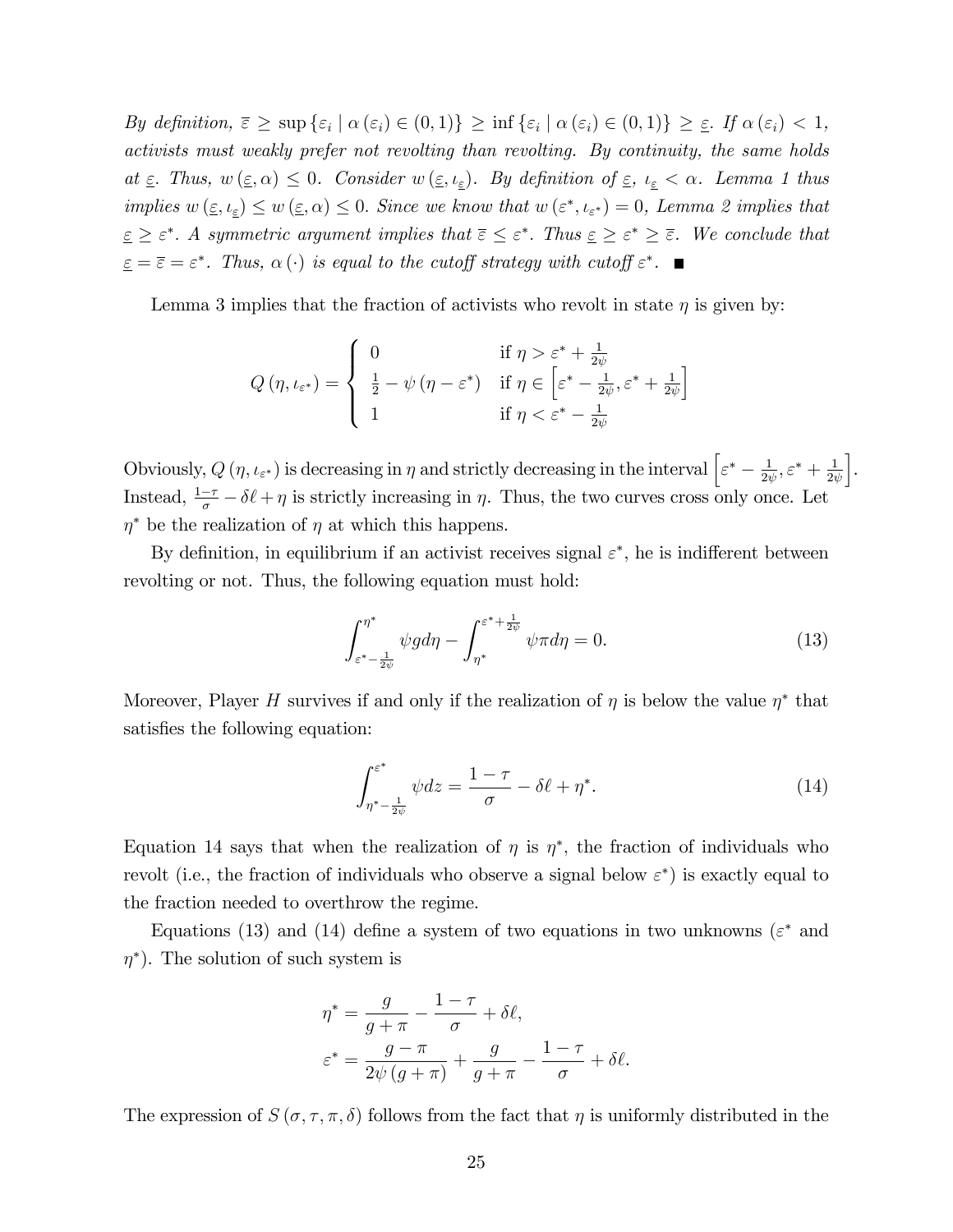interval  $[\eta, \overline{\eta}]$ .

#### Proof of Proposition 2 and the Optimal Policy Vector.

Define  $\bar{y}(r) := \sqrt{g} - g + B(1 + r)$ . In words,  $\bar{y}(r)$  is the cutoff level on citizens' income that determines whether the constraint  $\tau \leq 1$  binds or not. Let  $\pi^*_{\vert \delta=1}$  and  $\tau^*_{\vert \delta=1}$ (resp.,  $\pi_{\vert \delta=0}^*$  and  $\tau_{\vert \delta=0}^*$ ) be the optimal level of revolt prevention and taxation conditional on Player  $H$  choosing to default (resp., not to default). Formally, these values solve  $(6)$ if we set  $\delta = 1$  (resp.,  $\delta = 0$ ). In line with the discussion in the main text

$$
\pi_{|\delta=1}^{*} = \sqrt{g} - g \ge \pi_{|\delta=0}^{*} = \begin{cases} \sqrt{g} - g & \text{if } \frac{1}{\sigma} \ge \bar{y}(r) \\ \max\left\{0, \frac{1}{\sigma} - B(1+r)\right\} & \text{if } \frac{1}{\sigma} < \bar{y}(r) \end{cases}
$$

and

$$
\tau_{|\delta=0}^{*} = \begin{cases} \sigma \left[ \sqrt{g} - g + B(1+r) \right] & \text{if } \frac{1}{\sigma} \ge \bar{y}(r) \\ 1 & \text{if } \frac{1}{\sigma} < \bar{y}(r) \end{cases} > \tau_{|\delta=1}^{*} = \sigma \left[ \sqrt{g} - g \right]
$$

Thus, a default leads to a (weak) increase in the amount invested in revolt prevention and to a decrease in the level of taxation.

Let  $\Delta(\sigma, \ell \mid r)$  be Player H's benefit from defaulting when the level of sanctions is  $\sigma$ . the cost of defaulting is  $\ell$  and the level of interest rate is equal to r. Formally,  $\Delta(\sigma, \ell | r) =$  $v\Big[S\left(\sigma, \tau^*_{|\delta=1}, \pi^*_{|\delta=1}, 1\right) - S\left(\sigma, \tau^*_{|\delta=0}, \pi^*_{|\delta=0}, 0\right)\Big]$ . Exploiting Proposition 1, we get:

$$
\Delta\left(\sigma,\ell\mid r\right) = \frac{\upsilon}{\overline{\eta}-\underline{\eta}} \cdot \left[\frac{\tau_{\lvert \delta=0}^{*}-\tau_{\lvert \delta=1}^{*}}{\sigma} + \frac{g \cdot \left(\pi_{\lvert \delta=1}^{*}-\pi_{\lvert \delta=0}^{*}\right)}{\left(g + \pi_{\lvert \delta=1}^{*}\right)\left(g + \pi_{\lvert \delta=0}^{*}\right)} - \ell\right].\tag{15}
$$

By looking at the squared bracket in (15), we can identify the three separate forces we discuss in the main text. First, a default enables Player  $H$  to reduce taxation. Second, a default enables Player  $H$  to increase the investment in revolt prevention (notice that this second channel is at play only if  $\pi_{\vert \delta=1}^* > \pi_{\vert \delta=0}^*$ , namely only if  $\tau \leq 1$  is binding). Third, a default generates a disutility for the citizens equal to  $\ell$ .

Substituting for  $(\pi_{|\delta=1}^*, \pi_{|\delta=0}^*, \tau_{|\delta=1}^*, \tau_{|\delta=0}^*)$  in (15), we can further conclude that

$$
\Delta(\sigma, \ell \mid r) = \begin{cases} \frac{v}{\overline{\eta} - \underline{\eta}} \cdot [B(1+r) - \ell] & \text{if } \frac{1}{\sigma} \ge \overline{y}(r) \\ \frac{v}{\overline{\eta} - \underline{\eta}} \cdot \left[ \frac{g}{g + \frac{1}{\sigma} - B(1+r)} - 2\sqrt{g} + \frac{1}{\sigma} + g - \ell \right] & \text{if } \frac{1}{\sigma} < \overline{y}(r) \end{cases}
$$

Obviously,  $\Delta(\sigma, \ell | r)$  is decreasing in  $\ell$ . Moreover, observe that (i)  $\Delta(\sigma, \ell | r)$  is piecewise increasing in r, (ii)  $\bar{y}(r)$  is increasing in r, and (iii)  $\Delta(\sigma, \ell | r)$  is higher if  $\frac{1}{\sigma} < \bar{y}(r)$  than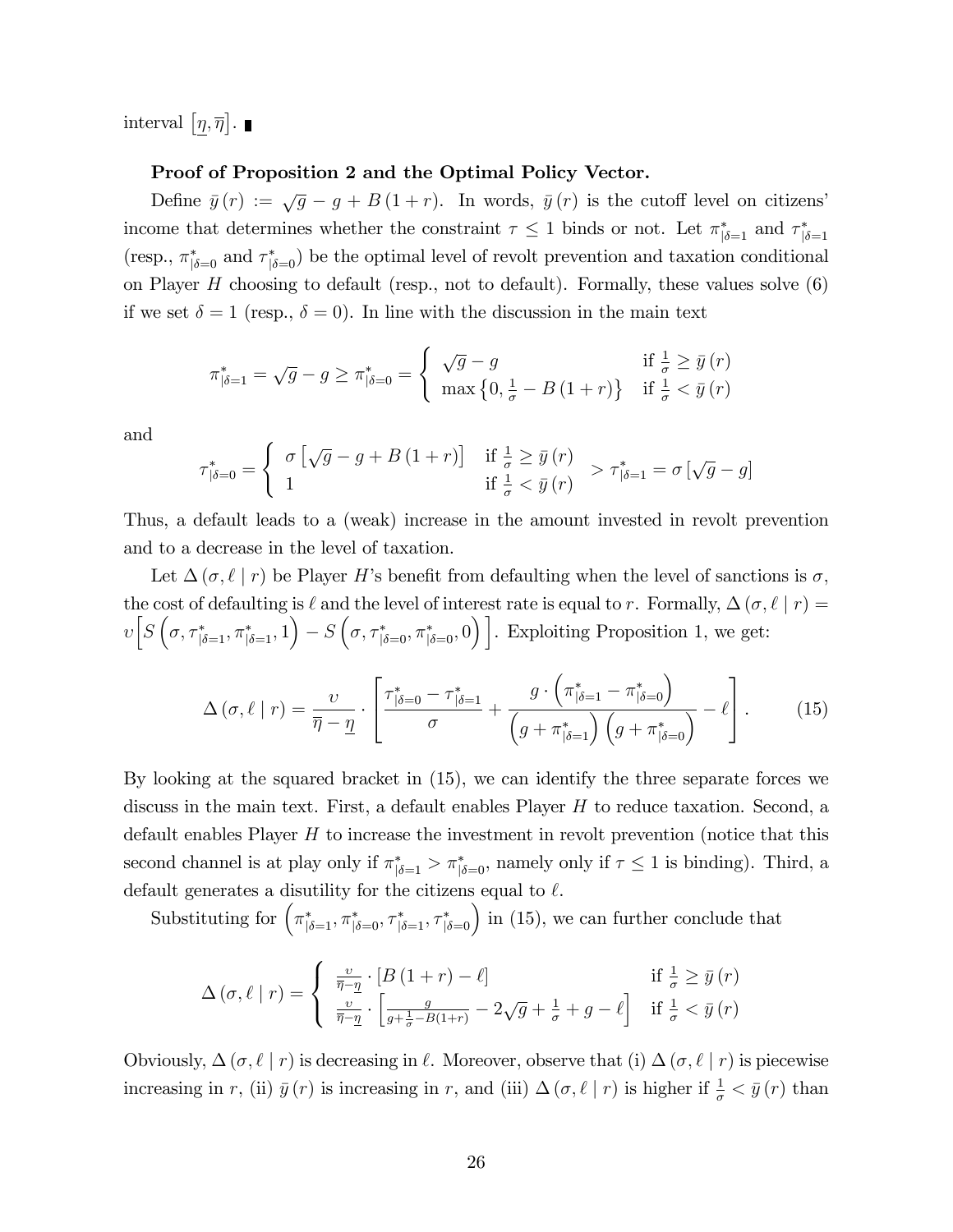if  $\frac{1}{\sigma} \geq \bar{y}(r).^{27}$  Then,  $\Delta(\sigma, \ell | r)$  is increasing in r.

The optimal policy vector for Player  $H$  is described in the following proposition

**Lemma 4** Suppose the debt is priced and Assumptions 1 and 2 hold. Then, the optimal policy vector  $(T(\sigma, \ell | r), P(\sigma, \ell | r), D(\sigma, \ell | r))$  is given by:<sup>28</sup>

$$
P(\sigma, \ell \mid r) = \begin{cases} \max\left\{0, \frac{1}{\sigma} - B(1+r)\right\} & \text{if } \frac{1}{\sigma} < \bar{y}(r) \text{ and } \Delta(\sigma, \ell \mid r) \le 0; \\ \sqrt{g} - g & \text{otherwise.} \end{cases}
$$
(16)

$$
D(\sigma, \ell \mid r) = \begin{cases} 0 & \text{if } \Delta(\sigma, \ell \mid r) \leq 0; \\ 1 & \text{if } \Delta(\sigma, \ell \mid r) > 0. \end{cases}
$$
 (17)

$$
T(\sigma, \ell \mid r) = \sigma [P(\sigma, \ell \mid r) + B(1+r) (1 - D(\sigma, \ell \mid r))]
$$
\n(18)

**Proof.** Recall that Player H faces program (6). Substituting for  $S(\sigma, \pi, \delta, \tau)$  in the objective function and exploiting the budget constraint, we can immediately conclude that the objective function is strictly concave in  $\pi$ . Indeed, the first order condition is given by  $\frac{v}{\overline{\eta}-\underline{\eta}}$  $\int g$  $\frac{g}{(g+\pi)^2} - 1$ , while the second order condition is equal to  $-\frac{2v}{\overline{\eta}-2}$  $\overline{\eta}-\underline{\eta}$ g  $\frac{g}{(g+\pi)^3} < 0$ . Thus, if we ignore the fact that  $\tau \leq 1$ , we get  $\pi^* = \sqrt{g} - g$ .

If Player H defaults  $(\delta = 1)$ , level  $\sqrt{g} - g$  of overthrow prevention can always be attained. Moreover, since taxation does not entail any benefit per se, it will be set equal to the lowest value that finances  $\sqrt{g} - g$ . As a result,  $\pi_{|\delta=1}^* = \sqrt{g} - g$  and  $\tau_{|\delta=1}^* = \sigma \pi_{|\delta=1}^*$ . Now, suppose that Player H does not default ( $\delta = 0$ ). Then, level of overthrow prevention  $\sqrt{g} - g$ can be attained if and only if  $1/\sigma \geq \bar{y}(r)$ . In this case,  $\pi^*_{|\delta=0} = \sqrt{g} - g$  and the tax rate will be set residually in order to finance both  $\sqrt{g} - g$  and the service of public debt,  $\tau_{|\delta=0}^* = \sigma \left[ \sqrt{g} - g + B(1+r) \right]$ . Instead, if  $1/\sigma < \bar{y}(r)$ , the first-best investment in revolt prevention cannot be attained. Thus,  $(6)$  is solved by choosing the highest possible tax rate and by setting the investment in revolt prevention residually. Formally,  $\tau_{\vert \delta = 0}^* = 1$  and  $\pi_{|\delta=0}^* = \max\left\{0, \frac{1}{\sigma} - B(1+r)\right\}$ . Obviously, Player H defaults if and only if the benefit from doing so,  $\Delta(\sigma, \ell \mid r)$ , is positive. Furthermore, the optimal level of revolt prevention can be derived noticing that the Örst-best level is attainable if either Player H defaults or she does not default, but the income level of voters is sufficiently high to finance  $\pi^*$ . Finally, the optimal tax rate is obtained by  $(3)$ .

Then, a political default occurs if  $\Delta(\sigma, \ell | r) \geq 0$ . As a result, the probability of a political default is equal to  $F(\sigma | r) = Pr \{ \Delta(\sigma, \ell | r) \ge 0 \}$ . Since  $\Delta(\sigma, \ell | r)$  is de-

<sup>&</sup>lt;sup>27</sup>To see this last result, observe that if  $\frac{1}{\sigma} \leq \bar{y}(r)$ , the differences  $\tau_{|\delta=0}^* - \tau_{|\delta=1}^*$  and  $\pi_{|\delta=1}^* - \pi_{|\delta=0}^*$  are both larger than in the case in which  $\frac{1}{\sigma} > \bar{y}(r)$ .

<sup>&</sup>lt;sup>28</sup>In Lemma 4, we assume that, whenever indifferent between defaulting or not, Player  $H$  does not default. None of our results hinges on this tie-breaking rule.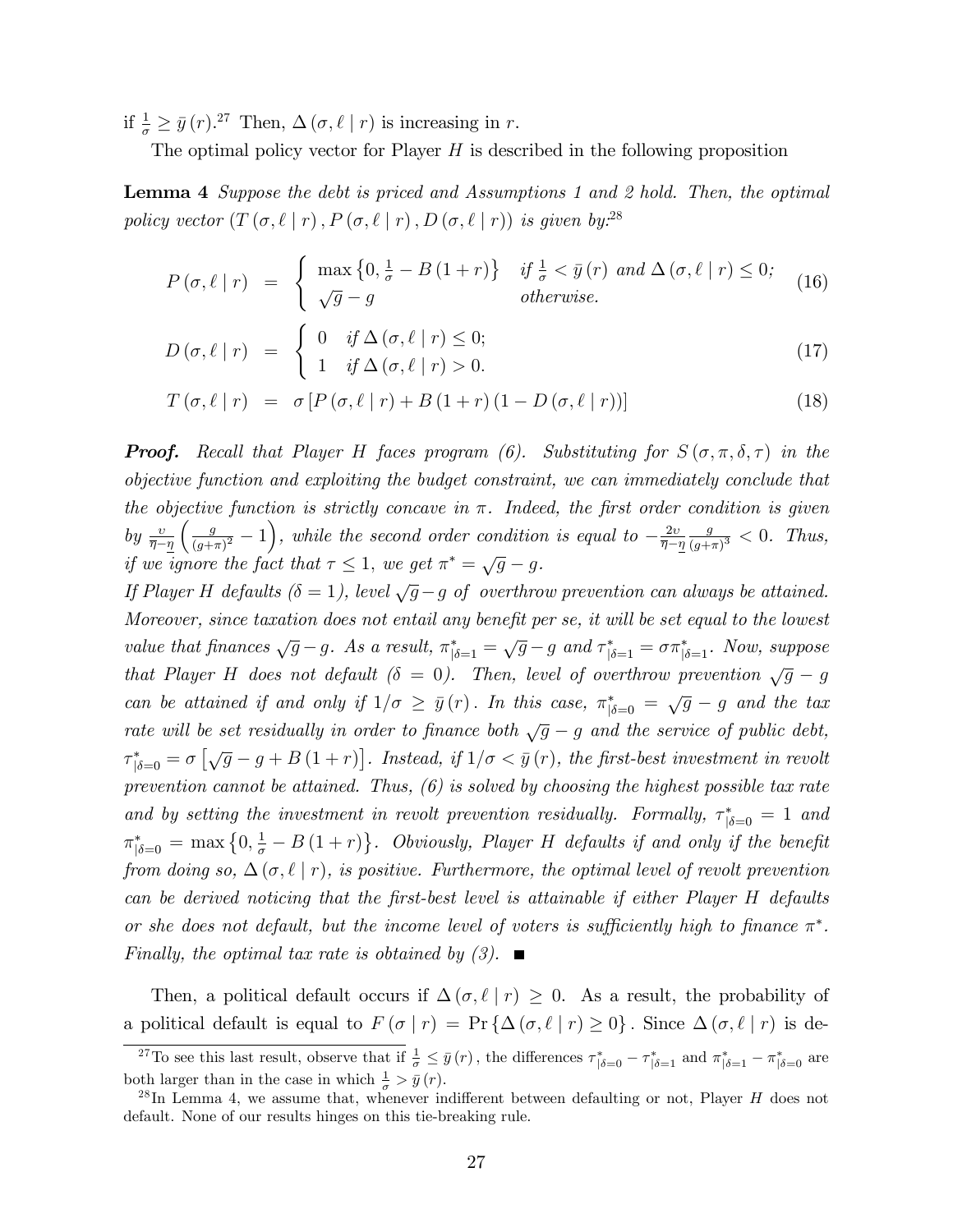creasing in  $\ell$ , we can have two cases (it is immediate to verify that  $\Delta(\sigma, 0 | r) > 0$ ). If  $\Delta(\sigma, \ell_H | r) \geq 0$ , then defaulting is always profitable and, consequently, a political default happens with probability 1. As discussed in Footnote 13, we rule out this case assuming that  $\ell_H$  is sufficiently high. Instead, if  $\Delta(\sigma, \ell_H | r) < 0$ , a political default takes place (resp., does not take place) if  $\ell$  is sufficiently low (resp., high). In this last case, exploiting the distributional assumption on  $\ell$ , we can conclude that  $F(\sigma | r) = \ell^*$ , where  $\ell^*$  is the unique solution  $\ell$  of  $\Delta (\sigma, \ell | r) = 0$ . As a result,

$$
F(\sigma | r) = \begin{cases} \frac{1}{\ell_H} B (1+r) & \text{if } \frac{1}{\sigma} \ge \bar{y}(r) \\ \frac{1}{\ell_H} \left[ \frac{1}{\sigma} + g \left( \frac{1}{g + \frac{1}{\sigma} - B(1+r)} + 1 \right) - 2\sqrt{g} \right] & \text{if } \frac{1}{\sigma} < \bar{y}(r) \end{cases}
$$

We can immediately conclude that  $\partial F(\sigma | r) / \partial r > 0$  and  $\partial F(\sigma | r) / \partial \sigma \geq 0$ . To see why, observe that if  $1/\sigma \ge \bar{y}(r)$ , then  $F(\sigma | r)$  is constant in  $\sigma$ , while if  $1/\sigma < \bar{y}(r)$ , then  $\frac{\partial F(\sigma|r)}{\partial \sigma} = -\frac{1}{\sigma^2} + g$  $\left(\frac{1}{\sigma^2}\right)$  $\sqrt{(g+\frac{1}{\sigma}-B(1+r))}^2$  $\overline{ }$  $> -\frac{1}{\sigma^2} + \frac{1}{\sigma^2} = 0$ , where the inequality follows from observing that, since  $1/\sigma < \bar{y}(r)$ , we have  $0 < g + 1/\sigma - B(1+r) < \sqrt{g}$ .<sup>29</sup>

#### Proof of Proposition 3.

By definition,  $R(\sigma)$  is the lowest root r of equation  $1 + \tilde{r} = (1 + r)(1 - F(\sigma | r)).$ Suppose first that  $\frac{1}{\sigma} \geq \sqrt{g} - g + B(1 + R(\sigma))$ . In this case,  $F(\sigma | R(\sigma)) = \frac{B(1 + R(\sigma))}{\ell_H}$ . Thus, the no-arbitrage condition yields a solution if and only if  $B \leq \ell_H/[4 (1 + \tilde{r})]$ , in which case

$$
R\left(\sigma\right) = \ell_H \left(\frac{1 - \sqrt{1 - \frac{4B(1+\tilde{r})}{\ell_H}}}{2B}\right) - 1. \tag{19}
$$

Substituting for  $R(\sigma)$ , inequality  $\frac{1}{\sigma} \geq \pi^* + B(1 + R(\sigma))$  becomes  $\sigma \leq 2/[2(\sqrt{g}-g)+$  $\ell_H\left(1-\sqrt{(1-4B(1+\tilde{r}))/\ell_H}\right) := \tilde{\sigma}$ . Thus, if  $\sigma \leq \tilde{\sigma}$  and  $B \leq \ell_H/[4(1+\tilde{r})]$ , the debt is priced and the interest rate is constant and equal to (19). Instead, if  $\sigma \leq \hat{\sigma}$  and  $B > \ell_H/ [4 (1 + \tilde{r})]$ , the debt is not priced.

Now suppose that  $\frac{1}{\sigma} < \sqrt{g} - g + B(1 + R(\sigma))$ . Then, the equilibrium interest rate is given by the lowest value of  $r$  that solves

$$
(1+r)\left(1-\frac{\frac{1}{\sigma}+\frac{g}{g+\frac{1}{\sigma}-B(1+r)}+g-2\sqrt{g}}{\ell_H}\right)-(1+\tilde{r})=0.
$$
 (20)

It is easy to show that if  $\sigma \to \hat{\sigma}$ , the interest rate coincides with (19). Let  $Q(\sigma, r)$ 

 $\frac{29g+1}{\sigma - B(1+r)} > 0$  holds as we are assuming that the debt is priced, thus  $1/\sigma \geq B(1+r)$ . If this inequality were not satisfied, the country would have no possibility to repay the outstanding debt and an automatic default would occur.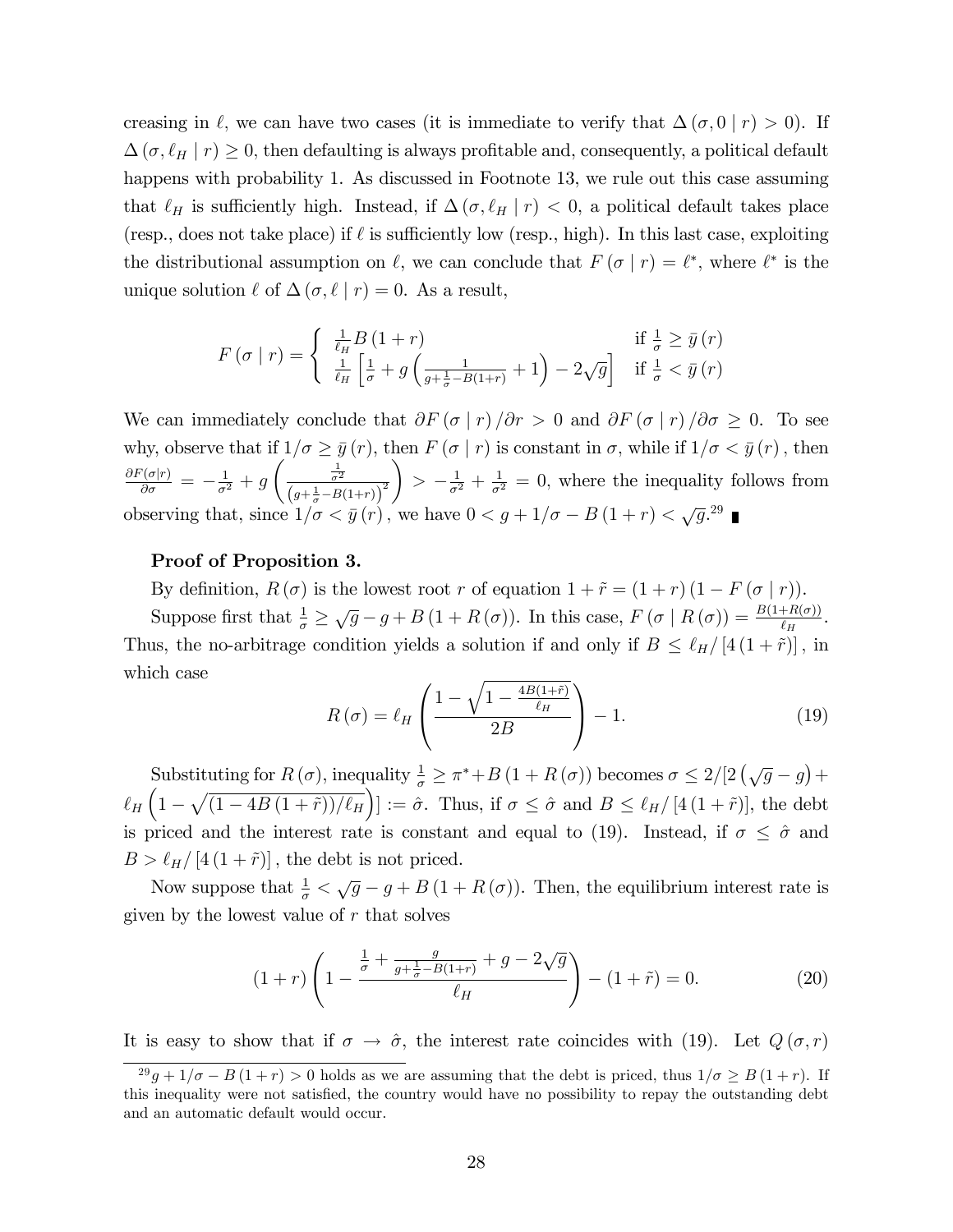be the left-hand side of (20). By the implicit function theorem, (20) defines r as a function of  $\sigma$ ,  $R(\sigma)$ . Moreover,  $\frac{dR(\sigma)}{d\sigma} = -\frac{\partial Q(\sigma,r)}{\partial \sigma}/\frac{\partial Q(\sigma,r)}{\partial r}$ .  $\frac{\partial Q(\sigma,r)}{\partial \sigma}$  has the same sign of  $(1 - 1/[g + 1/\sigma - B(1 + r)])$ . Since we are considering the case in which  $\frac{1}{\sigma} < \sqrt{g}$  $g + B(1 + R(\sigma))$ , we have that  $(1 - 1/[g + 1/\sigma - B(1 + r)]) < 1 - 1/g < 0$ . Thus,  $\frac{\partial Q(\sigma,r)}{\partial \sigma}$  < 0. Thus,  $\frac{dR(\sigma)}{d\sigma}$  is positive if and only if  $\frac{\partial Q(\sigma,r)}{\partial r} > 0$ , which holds for the lowest root of (20) as (20) has two roots and  $Q(\sigma, \tilde{r}) < 0$ .

Now we show that the probability of a political default,  $F(\sigma | R(\sigma))$ , is weakly increasing in  $\sigma$ . If  $\sigma \leq \hat{\sigma}$ ,  $R(\sigma)$  is constant in  $\sigma$ . Furthermore, as we have shown in the proof of Proposition 2,  $F(\sigma | R(\sigma)) = B(1 + R(\sigma))/\ell_H$ . Then it is immediate to see that, in this case,  $F(\sigma | R(\sigma))$  is constant in  $\sigma$ . Now suppose that  $\sigma > \hat{\sigma}$  (so that,  $\frac{1}{\sigma} \leq \sqrt{g} - g + B(1 + R(\sigma))$ . Then,  $R(\sigma)$  is increasing in  $\sigma$  and

$$
F\left(\sigma \mid R\left(\sigma\right)\right) = \frac{1}{\ell_H} \left[ \frac{1}{\sigma} + g\left(\frac{1}{g + \frac{1}{\sigma} - B\left(1 + R\left(\sigma\right)\right)} + 1\right) - 2\sqrt{g} \right]
$$

As a result,

$$
\frac{dF\left(\sigma \mid R\left(\sigma\right)\right)}{d\sigma} = \frac{1}{\ell_H} \left[ -\frac{1}{\sigma^2} + g \left( \frac{\frac{1}{\sigma^2} + B\frac{dR\left(\sigma\right)}{d\sigma}}{\left(g + \frac{1}{\sigma} - B\left(1 + R\left(\sigma\right)\right)\right)^2} \right) \right]
$$

Since  $B\frac{dR(\sigma)}{d\sigma} \geq 0$ , we can reason as at the end of the proof of Proposition 2 and conclude that  $\frac{dF(\sigma|R(\sigma))}{d\sigma} > 0$ . Moreover,  $\lim_{\sigma \to \hat{\sigma}^+} R(\sigma) = \frac{\ell_H}{2B}$  $\left(1-\sqrt{1-\frac{4B(1+\tilde{r})}{\ell_H}}\right)$  $\ell_H$  $-1.$  We conclude that  $F(\sigma | R(\sigma))$  is weakly increasing in  $\sigma$ .

#### Proof of Proposition 4.

Exploiting equations  $(1)$ ,  $(3)$  and  $(5)$ , we can rewrite the expected survival probability as:

$$
\hat{S}(\sigma) = \int_0^{\ell_H} \left[ 1 - \frac{1}{\overline{\eta} - \underline{\eta}} \left( \frac{g}{g + P(\sigma, \ell \mid R(\sigma))} - \frac{1}{\sigma} + \right. \right. \\ \left. + P(\sigma, \ell \mid R(\sigma)) + (1 + R(\sigma)) (1 - D(\sigma, \ell \mid R(\sigma))) + \delta \ell \right) \right] \frac{d\ell}{\ell_H}
$$

By definition,  $\int_0^{\ell_H} (1 + R(\sigma)) (1 - D(\sigma, \ell \mid R(\sigma))) \frac{d\ell}{\ell_H} = (1 + R(\sigma)) (1 - F(\sigma \mid R(\sigma))).$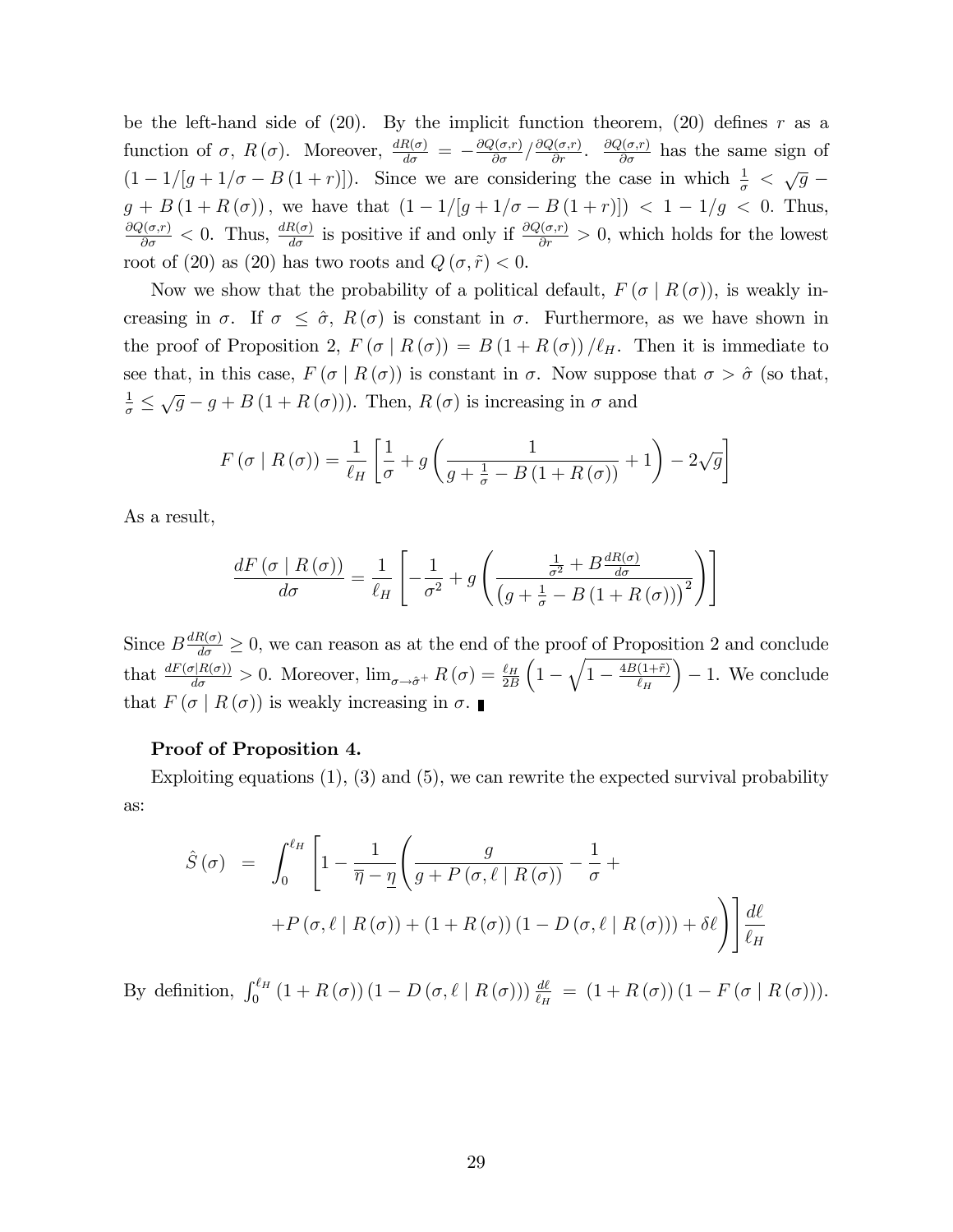Furthermore, by (8), we know that  $d(1 + R(\sigma))(1 - F(\sigma | R(\sigma))) / d\sigma = 0$ . Therefore

$$
\frac{d\hat{S}(\sigma)}{d\sigma} = \frac{d}{d\sigma} \left( \int_0^{\ell_H} \left[ 1 - \frac{1}{\overline{\eta} - \underline{\eta}} \left( \frac{g}{g + P(\sigma, \ell \mid R(\sigma))} - \frac{1}{\sigma} + P(\sigma, \ell \mid R(\sigma)) + \delta \ell \right) \right] \frac{d\ell}{\ell_H} \right) =
$$

$$
= \int_0^{\ell_H} \frac{1}{\overline{\eta} - \underline{\eta}} \left[ -\frac{1}{\sigma^2} - \left( 1 - \frac{g}{\left( g + P(\sigma, \ell \mid R(\sigma)) \right)^2} \right) \frac{\partial P(\sigma, \ell \mid R(\sigma))}{\partial \sigma} \right] \frac{d\ell}{\ell_H}
$$

Obviously, if  $\frac{1}{\sigma} \geq \bar{y}(r)$ , then  $\frac{\partial P(\sigma,\ell|R(\sigma))}{\partial \sigma} = 0$  and  $\frac{d\hat{S}(\sigma)}{d\sigma} = -\frac{1}{\sigma^2(\bar{\eta})}$  $\frac{1}{\sigma^2(\overline{\eta}-\underline{\eta})}<0.$ Instead, if  $\frac{1}{\sigma} < \bar{y}(r)$ , then

$$
\frac{d\hat{S}(\sigma)}{d\sigma} = -\frac{1}{\sigma^2(\overline{\eta}-\underline{\eta})} - \int_{\ell^*}^{\ell_H} \frac{1}{\overline{\eta}-\underline{\eta}} \left(1 - \frac{g}{\left(g + P\left(\sigma, \ell \mid R\left(\sigma\right)\right)\right)^2}\right) \frac{\partial P\left(\sigma, \ell \mid R\left(\sigma\right)\right)}{\partial \sigma} \frac{d\ell}{\ell_H}
$$

Moreover, if  $\ell < \ell^*$ , then  $P(\sigma, \ell \mid R(\sigma)) = \sqrt{g} - g$  and  $\frac{\partial P(\sigma, \ell | R(\sigma))}{\partial \sigma} = 0$ , while if  $\ell > \ell^*$ , then  $P(\sigma, \ell \mid R(\sigma)) = \frac{1}{\sigma} - (1 + R(\sigma))B$  and  $\frac{\partial P(\sigma, \ell | R(\sigma))}{\partial \sigma} = -\frac{1}{\sigma^2} - B\left(1 + \frac{dR(\sigma)}{d\sigma}\right) < 0.$ In the former case, we can replicate the analysis carried out for the case  $\frac{1}{\sigma} \geq \bar{y}(r)$  and conclude that  $\frac{d\hat{S}(\sigma)}{d\sigma} < 0$ . In the latter case,  $0 < P(\sigma, \ell \mid R(\sigma)) \leq \sqrt{g} - g$ . Therefore  $\frac{g}{(g+P(\sigma,\ell|R(\sigma)))^2} \geq \frac{g}{(g+\sqrt{\varepsilon})^2}$  $(g+\sqrt{g}-g)$  $\overline{z} = 1$ . Thus,  $\frac{d\hat{S}(\sigma)}{d\sigma} < 0$  even if  $\frac{1}{\sigma} < \overline{y}(r)$ .

#### Proof of Proposition 5.

To prove the statement of the proposition, first notice that for any profile of political weight  $\phi = (\phi_1, ..., \phi_n)$ , maximizing  $\tilde{W}(\sigma | b, \phi)$  is equivalent to maximize (10) for a country j whose cost  $c_j$  and level of debt  $b_j$  are respectively given by  $\bar{c}_{\phi}$  and  $\bar{b}_{\phi}$ . Obviously, if  $\phi = \left\{\frac{1}{n}, \frac{1}{n}\right\}$  $\frac{1}{n},...,\frac{1}{n}$  $\{\frac{1}{n}\}\$ , our argument still holds and  $\bar{c}_{\phi} = \bar{c}$  and  $\bar{b}_{\phi} = \bar{b}$ . Statement i) in the proposition would then follow if we show that the optimal level of sanctions for a country is decreasing in  $\bar{c}_{\phi}$ . Suppose not. Then, we can find two profiles of political powers  $\bar{c}'_{\phi}$ and  $\bar{c}'_{\phi}$ , with  $\bar{c}'_{\phi} < \bar{c}''_{\phi}$  and two levels of sanctions  $\sigma'$  and  $\sigma''$  with  $\sigma' < \sigma''$  such that:

$$
\sigma' \in \arg \max_{\sigma \in [1,\bar{\sigma}]} G(\sigma) + k \cdot \left(1 - \hat{S}(\sigma)\right) - \vec{c}'_{\phi} \cdot F(\sigma \mid R(\sigma)) + b_{\phi} \cdot (1 + \tilde{r}) \tag{21}
$$

$$
\sigma'' \in \arg \max_{\sigma \in [1,\bar{\sigma}]} G(\sigma) + k \cdot \left(1 - \hat{S}(\sigma)\right) - \bar{c}_{\phi}'' \cdot F(\sigma \mid R(\sigma)) + b_{\phi} \cdot (1 + \tilde{r}) \tag{22}
$$

(the actual value of  $b_{\phi}$  plays no role in our argument as it does not effect the maximization).

Since  $\sigma'$  is a maximand when the weighted cost is given by  $\bar{c}'_{\phi}$ , we know that  $G(\sigma')$  +  $k \cdot \left(1 - \hat{S}\left(\sigma'\right)\right) - \vec{c}'_{\phi} \cdot F\left(\sigma'\mid R\left(\sigma''\right)\right) \geq G(\sigma'') + k \cdot \left(1 - \hat{S}\left(\sigma''\right)\right) - \vec{c}'_{\phi} \cdot F\left(\sigma''\mid R\left(\sigma''\right)\right)$  or equivalently

$$
k \cdot \left[ \hat{S} \left( \sigma'' \right) - \hat{S} \left( \sigma' \right) \right] - \left[ G \left( \sigma'' \right) - G \left( \sigma' \right) \right] - \bar{c}'_{\phi} \cdot \left[ F \left( \sigma' \mid R \left( \sigma' \right) \right) - F \left( \sigma'' \mid R \left( \sigma'' \right) \right) \right] \ge 0. \tag{23}
$$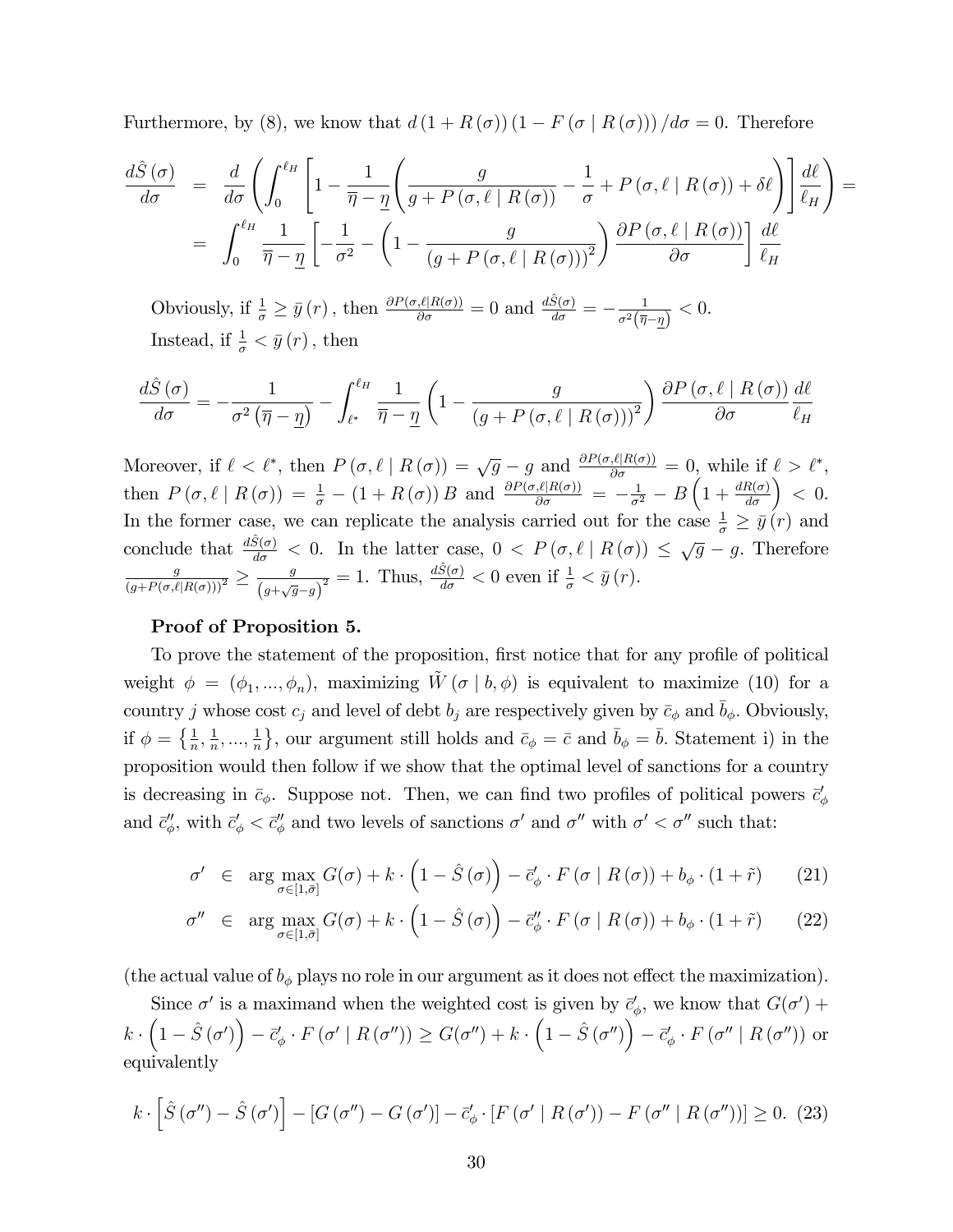Similarly, since  $\sigma''$  is a maximand when the weighted cost is given by  $c''_{\phi}$ , we have:

$$
0 \geq k \cdot \left[ \hat{S} \left( \sigma'' \right) - \hat{S} \left( \sigma' \right) \right] - \left[ G \left( \sigma'' \right) - G \left( \sigma' \right) \right] - \bar{c}_{\phi}'' \cdot \left[ F \left( \sigma' \mid R \left( \sigma' \right) \right) - F \left( \sigma'' \mid R \left( \sigma'' \right) \right) \right]. \tag{24}
$$

Since  $F(\sigma | R(\sigma))$  is weakly increasing in  $\sigma$ , we can have one of two possible cases: (i)  $F(\sigma' | R(\sigma')) = F(\sigma'' | R(\sigma''))$ , or (ii)  $F(\sigma' | R(\sigma')) < F(\sigma'' | R(\sigma''))$ . In the former case, because  $\hat{S}(\sigma)$  is weakly decreasing in  $\sigma$  and  $G(\sigma)$  is strictly increasing in  $\sigma$ , k.  $\hat{S}(\sigma') - G(\sigma') - \vec{c}_{\phi}' \cdot F(\sigma' \mid R(\sigma')) \, < \, k \cdot \hat{S}(\sigma'') - G(\sigma'') - \vec{c}_{\phi}' \cdot F(\sigma'' \mid R(\sigma''))$ , which contradicts (24). In the latter case,  $F(\sigma' | R(\sigma')) < F(\sigma'' | R(\sigma''))$  and then

$$
0 \leq k \cdot \left[ \hat{S}(\sigma'') - \hat{S}(\sigma') \right] - \left[ G(\sigma'') - G(\sigma') \right] - \bar{c}'_{\phi} \cdot \left[ F(\sigma' \mid R(\sigma')) - F(\sigma'' \mid R(\sigma'')) \right] < k \cdot \left[ \hat{S}(\sigma'') - \hat{S}(\sigma') \right] - \left[ G(\sigma'') - G(\sigma') \right] - \bar{c}''_{\phi} \cdot \left[ F(\sigma' \mid R(\sigma')) - F(\sigma'' \mid R(\sigma'')) \right]
$$

contradicting again (24). Statement ii) follows applying the same steps, once we substitute in the previous expression for  $\bar{c}_\phi = a + \bar{b}_\phi.$   $\blacksquare$ 

## 8.2 Additional Empirical Evidence

## TABLES A1-A9 HERE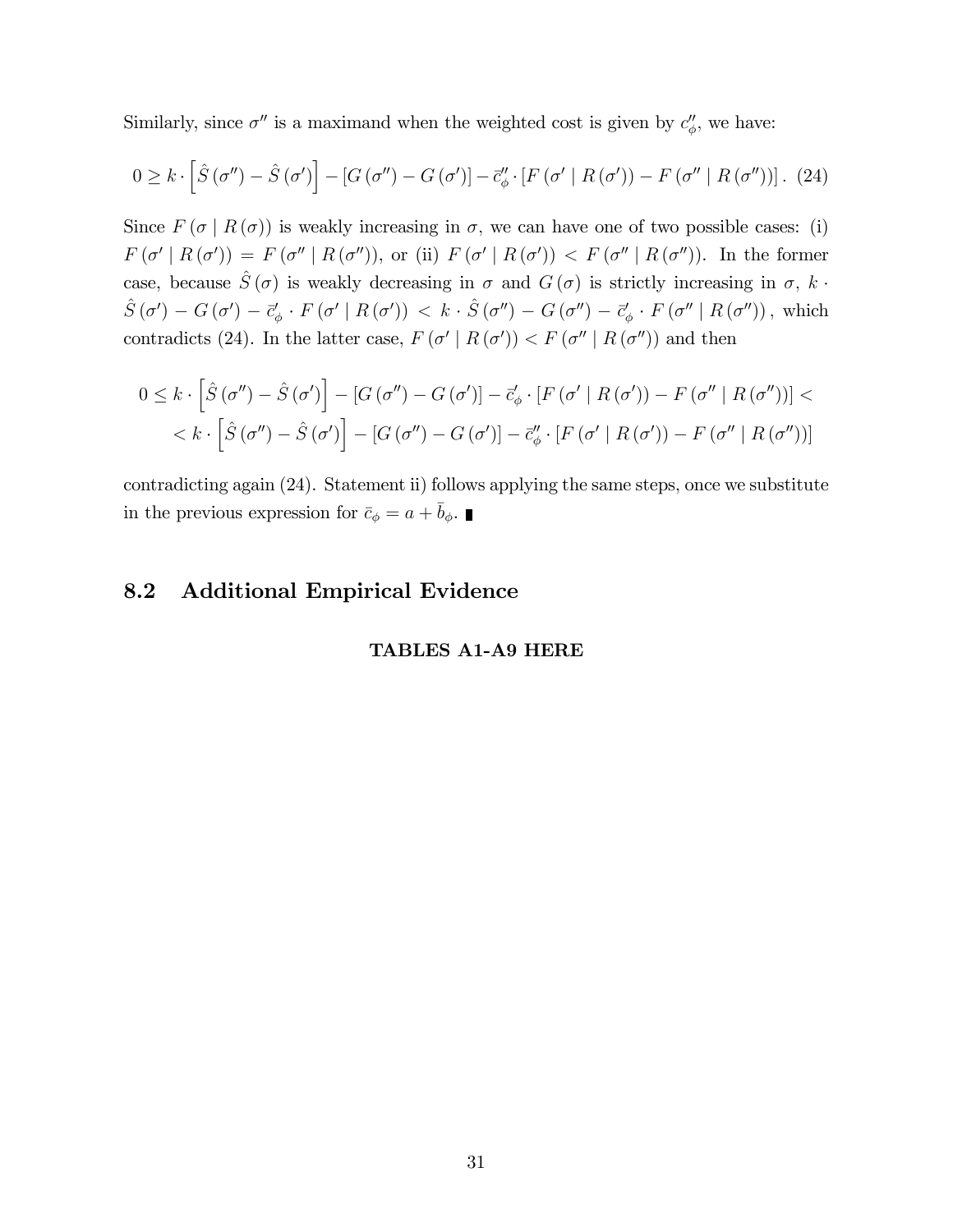## References

- [1] Allen, S. H. (2008). The domestic political costs of economic sanctions. Journal of Conflict Resolution,  $52(6)$ , 916-944.
- [2] Allen, S. H., & Lektzian, D. J. (2013). Economic sanctions: A blunt instrument?. Journal of Peace Research, 50(1), 121-135.
- [3] Amador, M. (2003). A political economy model of sovereign debt repayment. Manuscript, Stanford University.
- [4] Anderson, R. W., & Sundaresan, S. (1996). Design and valuation of debt contracts. Review of financial studies,  $9(1)$ , 37-68.
- [5] Andreasen E., Sandleris, G., & Van der Ghote, A. (2016). The Political Economy of Sovereign Defaults. Manuscript, Princeton University.
- [6] Angeletos, G. M., Hellwig, C., & Pavan, A. (2007). Dynamic global games of regime change: Learning, multiplicity, and the timing of attacks. Econometrica, 75(3), 711- 756.
- [7] Arellano, C. (2008). Default risk and income fluctuations in emerging economies. The American Economic Review, 98(3), 690-712.
- [8] Atkeson, A., 2000. Discussion of Morris and Shinís Rethinking Multiple Equilibria in Macroeconomic Modelling. *Research Department Staff Report*, Federal Reserve Bank of Minneapolis.
- [9] Baldwin, D. (2000). The sanctions debate and the logic of choice. International Se*curity*,  $24(3)$ ,  $80-107$ .
- [10] Borensztein, E., & Panizza, U. (2009). The costs of sovereign default. IMF Economic  $Review, 56(4), 683-741.$
- [11] Brewer, T. L., & Rivoli, P. (1990). Politics and perceived country creditworthiness in international banking. Journal of Money, Credit and Banking, 22(3), 357-369.
- [12] Bulow, J. I., & Rogoff, K. S. (1989a). Sovereign debt: Is to forgive to forget? American Economic Review, 79(1), 43-50.
- [13] Bulow, J., & Rogoff, K. (1989b). A constant recontracting model of sovereign debt. Journal of Political Economy, 97(1), 155-178.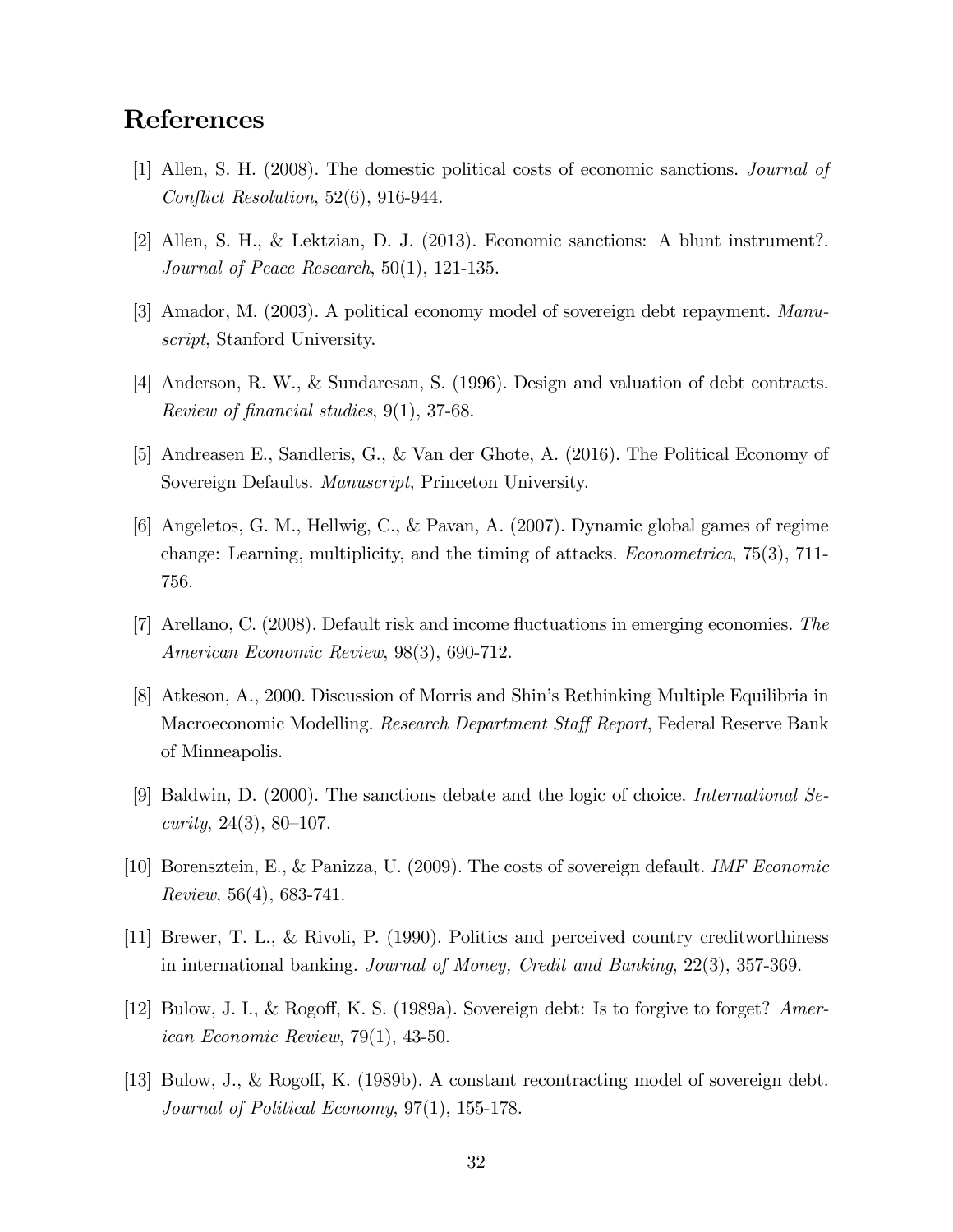- [14] Carlsson, H. and Van Damme, E., 1993. "Global games and equilibrium selection." Econometrica, 61(5): 989-1018.
- [15] Cole, H. L., & Kehoe, P. J. (1998). Models of sovereign debt: Partial versus general reputations. International Economic Review, 39(1), 55-70.
- [16] Cruces, J., & Trebesch, C. (2013). Sovereign Defaults: The Price of Haircuts. American Economic Journal: Macroeconomics, 5(3), 85-117.
- [17] Cuadra, G., & Sapriza, H. (2008). Sovereign default, interest rates and political uncertainty in emerging markets. Journal of international Economics, 76(1), 78-88.
- [18] De Mesquita, B. B., & Smith, A. (2009). Political survival and endogenous institutional change. Comparative Political Studies, 42(2), 167-197.
- [19] De Mesquita, B. B., & Smith, A. (2010). Leader survival, revolutions, and the nature of government Önance. American Journal of Political Science, 54(4), 936-950.
- [20] Drezner, D. W. (1999). The sanctions paradox: Economic statecraft and international relations, Cambridge University Press.
- [21] Drezner, D. & Drury, A. (2000). Bargaining, enforcement, and multilateral sanctions: When is cooperation counterproductive?, *International Organization*, 54(1), 73-102.
- [22] Eaton, J., & Fernandez, R. (1995). Sovereign debt. Handbook of international economics, 3, 2031-2077.
- [23] Edmond, C. (2013). Information Manipulation, Coordination, and Regime Change. Review of Economic Studies, 80, 1422-1458.
- [24] English, W. B. (1996). Understanding the costs of sovereign default: American state debts in the 1840's. The American Economic Review,  $86(1)$ ,  $259-275$ .
- [25] Escribà-Folch, A. & Wright, J. (2010). Dealing with tyranny: International sanctions and the survival of authoritarian rulers. *International Studies Quarterly*, 54, 335–359.
- [26] Galtung, J. (1967). On the Effects of International Economic Sanctions, With Examples from the Case of Rhodesia. World Politics,19(3), 378-416.
- [27] Gelos, R. G., Sahay, R., & Sandleris, G. (2011). Sovereign borrowing by developing countries: What determines market access? Journal of international Economics, 83(2), 243-254.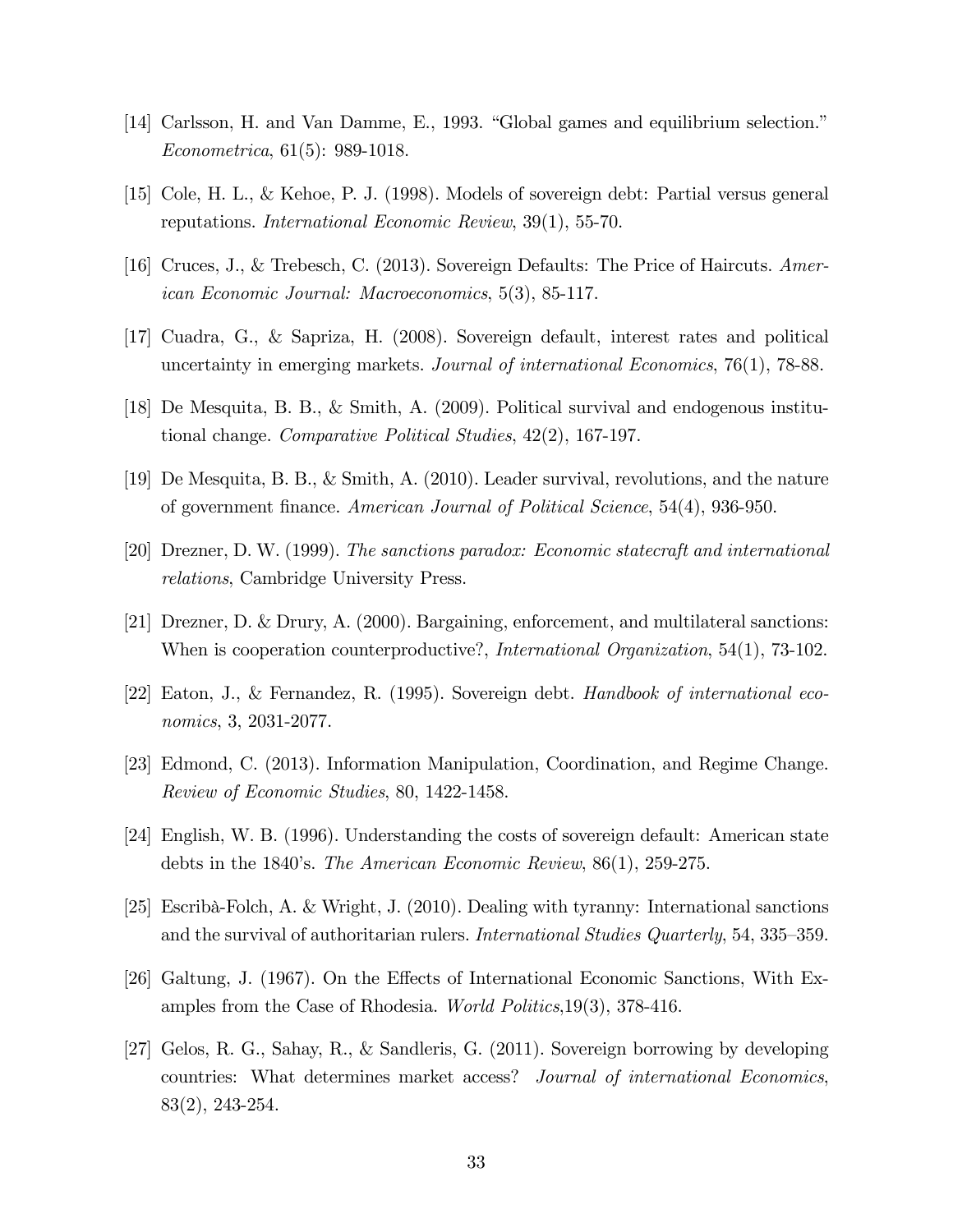- [28] Gennaioli, N., Martin, A., & Rossi, S. (2014). Sovereign default, domestic banks, and financial institutions. The Journal of Finance,  $69(2)$ , 819-866.
- [29] Grossman, G., Manekin, D. & Margalit Y. (2017). How Sanctions Affect Public Opinion in Target Countries: Experimental Evidence from Israel. Mimeographed.
- [30] Guiso, L., Sapienza, P., & Zingales, L. (2013). The determinants of attitudes toward strategic default on mortgages. The Journal of Finance, 68(4), 1473-1515.
- [31] Guembel, A., & Sussman, O. (2009). Sovereign debt without default penalties. The Review of Economic Studies, 76(4), 1297-1320.
- [32] Hufbauer, G. C., Schott, J.J., & Elliott, K. A. (2009). Economic Sanctions Reconsidered, 3rd Edition, Peterson Institute Press: All Books, Peterson Institute for International Economics, number 4129, 03.
- [33] Hultman, L., & Peksen, D. (2015). Successful or Counterproductive Coercion? The Effect of International Sanctions on Conflict Intensity. Journal of Conflict Resolution, forthcoming.
- [34] Kaempfer, W. H., & Lowenberg, A. D. (1988). The theory of international economic sanctions: A public choice approach. The American Economic Review, 78(4), 786- 793.
- [35] Kaempfer, W. H., & Lowenberg, A. D. (1992). Using threshold models to explain international relations. Public Choice, 73(4), 419-443.
- [36] Kaempfer, W. H., & Lowenberg, A. D. & Mertens W. (2004). International Economic Sanctions Against a Dictator. Economics & Politics, 16(1), 29-51.
- [37] Kohlscheen, E. (2007). Why are there serial defaulters? Evidence from constitutions. The Journal of Law and Economics, 50(4), 713-730.
- [38] Lacy, D. & Niou, E. M. S. (2004). A Theory of Economic Sanctions and Issue Linkage: The Roles of Preferences, Information, and Threats. Journal of Politics, 66, 25–42.
- [39] Lektzian, D., & Souva, M. (2007). An institutional theory of sanctions onset and success. Journal of Conflict Resolution,  $51(6)$ , 848-871.
- [40] Licht, A. A. (2017). Hazards or Hassles The Effect of Sanctions on Leader Survival. Political Science Research and Methods, 5(01), 143-161.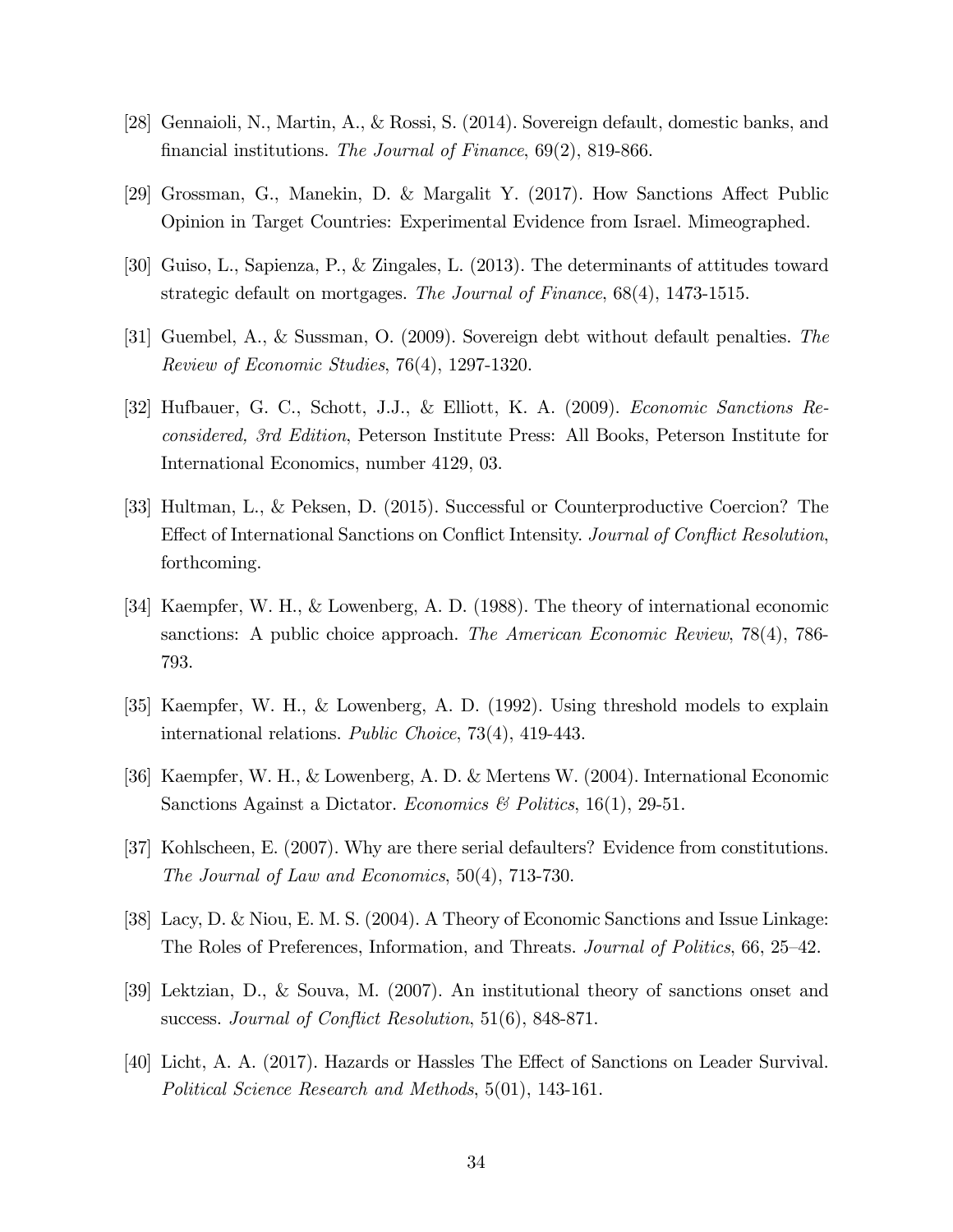- [41] Marinov, N., (2005). Do economic sanctions destabilize country leaders? American Journal of Political Science, 49, 564–576.
- [42] Mella-Barral, P., & Perraudin, W. (1997). Strategic debt service. The Journal of Finance,  $52(2)$ ,  $531-556$ .
- [43] Mitchener, K. J., & Weidenmier, M. D. (2010). Supersanctions and sovereign debt repayment. Journal of International Money and Finance, 29(1), 19-36.
- [44] Morgan, T. C., N. Bapat, and Y. Kobayashi. 2014. "The Threat and Imposition of Sanctions: Updating the TIES dataset." Conflict Management and Peace Science  $31(5): 541-558.$
- $[45]$  Morris, S. & Shin, H. S. (1998). Unique Equilibrium in a Model of Self-Fulfilling Currency Attacks. American Economic Review, 88(3), 587-97.
- [46] Morris, S. and Shin, H.S., 2001. Global games: theory and applications in Advances in Economics and Econometrics (Proceedings of the Eighth World Congress of the Econometric Society), edited by M. Dewatripont, L. Hansen and S. Turnovsky, Cambridge University Press
- [47] Neuenkirch, M., & Neumeier, F. (2015). The impact of UN and US economic sanctions on GDP growth. European Journal of Political Economy, 40, 110-125.
- [48] Oechslin, M. (2014). Targeting autocrats: Economic sanctions and regime change. European Journal of Political Economy, 36, 24-40
- [49] Panizza, U., Sturzenegger, F., & Zettelmeyer, J. (2009). The economics and law of sovereign debt and default. Journal of Economic Literature, 47(3), 651-698.
- [50] Pape, R. A. (1997). Why economic sanctions do not work. International security, 22(2), 90-136.
- [51] Passarelli, F. and Tabellini, G. (2017). Emotions and Political Unrest, Journal of Political Economy, vol. 125(3), 903-946.
- [52] Peksen, D. (2009). Better or worse? The effect of economic sanctions on human rights. Journal of Peace Research, 46(1), 59-77.
- [53] Peksen, D., & Drury, A. C. (2010). Coercive or corrosive: The negative impact of economic sanctions on democracy. International Interactions, 36(3), 240-264.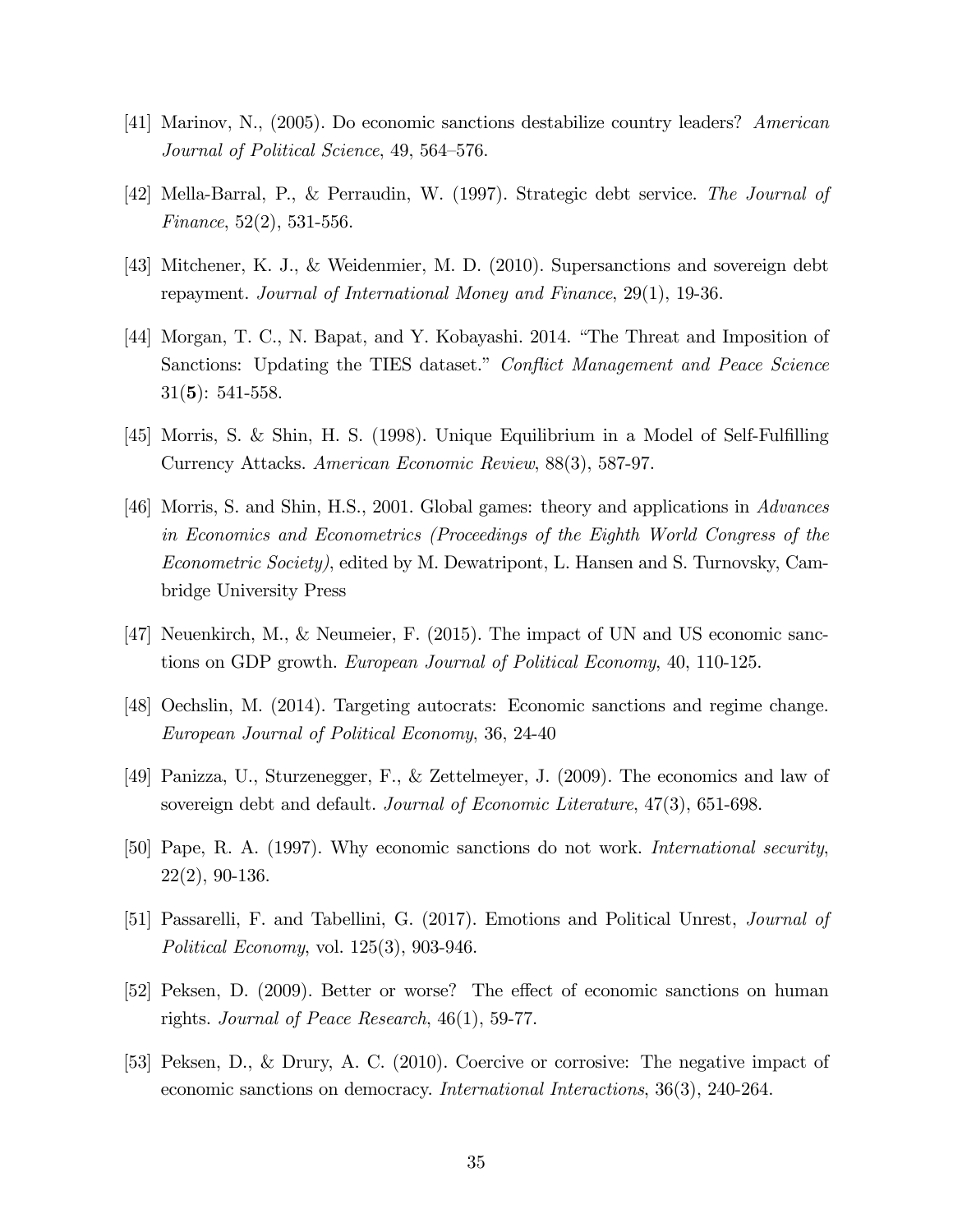- [54] Reinhart C. M. and K. S. Rogoff. 2010. Dates for Banking Crisis, Currency Crashes, Sovereign Domestic or External Default (or Restructuring), Inflation Crises, and Stock Market Crashes (Varieties).
- [55] Sandleris, G. (2016). The costs of sovereign default: Theory and empirical evidence.  $E_{\text{conom\'{u}}, 16(2), 1-27.$
- [56] Toke S. A. & Albornoz F. (2011). Political regimes and foreign intervention. Journal of Development Economics, 94(2), 192-201.
- [57] Tomz, M., & Wright, M. L. (2013). Empirical research on sovereign debt and default. Annual Review of Economics, 5(1), 247-272.
- [58] Van Rijckeghem, C., & Weder, B. (2009). Political institutions and debt crises. Public Choice, 138(3-4), 387-408.
- [59] Weidenmier, M. D. (2005). Gunboats, reputation, and sovereign repayment: lessons from the Southern Confederacy. Journal of International Economics, 66(2), 407-422.
- [60] Weiss, T. G. (1997). Political Gain and Civilian Pain: Humanitarian impacts of economic sanctions. Rowman & Littlefield.
- [61] Wilson K.A. (2012). Cross National Time Series Data Archive, Userís Manual.
- [62] Wood, R. M. (2008). A Hand upon the Throat of the Nation: Economic Sanctions and State Repression, 1976–2001. International Studies Quarterly, 52(3), 489-513.
- [63] World Development Indicators, The World Bank. 2015.
- [64] Yeyati, E. L., & Panizza, U. (2011). The elusive costs of sovereign defaults. Journal of Development Economics, 94(1), 95-105.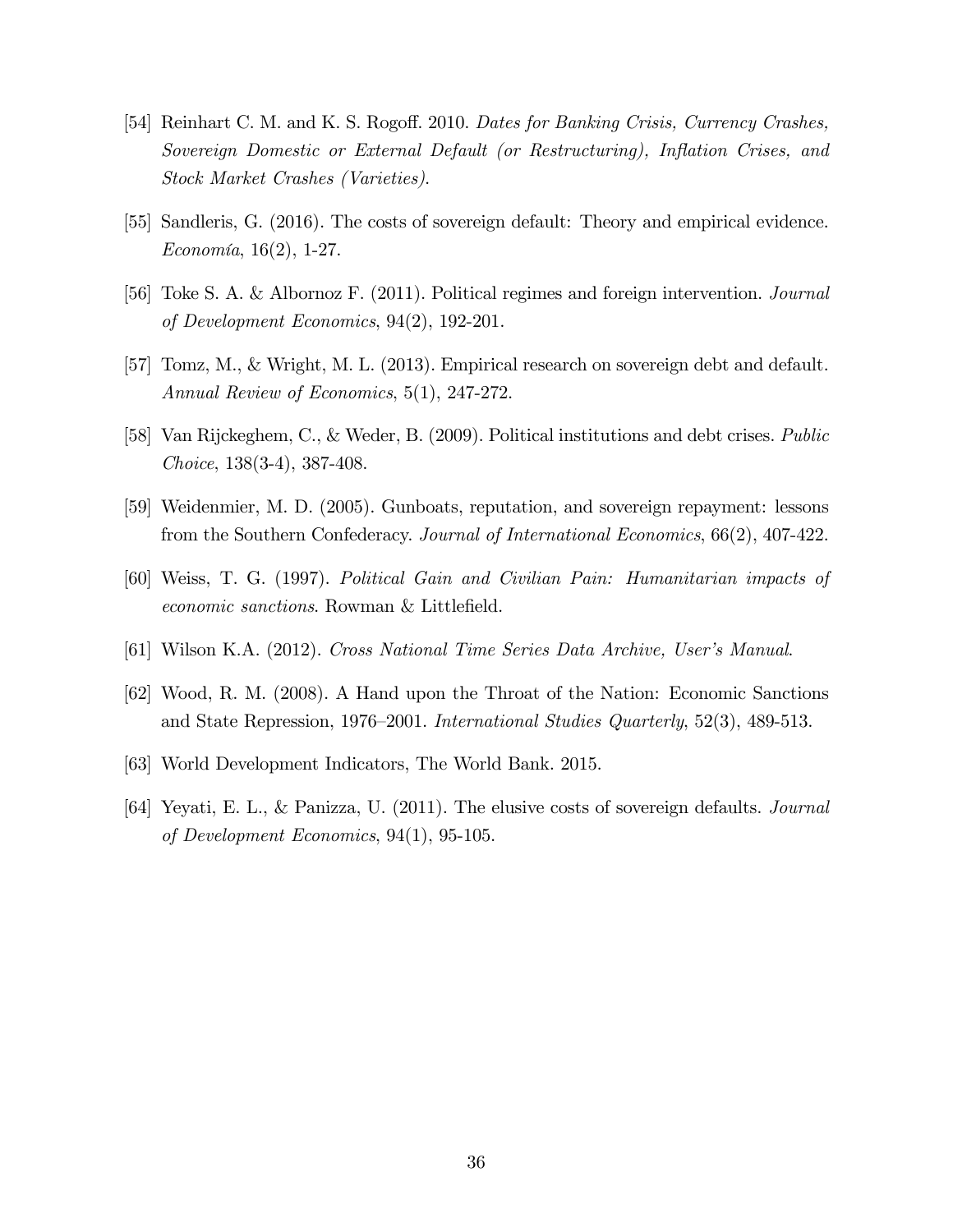| Variable                    |          | Sample<br>$_{\rm{Full}}$   | Not under | t-test   | Under    | Not in an external                                                                                     | t-test        | In an external |
|-----------------------------|----------|----------------------------|-----------|----------|----------|--------------------------------------------------------------------------------------------------------|---------------|----------------|
|                             |          |                            | sanction  |          | sanction | debt crisis                                                                                            |               | debt crisis    |
| Gdp pc                      | mean     | .905<br>S                  | 3.365     | $***$    | 5.332    | 4.363                                                                                                  | ***           | 1.175          |
|                             | s.d.     | .921)<br>$\widehat{\circ}$ | (6.183)   |          | (8.412)  | (7.370)                                                                                                |               | (1.021)        |
| Gdp pc growth               | mean     | .068                       | .069      |          | 065      | .074                                                                                                   | ***           | .031           |
|                             | s.d.     | (.113)                     | (.110)    |          | (.118)   | (101)                                                                                                  |               | (.160)         |
| Military                    | mean     | .044                       | .038      | $***$    | .060     | .044                                                                                                   |               | 045            |
|                             | s.d.     | (.206)                     | (.192)    |          | (.238)   | (.205)                                                                                                 |               | (.208)         |
| Elective                    | mean     | 831                        | .848      | $**\ast$ | 787      | .844                                                                                                   | $***$         | .752           |
|                             | s.d.     | (.375)                     | (.360)    |          | (.410)   | (.363)                                                                                                 |               | (.432)         |
| Riot                        | mean     | 247                        | 229       | $***$    | 296      | .240                                                                                                   | $\frac{*}{*}$ | 291            |
|                             | s.<br>s. | (.431)                     | (.420)    |          | (157)    | (.427)                                                                                                 |               | (.455)         |
| Conflict Index              | mean     | 2.29                       | 11.886    | $***$    | 14.690   | 11.930                                                                                                 | ***           | 14.632         |
|                             | s.d.     | (22.051)                   | (21.301)  |          | (23.794) | (22.328)                                                                                               |               | (20.179)       |
| N. Observations             |          | 3,091                      | 2,243     |          | 848      | 2647                                                                                                   |               | 44             |
| Notes: A country is defined |          |                            |           |          |          | to be under sanction if it is targeted by at least one sanction in a given year. "Military" is a dummy |               |                |

Table 1. Summary Statistics (full sample) Table 1. Summary Statistics (full sample)

A consider the country being ruled by a military junta. "Elective" is a dummy for elective institutions. "Riots" is a dummy for a least one riot event. Conflict index is a measure of political unrest computed by the CNTSD Notes: A country is defined to be under sanction if it is targeted by at least one sanction in a given year. "Military" is a dummy least one riot event. Conflict index is a measure of political unrest computed by the CNTSDA. \*\*\*: difference in means is statistically variable for the country being ruled by a military junta. "Elective" is a dummy for elective institutions. "Riots" is a dummy for at significant at 1% level in a one-tailed t-test. \*\*: the difference in means is statistically significant at 5% level in a one-tailed t-test.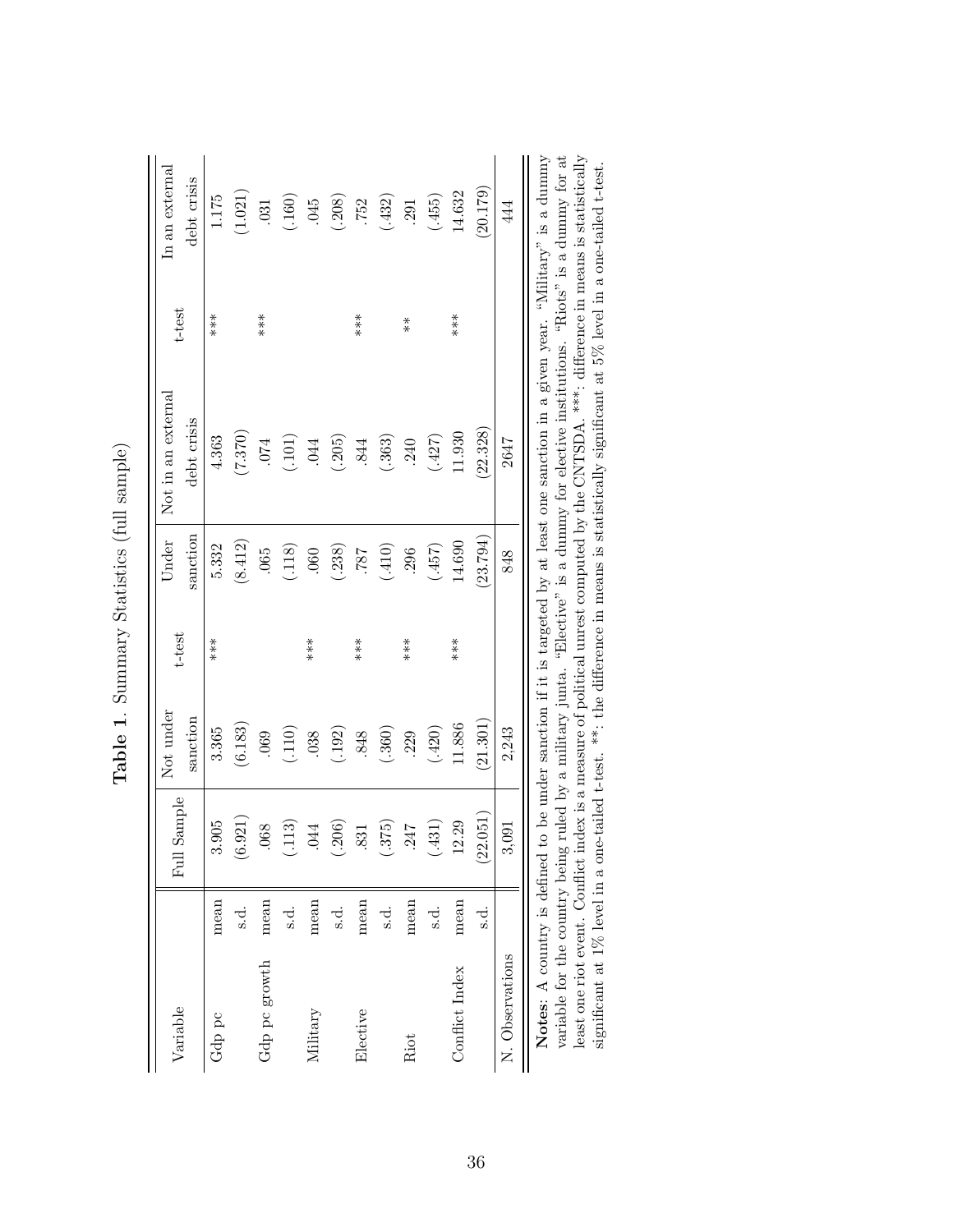|                                 |      |                                                                                                                                                  | Under sanction at time $t - 1$ |                                                                                                                 |               | In external debt crisis at $t-1$ |                |
|---------------------------------|------|--------------------------------------------------------------------------------------------------------------------------------------------------|--------------------------------|-----------------------------------------------------------------------------------------------------------------|---------------|----------------------------------|----------------|
| Variable                        |      | ot under external<br>Ž                                                                                                                           | t-test                         | Jnder external                                                                                                  | Not under     | t-test                           | Under sanction |
|                                 |      | $\det$ crisis at $t$                                                                                                                             |                                | $\det$ crisis at $t$                                                                                            | sanction at t |                                  | at t           |
| Gdp pc at t+1                   | mean | 6.079                                                                                                                                            | $***$                          | 1.534                                                                                                           | 1.053         | $***$                            | 1.677          |
|                                 | ್ತ:  | (9.011)                                                                                                                                          |                                | (1.268)                                                                                                         | (779)         |                                  | (1.455)        |
| Gdp pc growth at $t+1$          | mean | .068                                                                                                                                             |                                | .062                                                                                                            | .037          | ***                              | 073            |
|                                 | ್ರ.  | (.106)                                                                                                                                           |                                | (165)                                                                                                           | (.133)        |                                  | (.159)         |
| Military                        | mean | .061                                                                                                                                             |                                | .039                                                                                                            | .054          |                                  | 031            |
|                                 | નું  | (.239)                                                                                                                                           |                                | (194)                                                                                                           | (.226)        |                                  | (174)          |
| Elective                        | mean | 816                                                                                                                                              | $***$                          | .619                                                                                                            | .821          | $***$                            | .634           |
|                                 | s.d. | (.388)                                                                                                                                           |                                | (784)                                                                                                           | (.384)        |                                  | (.483)         |
| Riot at $t+1$                   | mean | $\overline{300}$                                                                                                                                 | $\frac{*}{*}$                  | 219                                                                                                             | 294           | ***                              | 193            |
|                                 | s.d. | (.459)                                                                                                                                           |                                | (.415)                                                                                                          | (.456)        |                                  | (.396)         |
| Conflict Index at $t+1$         | mean | 14.869                                                                                                                                           | $\ast$                         | 12.112                                                                                                          | 15.534        | $\frac{*}{*}$                    | 11.094         |
|                                 | s.d  | (24.776)                                                                                                                                         |                                | (16.237)                                                                                                        | (21.911)      |                                  | (13.931)       |
| N. Observations                 |      | 657                                                                                                                                              |                                | 155                                                                                                             | 279           |                                  | 161            |
| Notes: Variables are defined as |      | t-test. **: the difference in means is statistically significant at 5% level in a one-tailed t-test. *: the difference in means is statistically |                                | explained in Table 1. ****; the difference in means is statistically significant at $1\%$ level in a one-tailed |               |                                  |                |

Table 2. Summary Statistics conditional on sanction and external debt crisis status (full sample) Table 2. Summary Statistics conditional on sanction and external debt crisis status (full sample)

37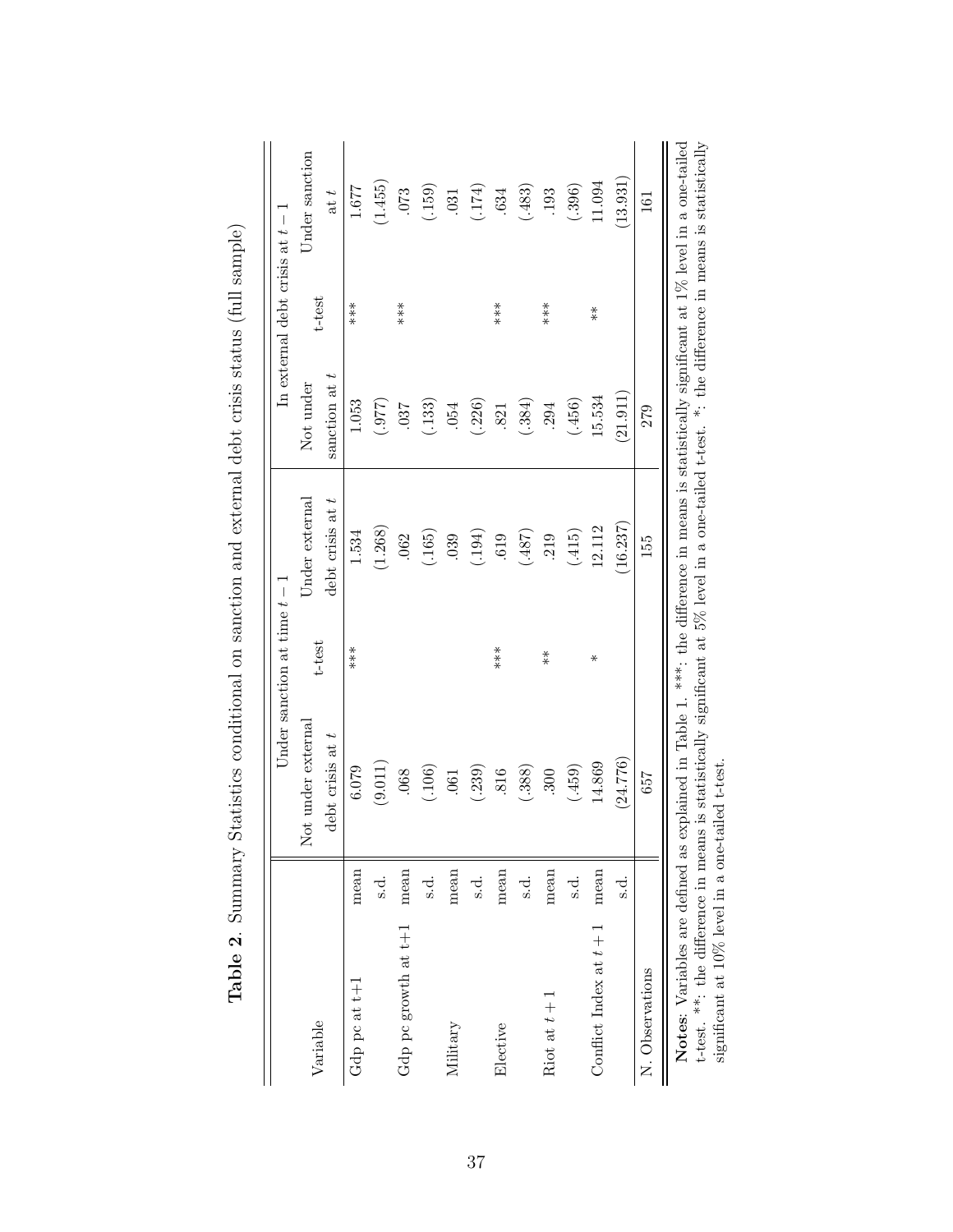|                              |            |             | Dependent Variable: |            |
|------------------------------|------------|-------------|---------------------|------------|
|                              |            |             | Ext. Debt Crisis    |            |
|                              | (1)        | (2)         | (3)                 | (4)        |
|                              |            |             |                     |            |
| Sanction in $t-1$            | $0.0175**$ | $0.0181**$  | $0.0158**$          | $0.0352*$  |
|                              | (0.0085)   | (0.0085)    | (0.0074)            | (0.0192)   |
| Yrs last debt crisis         | 0.0007     | $0.0012*$   | $0.0012**$          | 0.0013     |
|                              | (0.0006)   | (0.0006)    | (0.0006)            | (0.0012)   |
| Gdp pc $t-1$                 |            | $-0.0016**$ | $-0.0020**$         | 0.0172     |
|                              |            | (0.0007)    | (0.0009)            | (0.0300)   |
| Gdp pc growth $t-1$          |            | $-0.0662$   | $-0.0771$           | $-0.1834$  |
|                              |            | (0.0596)    | (0.0600)            | (0.1183)   |
| No inflation crisis $t-2$    |            |             | $-0.0200$           | $-0.0086$  |
|                              |            |             | (0.0166)            | (0.0292)   |
| Elective                     |            |             | $-0.0094$           | 0.0355     |
|                              |            |             | (0.0178)            | (0.0548)   |
| Military                     |            |             | 0.0337              | $0.1309*$  |
|                              |            |             | (0.0451)            | (0.0754)   |
| Population                   |            |             | $-0.0003***$        | $-0.0009*$ |
|                              |            |             | (0.0001)            | (0.0005)   |
| Reserves                     |            |             |                     | $-0.0006$  |
|                              |            |             |                     | (0.0004)   |
| Stock external debt          |            |             |                     | $0.0022**$ |
|                              |            |             |                     | (0.0011)   |
| Interest ext. payments $t-1$ |            |             |                     | 0.0016     |
|                              |            |             |                     | (0.0077)   |
| Country fixed effects        | Yes        | Yes         | Yes                 | Yes        |
| Year fixed effects           | Yes        | Yes         | Yes                 | Yes        |
| Observations                 | 2268       | 2268        | 2268                | 520        |

Table 3. Regression of sanctions on external default.

Notes: "Ext. Debt Crisis" is a dummy variable that takes value 1 if the country is in a debt crisis with external creditors. "Sanction in  $t - 1$ " is a dummy variable that takes value 1 if the country was hit by at least one sanction in the previous year. "No inflation crisis at  $t - 2$ " is a dummy if the country did not experience a growth in inflation greater or equal than 20% in the last two years. "Reserves" is measured as the  $\%$  of total reserves over total external debt. "Stock external debt" is the stock of external debt over gross national income. "Interest ext. payments  $t - 1$ " are the interest payments on external debt in year  $t - 1$ . Other variables are defined as explained in Table 1. Observations are excluded if the country was under a banking crisis, a domestic debt crisis or and external debt crisis in any of the two previous years. Standard errors (in parenthesis) are clustered at the country level.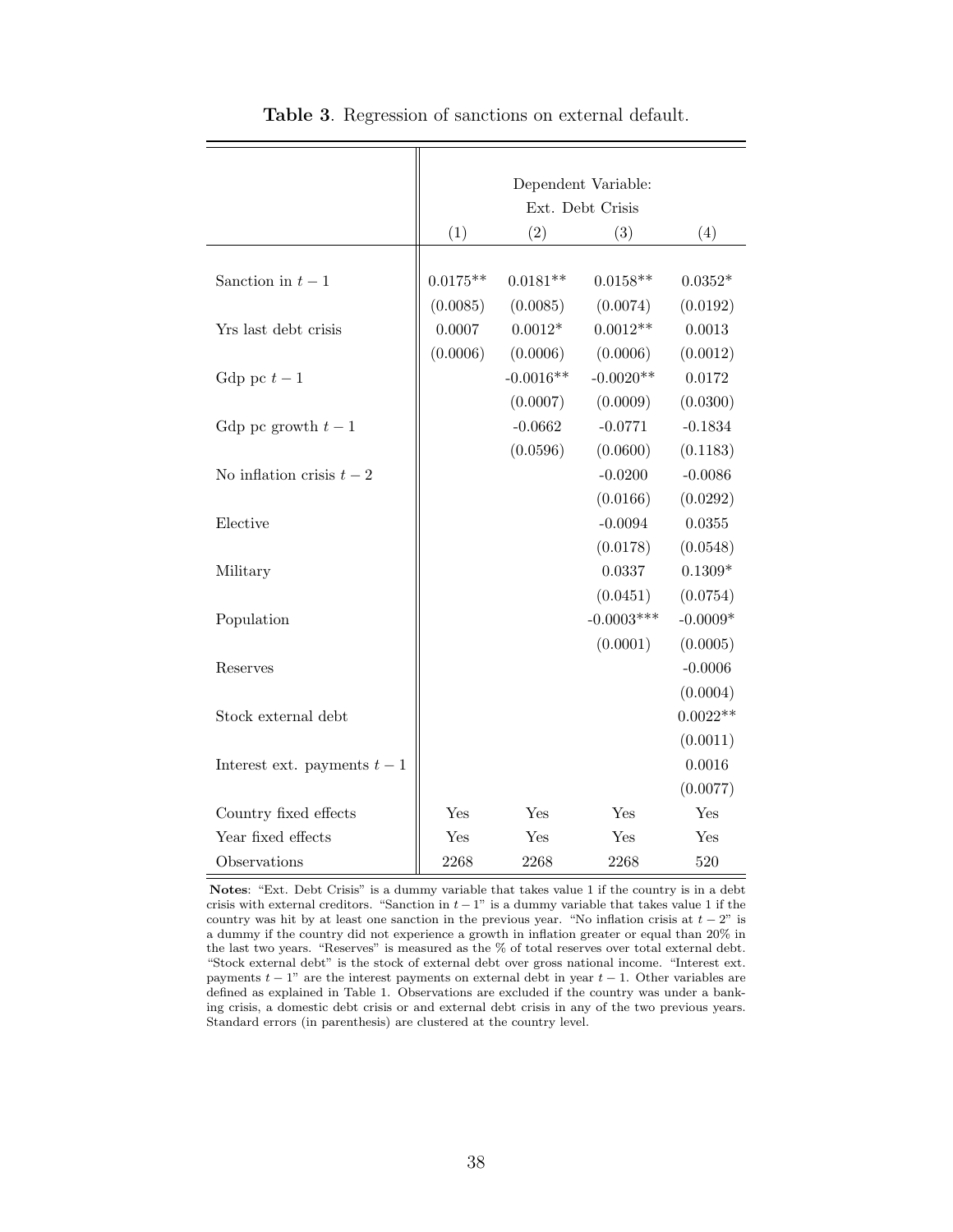|                            |             | Dependent Variable: |               | Dependent Variable: |
|----------------------------|-------------|---------------------|---------------|---------------------|
|                            |             | Riot                |               | Conflict Index      |
|                            | (1)         | (2)                 | (3)           | (4)                 |
| Ext. debt crisis $t-2$     | 0.0143      | 0.0391              | $-199.2276$   | $-284.4170$         |
|                            | (0.0449)    | (0.0839)            | (297.6479)    | (582.0345)          |
| Sanction $t-2$             | $-0.0124$   | 0.0543              | 24.3801       | 193.0626            |
|                            | (0.0245)    | (0.0489)            | (185.5962)    | (343.3499)          |
| Interaction                | $-0.1355**$ | $-0.1738**$         | $-622.9851*$  | $-961.9269**$       |
|                            | (0.0613)    | (0.0676)            | (350.9677)    | (471.4285)          |
| Gdp pc $t-1$               | $-0.0027$   | $-0.0429$           | $-48.1140*$   | 73.7383             |
|                            | (0.0046)    | (0.0573)            | (27.6019)     | (365.6356)          |
| Gdp pc growth $t-1$        | $-0.1721**$ | $-0.1494$           | $-803.2731**$ | $-1314.7323**$      |
|                            | (0.0688)    | (0.1404)            | (310.2539)    | (604.8249)          |
| Elective                   | $-0.0199$   | $-0.0911$           | $-749.4891**$ | $-810.0128*$        |
|                            | (0.0540)    | (0.0901)            | (283.4318)    | (423.8189)          |
| Military                   | $-0.0052$   | $-0.0785$           | $-209.5711$   | $-477.6651$         |
|                            | (0.0920)    | (0.1465)            | (344.0653)    | (442.0957)          |
| n coups                    | $-0.0082$   | $-0.0296$           | $-198.6667$   | $-222.1251$         |
|                            | (0.0184)    | (0.0513)            | (126.5693)    | (262.5200)          |
| No inflation crisis $t-2$  | $-0.0333$   | 0.0338              | $-312.5746**$ | 16.2692             |
|                            | (0.0357)    | (0.0425)            | (144.0336)    | (180.9811)          |
| Yrs since ext. debt crisis | $-0.0015$   | $-0.0018$           | $-13.9061$    | $-22.7088$          |
|                            | (0.0020)    | (0.0028)            | (12.7632)     | (22.8997)           |
| Yrs since executive change | $-0.0007$   | 0.0011              | $-34.1683***$ | $-40.8145***$       |
|                            | (0.0022)    | (0.0031)            | (9.9019)      | (14.1898)           |
| Population                 | $-0.0006$   | $-0.0007$           | $-4.0594$     | $-3.4700$           |
|                            | (0.0005)    | (0.0008)            | (2.9001)      | (5.0884)            |
| Reserves                   |             | $-0.0006$           |               | 1.3038              |
|                            |             | (0.0010)            |               | (2.5132)            |
| Stock ext. debt            |             | $0.0009***$         |               | 2.5303***           |
|                            |             | (0.0002)            |               | (0.7330)            |
| Interest ext. payments     |             | 0.0165              |               | 92.8730             |
|                            |             | (0.0171)            |               | (114.1650)          |
| Country fixed effects      | Yes         | Yes                 | Yes           | Yes                 |
| Year fixed effects         | Yes         | Yes                 | Yes           | Yes                 |
| Observations               | 2776        | 978                 | 2775          | 977                 |

Table 4. Sanctions, External Debt Crisis and Political Unrest

Notes: Variables are defined as described in Table 1 and Table 3. The variable "Interaction" is a dummy for the fact that in the last two years the country was both under sanction and in an external debt crisis provided that the former status occurred before the latter. "Yrs since executive change" is the number of years since the last change in the executive power. # coups measures the number of coups. Standard errors (in parenthesis) are clustered at the country level.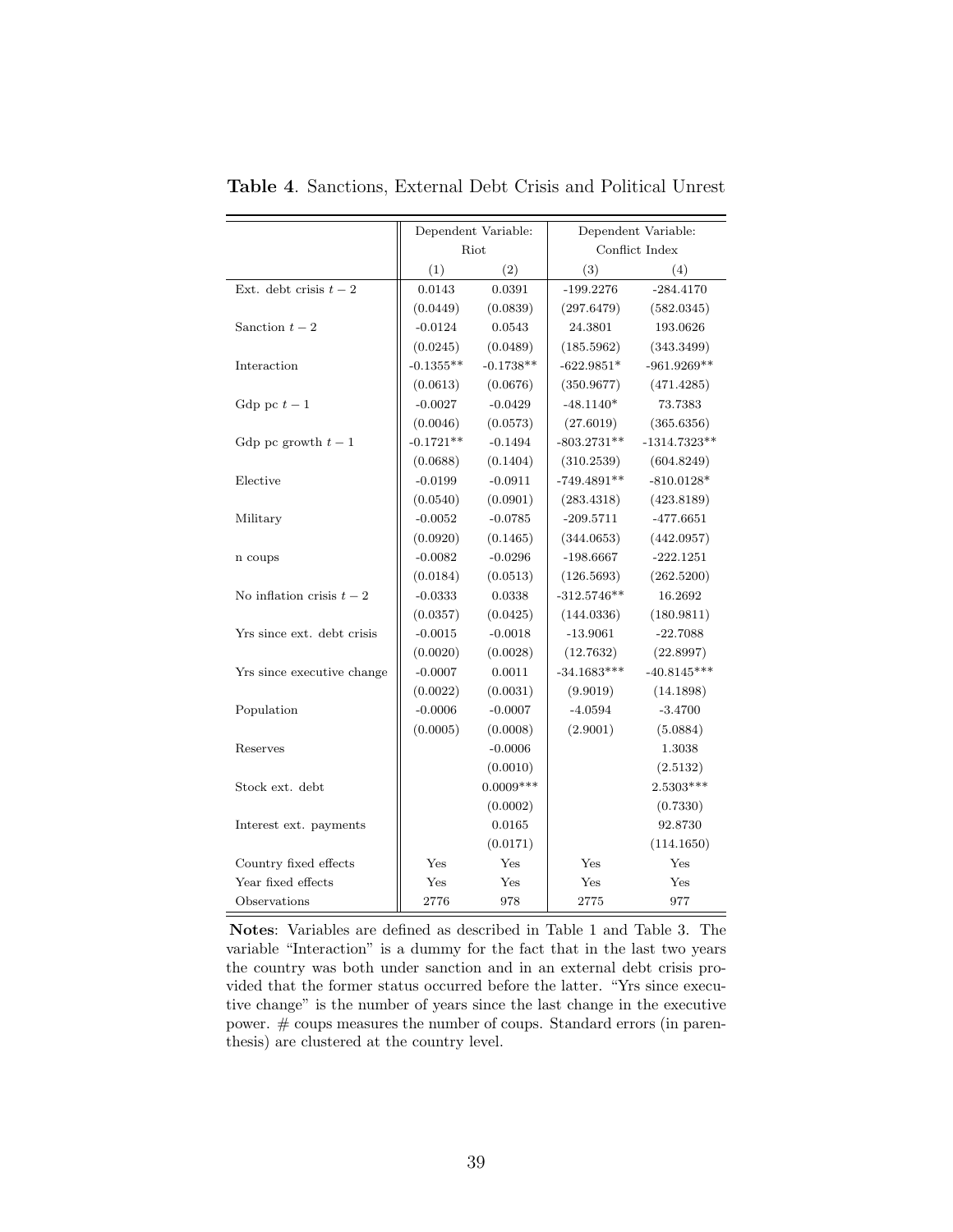| 143<br>304<br>054<br>286<br>429<br>429<br>054<br>214<br>786<br>054<br>250<br>446<br>589<br>411<br>125<br>125<br>161<br>Central Africa Republic<br>Dominican Republic<br>Costa Rica<br>Argentina<br>Colombia<br>Denmark<br>Australia<br>Ecuador<br>Belgium<br>Austria<br>Algeria<br>Canada<br>Bolivia<br>China<br>Brazil<br>Egypt<br>Chile | 107<br>500<br>054<br>$\circ$ | Malaysia       | 250     |                |
|-------------------------------------------------------------------------------------------------------------------------------------------------------------------------------------------------------------------------------------------------------------------------------------------------------------------------------------------|------------------------------|----------------|---------|----------------|
|                                                                                                                                                                                                                                                                                                                                           |                              |                |         | $\circ$        |
|                                                                                                                                                                                                                                                                                                                                           |                              | Mauritius      | $\circ$ | $\circ$        |
|                                                                                                                                                                                                                                                                                                                                           |                              | Mexico         | 411     | 161            |
|                                                                                                                                                                                                                                                                                                                                           |                              | Morocco        | 018     | 107            |
|                                                                                                                                                                                                                                                                                                                                           | $\circ$                      | Myannar        | 232     | <b>C</b>       |
|                                                                                                                                                                                                                                                                                                                                           | 304                          | Netherlands    | 286     | $\circ$        |
|                                                                                                                                                                                                                                                                                                                                           | 268                          | New Zeland     | 232     | $\circ$        |
|                                                                                                                                                                                                                                                                                                                                           | $\circ$                      | Nicaragua      | 339     | 482            |
|                                                                                                                                                                                                                                                                                                                                           | 429                          | Nigeria        | 214     | 250            |
|                                                                                                                                                                                                                                                                                                                                           | 250                          | Norway         | .054    | $\circ$        |
|                                                                                                                                                                                                                                                                                                                                           | $\circ$                      | Panama         | 286     | 250            |
|                                                                                                                                                                                                                                                                                                                                           | $\circ$                      | Paraguay       | .054    | .196           |
|                                                                                                                                                                                                                                                                                                                                           | 232                          | Peru           | .268    | 357            |
|                                                                                                                                                                                                                                                                                                                                           | $\circ$                      | Philippines    | .018    | 214            |
|                                                                                                                                                                                                                                                                                                                                           | 250                          | Poland         | .393    | .304           |
|                                                                                                                                                                                                                                                                                                                                           | 375                          | Portugal       | .446    | $\circ$        |
|                                                                                                                                                                                                                                                                                                                                           | 018                          | Romania        | 286     | 232            |
| .125<br>El Salvador                                                                                                                                                                                                                                                                                                                       | $\circ$                      | Russia         | .607    | 839            |
| .054<br>Finland                                                                                                                                                                                                                                                                                                                           | $\circ$                      | Singapore      | .054    | $\circ$        |
| 500<br>France                                                                                                                                                                                                                                                                                                                             | $\circ$                      | South Africa   | 946     | 089            |
| .196<br>Germany                                                                                                                                                                                                                                                                                                                           | <b>C2</b>                    | Spain          | 214     | $\circ$        |
| $\circ$<br>Ghana                                                                                                                                                                                                                                                                                                                          | 089                          | Sri Lanka      | .054    | $\overline{C}$ |
| .125<br>Greece                                                                                                                                                                                                                                                                                                                            | 268                          | Sweden         | .054    | $\circ$        |
| 464<br>Guatemala                                                                                                                                                                                                                                                                                                                          | 036                          | Switzerland    | .089    | $\circ$        |
| 214<br>Honduras                                                                                                                                                                                                                                                                                                                           | 446                          | Taiwan         | 321     | $\circ$        |
| 429<br>Hungary                                                                                                                                                                                                                                                                                                                            | 321                          | Thailand       | .232    | $\circ$        |
| $\circ$<br><b>Iceland</b>                                                                                                                                                                                                                                                                                                                 | $\circ$                      | Tunisia        | .071    | 125            |
| 589<br>India                                                                                                                                                                                                                                                                                                                              | 125                          | Turkey         | .286    | TOT.           |
| 286<br>Indonesia                                                                                                                                                                                                                                                                                                                          | $-161$                       | United Kingdom | 482     | $\circ$        |
| 714<br>Ireland                                                                                                                                                                                                                                                                                                                            | $\circ$                      | United States  | .696    | $\circ$        |
| 482<br>Italy                                                                                                                                                                                                                                                                                                                              | $\circ$                      | Uruguay        | .143    | .143           |
| .036<br>Ivory Coast                                                                                                                                                                                                                                                                                                                       | 393                          | Venezuela      | .286    | .214           |
| 554<br>Japan                                                                                                                                                                                                                                                                                                                              | 054                          | Zambia         | $-161$  | 214            |
| 018<br>Kenya                                                                                                                                                                                                                                                                                                                              | <b>CZT</b> .                 | Zimbabwe       | 464     | 286            |

Table A1. Countries and Frequency of Sanctions and External Debt Crisis Table A1. Countries and Frequency of Sanctions and External Debt Crisis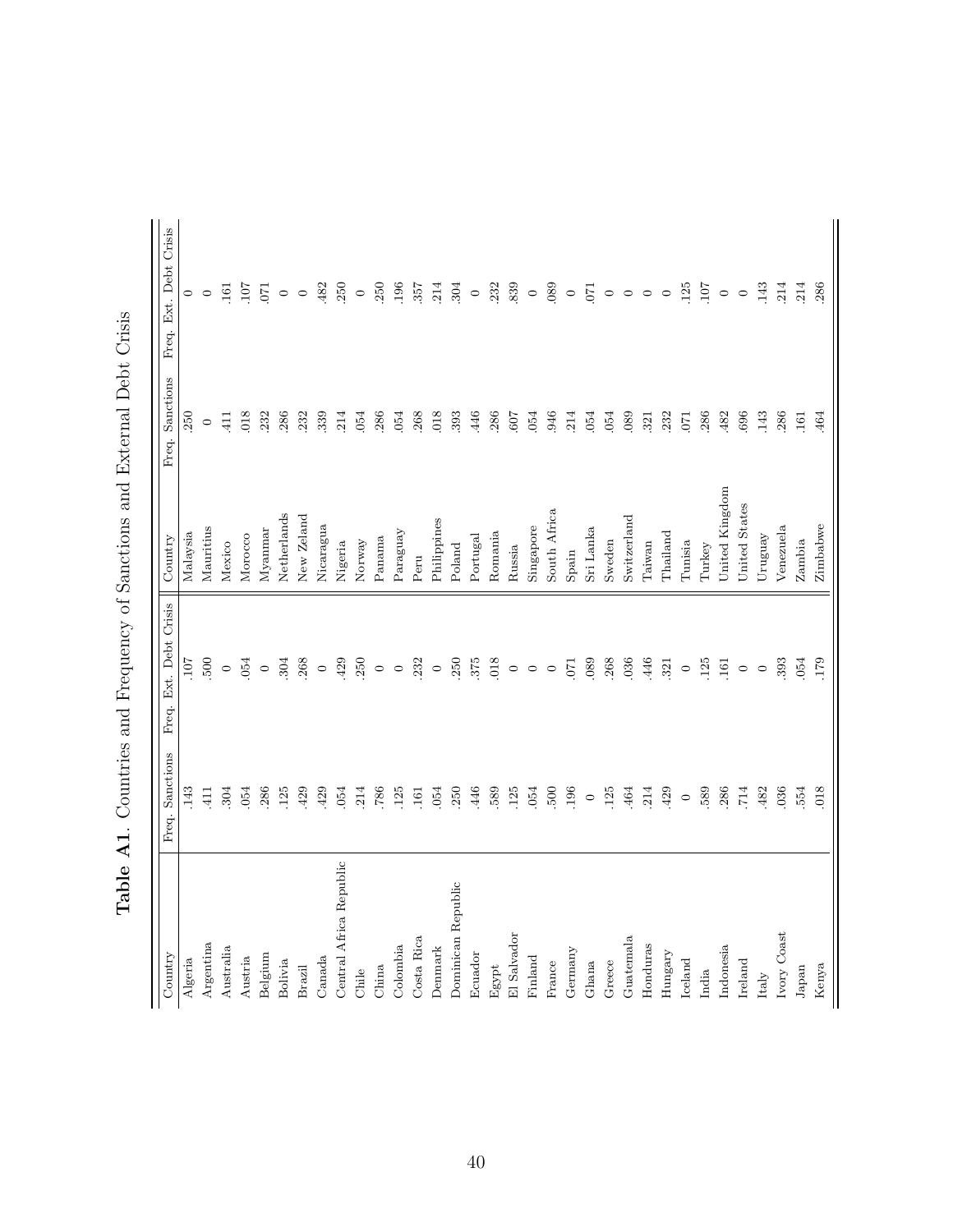|                    | Obs.  | Frequency |
|--------------------|-------|-----------|
| Not under sanction | 2,243 | 72.57%    |
| Under Sanction     | 848   | 27.43%    |
| Total              | 3,091 | $100\%$   |

Table A2. Sanction Status

|                      | Not in an external | In an external | Total |
|----------------------|--------------------|----------------|-------|
|                      | debt crisis        | debt crisis    |       |
| Not in a domestic or | 2,612              | $\theta$       | 2,612 |
| external debt crisis | 100%               | $0\%$          |       |
|                      |                    |                |       |
| In a domestic or     | 35                 | 444            | 479   |
| external debt crisis | $7.3\%$            | 92.7%          |       |
| Total                | 2,647              | 444            | 3,091 |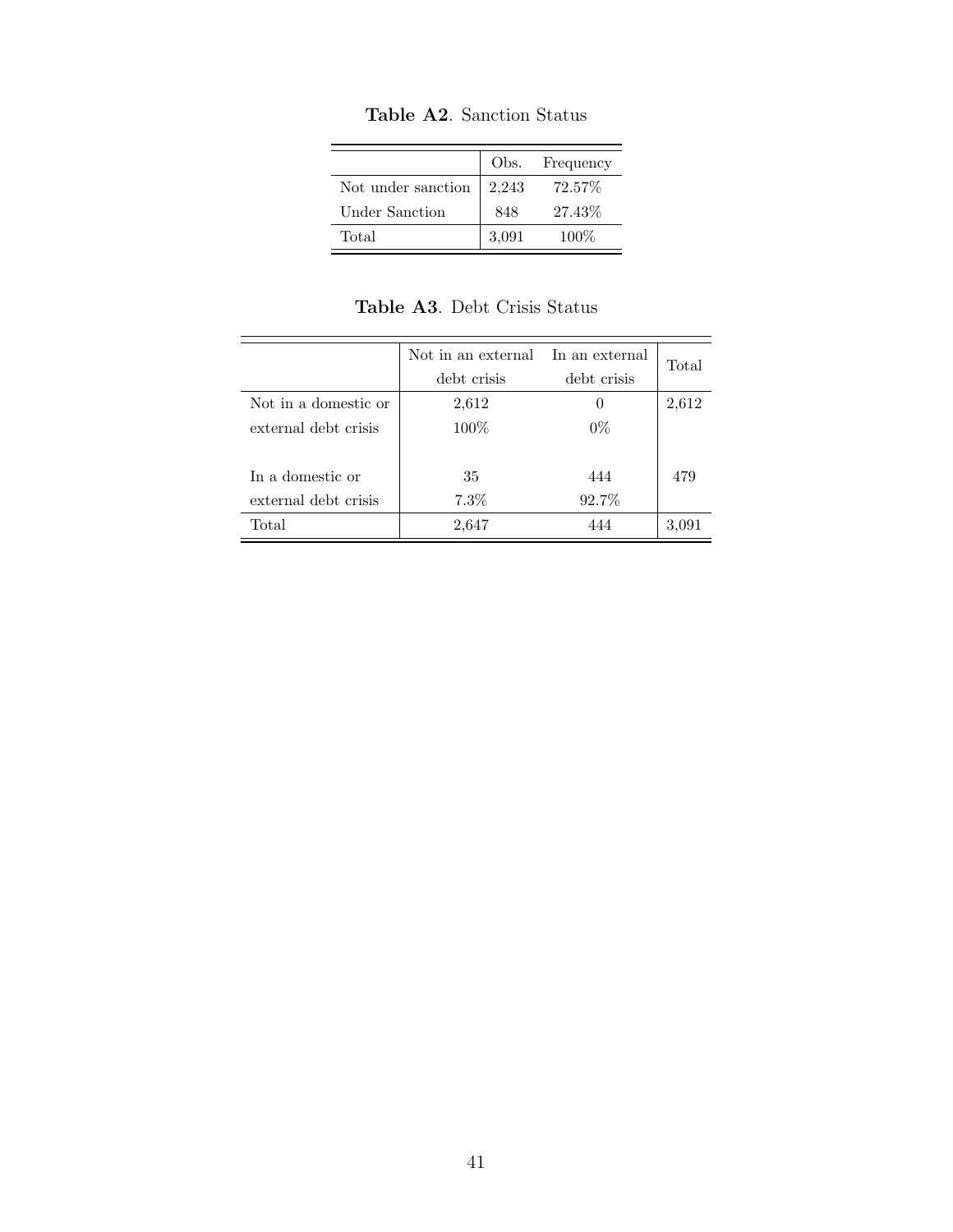| Variable                                                                |      | Total     | Not under<br>sanction | t-test | sanction<br>Under | Not in an external<br>debt crisis                                                                                                                                                                    | t-test | In an external<br>debt crisis |
|-------------------------------------------------------------------------|------|-----------|-----------------------|--------|-------------------|------------------------------------------------------------------------------------------------------------------------------------------------------------------------------------------------------|--------|-------------------------------|
| ${\rm Gdp}$ pc                                                          | mean | 1.120     | .985                  | ***    | 1.474             | 1.147                                                                                                                                                                                                | $\ast$ | 1.046                         |
|                                                                         | s.d. | (.604)    | (0.716)               |        | (1.204)           | (.963)                                                                                                                                                                                               |        | (.711)                        |
| Gdp pc growth                                                           | mean | 058       | .060                  |        | .053              | $073\,$                                                                                                                                                                                              | ***    | 016                           |
|                                                                         | s.d. | (138)     | (.134)                |        | (.148)            | (.123)                                                                                                                                                                                               |        | (.166)                        |
| Inflation crisis                                                        | mean | 292       | .266                  | $***$  | 358               | .233                                                                                                                                                                                                 | $***$  | .456                          |
|                                                                         | s.d. | (455)     | (.442)                |        | (084.)            | (.423)                                                                                                                                                                                               |        | (.499)                        |
| Reserves                                                                | mean | 24.651    | 24.613                |        | 24.750            | 29.918                                                                                                                                                                                               | $***$  | 9.966                         |
|                                                                         | s.d. | (31.640)  | 33.909                |        | (24.781)          | 35.167                                                                                                                                                                                               |        | (7.235)                       |
| Stock external debt                                                     | mean | 61.740    | 59.551                | $\ast$ | 67.473            | 44.078                                                                                                                                                                                               | $***$  | 110.974                       |
|                                                                         | s.d. | (81.921)  | (54.199)              |        | (128.838)         | (28.850)                                                                                                                                                                                             |        | (140.923)                     |
| Interests ext. debt                                                     | mean | 1.166     | .729                  | ***    | 2.310             | 1.167                                                                                                                                                                                                |        | 1.161                         |
|                                                                         | s.d. | (2.259)   | (1.295)               |        | (3.508)           | (2.237)                                                                                                                                                                                              |        | (2.324)                       |
| Military                                                                | mean | .074      | .066                  | $\ast$ | 096               | 078                                                                                                                                                                                                  |        | .066                          |
|                                                                         | s.d. | (263)     | (.249)                |        | (.295)            | (.268)                                                                                                                                                                                               |        | (.248)                        |
| Elective                                                                | mean | 813       | <b>806</b>            |        | 834               | 806                                                                                                                                                                                                  |        | 834                           |
|                                                                         | s.d. | .390)     | (.396)                |        | (.373)            | (.396)                                                                                                                                                                                               |        | (.373)                        |
| Riot                                                                    | mean | 238       | .210                  | ***    | .310              | 224                                                                                                                                                                                                  | ⋇      | 274                           |
|                                                                         | ತೆ.  | (426)     | (407)                 |        | (.463)            | (417)                                                                                                                                                                                                |        | (1447)                        |
| Conflict Index                                                          | mean | 15,021    | 13,447                | ***    | 19,145            | 14,888                                                                                                                                                                                               |        | 15,392                        |
|                                                                         | નું. | (22, 618) | 20,083)               |        | 27,824)           | 23,678)                                                                                                                                                                                              |        | (19,398)                      |
| N. Observations                                                         |      | 981       | 710                   |        | 271               | 722                                                                                                                                                                                                  |        | 259                           |
| Notes: Variables are defined<br>in a one-tailed t-test. $**:$ th        |      |           |                       |        |                   | as discussed in Table 1 and Table 3. ***: the difference in means is statistically significant at 1% level<br>e difference in means is statistically significant at 5% level in a one-tailed t-test. |        | *: the difference in          |
| means is statistically significant at 10% level in a one-tailed t-test. |      |           |                       |        |                   |                                                                                                                                                                                                      |        |                               |

Table A4. Summary Statistics (restricted sample) Table A4. Summary Statistics (restricted sample)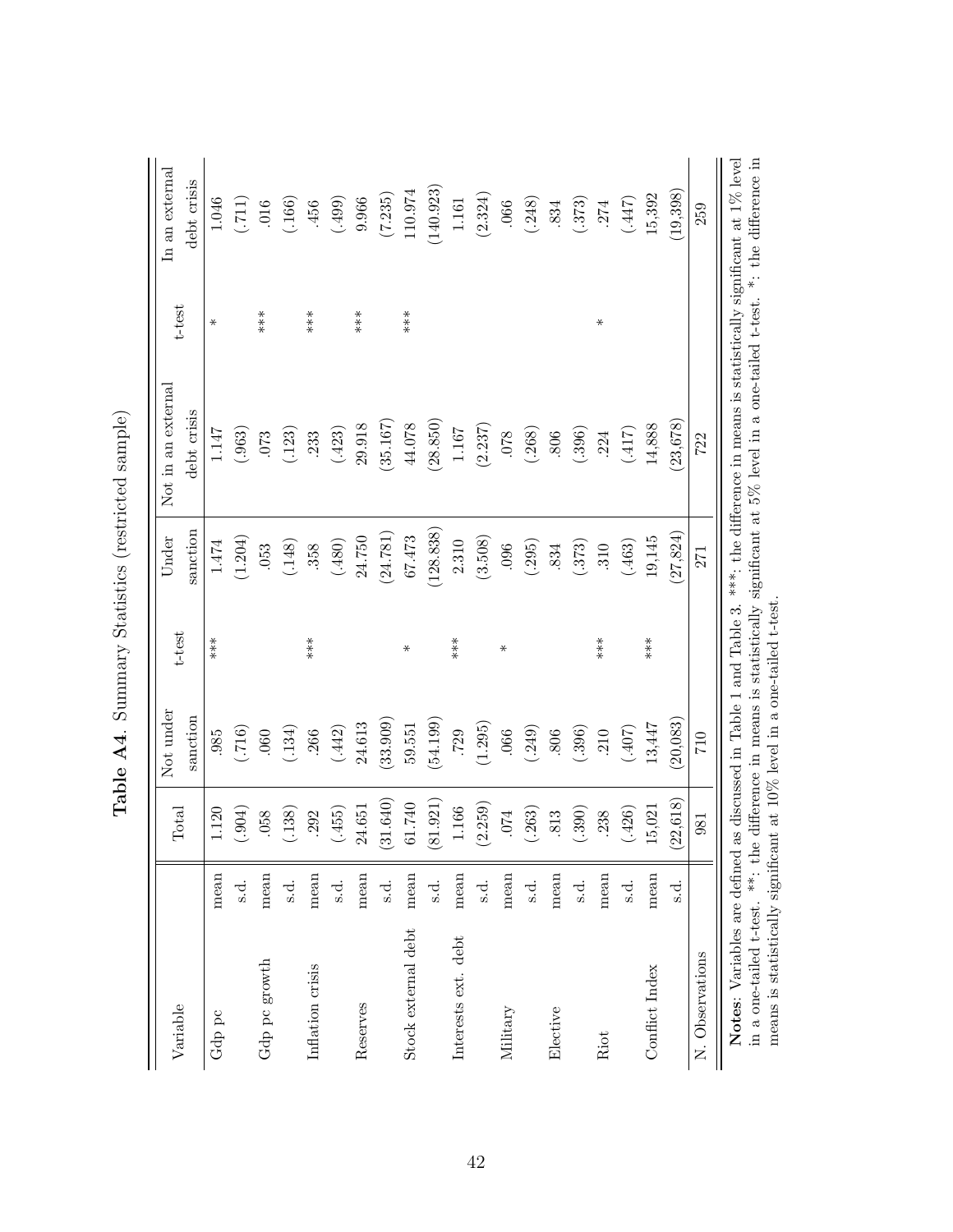|                              |            |                                | Dependent Variable: |            |
|------------------------------|------------|--------------------------------|---------------------|------------|
|                              |            | Dummy for External Debt Crisis |                     |            |
|                              | (1)        | (2)                            | (3)                 | (4)        |
|                              |            |                                |                     |            |
| Sanction $t-2$               | $0.0171**$ | $0.0178**$                     | $0.0153*$           | $0.0598**$ |
|                              | (0.0085)   | (0.0086)                       | (0.0079)            | (0.0288)   |
| Yrs since debt crisis        | $0.0014*$  | $0.0022***$                    | $0.0021***$         | 0.0016     |
|                              | (0.0007)   | (0.0007)                       | (0.0007)            | (0.0012)   |
| Gdp pc $t-1$                 |            | $-0.0025***$                   | $-0.0028***$        | 0.0248     |
|                              |            | (0.0008)                       | (0.0010)            | (0.0389)   |
| Gdp pc growth $t-1$          |            | $-0.0742$                      | $-0.0831$           | $-0.1285$  |
|                              |            | (0.0575)                       | (0.0583)            | (0.1277)   |
| No inflation crisis $t-2$    |            |                                | $-0.0193$           | $-0.0102$  |
|                              |            |                                | (0.0172)            | (0.0324)   |
| Elective                     |            |                                | $-0.0179$           | 0.0311     |
|                              |            |                                | (0.0184)            | (0.0635)   |
| Military                     |            |                                | 0.0352              | 0.1077     |
|                              |            |                                | (0.0512)            | (0.0908)   |
| Population                   |            |                                | $-0.0003***$        | 0.0011     |
|                              |            |                                | (0.0001)            | (0.0007)   |
| Reserves                     |            |                                |                     | $-0.0002$  |
|                              |            |                                |                     | (0.0005)   |
| Stock debt                   |            |                                |                     | $0.0026**$ |
|                              |            |                                |                     | (0.0011)   |
| Interest ext. payments $t-1$ |            |                                |                     | $-0.0082$  |
|                              |            |                                |                     | (0.0116)   |
| Country fixed effects        | Yes        | Yes                            | Yes                 | Yes        |
| Year fixed effects           | Yes        | Yes                            | Yes                 | Yes        |
| Observations                 | 2130       | 2130                           | 2130                | 476        |

Table A5. Regression of sanctions (in previous two years) on external default.

Notes: Variables are defined as explained in Table 1 and 3. "Sanction  $t - 2$ " is a dummy variable that takes value 1 if the country was hit by at least one sanction in the last two years. Observations are excluded if the country was under a banking crisis, a domestic debt crisis or and external debt crisis in any of the three previous years. Standard errors (in parenthesis) are clustered at the country level.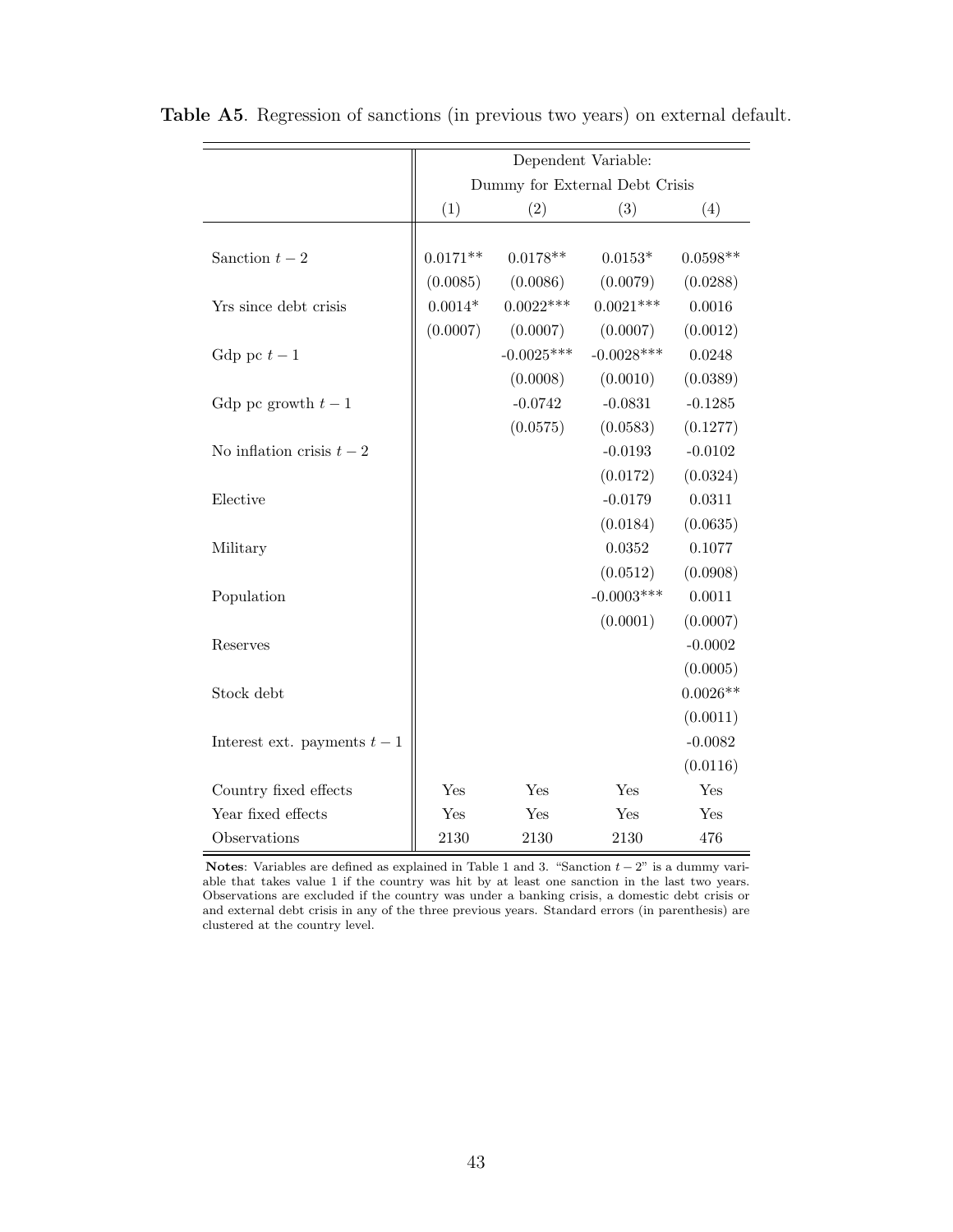|                              |             | Dependent Variable: |                                |                 |
|------------------------------|-------------|---------------------|--------------------------------|-----------------|
|                              |             |                     | Dummy for External Debt Crisis |                 |
|                              | (1)         | (2)                 | (3)                            |                 |
|                              |             |                     |                                |                 |
| Sanction $t-3$               | $0.0180*$   | $0.0187**$          | $0.0167*$                      | $0.0538^{\ast}$ |
|                              | (0.0093)    | (0.0094)            | (0.0085)                       | (0.0296)        |
| Yrs last debt crisis         | $0.0024***$ | $0.0034***$         | $0.0034***$                    | $0.0034**$      |
|                              | (0.0006)    | (0.0007)            | (0.0006)                       | (0.0013)        |
| Gdp pc $t-1$                 |             | $-0.0030***$        | $-0.0034***$                   | $-0.0053$       |
|                              |             | (0.0009)            | (0.0011)                       | (0.0356)        |
| Gdp pc growth $t-1$          |             | $-0.0680$           | $-0.0758$                      | $-0.1316$       |
|                              |             | (0.0595)            | (0.0607)                       | (0.1138)        |
| No inflation crisis $t-2$    |             |                     | $-0.0211$                      | $-0.0216$       |
|                              |             |                     | (0.0193)                       | (0.0397)        |
| Elective                     |             |                     | $-0.0240$                      | 0.0224          |
|                              |             |                     | (0.0193)                       | (0.0565)        |
| Military                     |             |                     | 0.0205                         | 0.0475          |
|                              |             |                     | (0.0511)                       | (0.0830)        |
| Population                   |             |                     | $-0.0003***$                   | 0.0006          |
|                              |             |                     | (0.0001)                       | (0.0006)        |
| Reserves                     |             |                     |                                | 0.0001          |
|                              |             |                     |                                | (0.0005)        |
| Stock external debt          |             |                     |                                | $0.0028**$      |
|                              |             |                     |                                | (0.0013)        |
| Interest ext. payments $t-1$ |             |                     |                                | $-0.0032$       |
|                              |             |                     |                                | (0.0180)        |
| Country fixed effects        | Yes         | Yes                 | Yes                            | Yes             |
| Year fixed effects           | Yes         | Yes                 | Yes                            | Yes             |
| Observations                 | 2007        | 2007                | 2007                           | 445             |

Table A6. Regression of sanctions (in previous three years) on external default.

Notes: Variables are defined as explained in Table 1. "Sanction  $t - 3$ " is a dummy variable that takes value 1 if the country was hit by at least one sanction in the last three years. Observations are excluded if the country was under a banking crisis, a domestic debt crisis or and external debt crisis in any of the four previous years. Standard errors (in parenthesis) are clustered at the country level.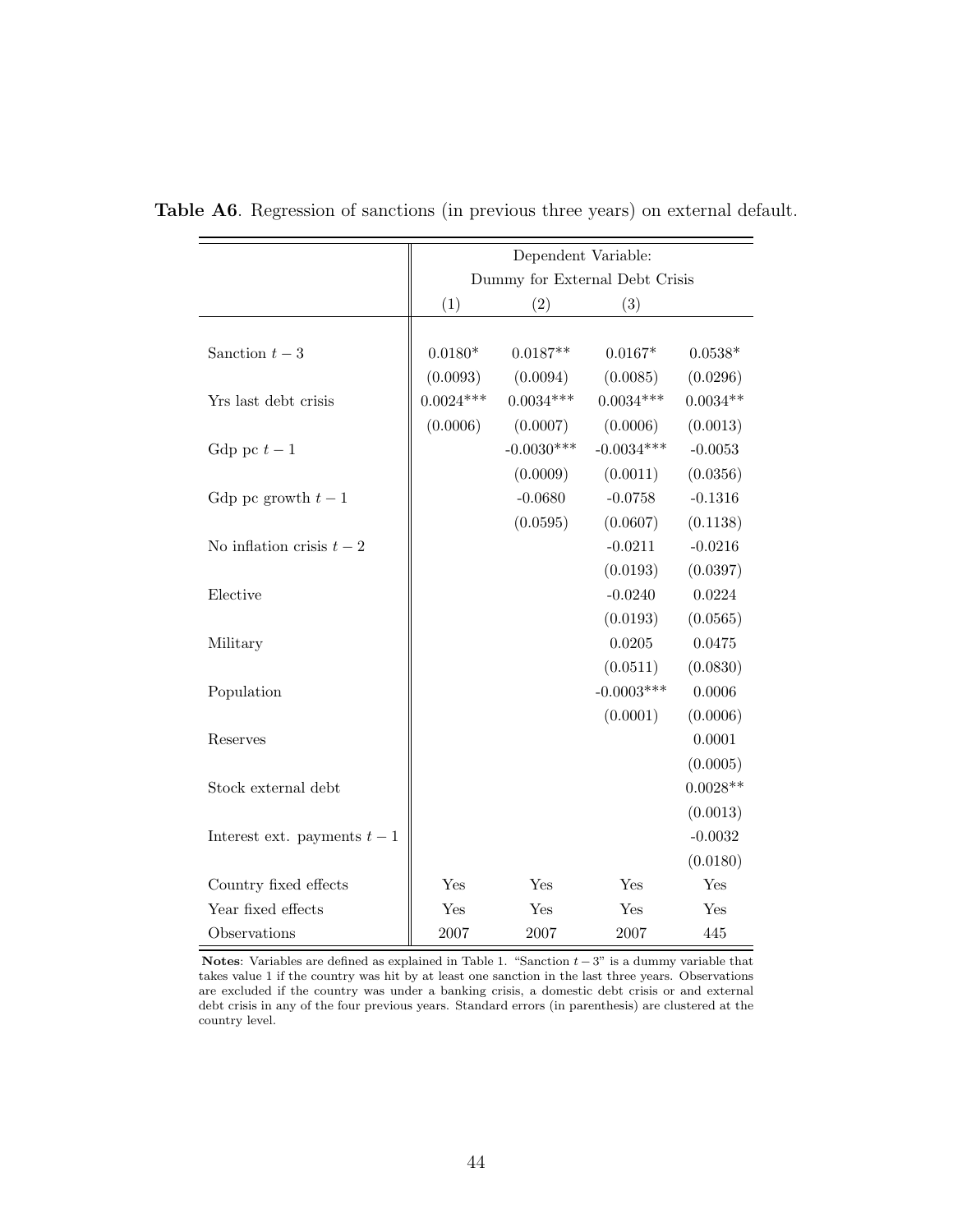|                              | Dependent Variable:            |              |              |            |
|------------------------------|--------------------------------|--------------|--------------|------------|
|                              | Dummy for External Debt Crisis |              |              |            |
|                              | (1)                            | (2)          | (3)          | (4)        |
|                              |                                |              |              |            |
| Sanction $t-4$               | $0.0196**$                     | $0.0200**$   | $0.0173**$   | $0.0522*$  |
|                              | (0.0085)                       | (0.0086)     | (0.0076)     | (0.0271)   |
| Yrs since debt crisis        | $0.0027***$                    | $0.0038***$  | $0.0036***$  | $0.0038*$  |
|                              | (0.0007)                       | (0.0008)     | (0.0007)     | (0.0020)   |
| Gdp pc $t-1$                 |                                | $-0.0031***$ | $-0.0034***$ | $-0.0124$  |
|                              |                                | (0.0010)     | (0.0012)     | (0.0471)   |
| Gdp pc growth $t-1$          |                                | $-0.0724$    | $-0.0829$    | $-0.1125$  |
|                              |                                | (0.0614)     | (0.0623)     | (0.1251)   |
| No inflation crisis $t-2$    |                                |              | $-0.0340*$   | $-0.0234$  |
|                              |                                |              | (0.0191)     | (0.0412)   |
| Elective                     |                                |              | $-0.0178$    | 0.0211     |
|                              |                                |              | (0.0189)     | (0.0605)   |
| Military                     |                                |              | 0.0545       | 0.0503     |
|                              |                                |              | (0.0394)     | (0.0840)   |
| Population                   |                                |              | $-0.0003***$ | 0.0006     |
|                              |                                |              | (0.0001)     | (0.0006)   |
| Reserves                     |                                |              |              | 0.0001     |
|                              |                                |              |              | (0.0005)   |
| Stock ext. debt              |                                |              |              | $0.0032**$ |
|                              |                                |              |              | (0.0015)   |
| Interest ext. payments $t-1$ |                                |              |              | 0.0005     |
|                              |                                |              |              | (0.0168)   |
| Country fixed effects        | Yes                            | Yes          | Yes          | Yes        |
| Year fixed effects           | Yes                            | Yes          | Yes          | Yes        |
| Observations                 | 1893                           | 1893         | 1893         | 421        |

Table A7. Regression of sanctions (in previous four years) on external default.

Notes: Variables are defined as explained in Table 1. "Sanction  $t - 4$ " is a dummy variable that takes value 1 if the country was hit by at least one sanction in the last four years. Observations are excluded if the country was under a banking crisis, a domestic debt crisis or and external debt crisis in any of the five previous years. Standard errors (in parenthesis) are clustered at the country level.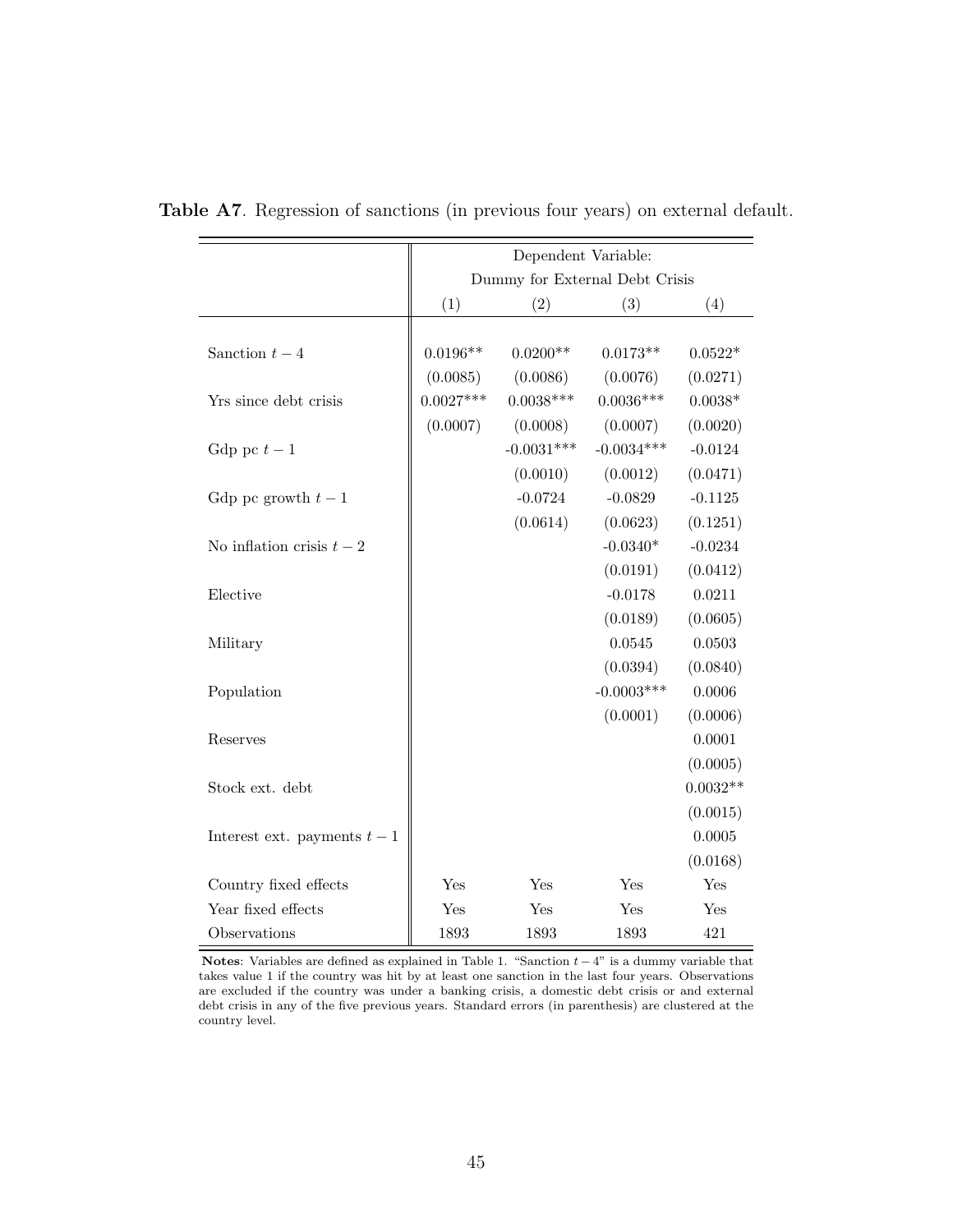|                              | Dep. Variable:   |             | Dep. Variable:     |             |
|------------------------------|------------------|-------------|--------------------|-------------|
|                              | Sanction $t+1$ . |             | Sanction $t + 2$ . |             |
|                              | (1)              | (2)         | (3)                | (4)         |
| Ext. debt crisis             | 0.0660           | 0.0646      | 0.0563             | 0.0614      |
|                              | (0.0500)         | (0.0630)    | (0.0666)           | (0.1030)    |
| Gdp pc $t-1$                 | 0.0062           | 0.1080      | 0.0064             | 0.0797      |
|                              | (0.0058)         | (0.0948)    | (0.0057)           | (0.1027)    |
| Gdp pc growth $t-1$          | 0.0248           | $0.2770*$   | $-0.0296$          | 0.1507      |
|                              | (0.1188)         | (0.1545)    | (0.1121)           | (0.1429)    |
| Yrs since debt crisis        | $-0.0019$        | $-0.0014$   | $-0.0024$          | 0.0000      |
|                              | (0.0035)         | (0.0045)    | (0.0035)           | (0.0048)    |
| No inflation crisis $t-2$    | $-0.0420$        | 0.0083      | $-0.0519$          | $-0.0174$   |
|                              | (0.0393)         | (0.0669)    | (0.0354)           | (0.0631)    |
| Elective                     | $-0.0697$        | 0.0776      | $-0.0186$          | $0.1684**$  |
|                              | (0.0687)         | (0.1150)    | (0.0601)           | (0.0679)    |
| Military                     | $0.1865**$       | $0.2835**$  | $0.1416*$          | $0.3213***$ |
|                              | (0.0931)         | (0.1357)    | (0.0779)           | (0.1136)    |
| Population                   | $0.0006*$        | $-0.0002$   | $0.0006*$          | 0.0005      |
|                              | (0.0003)         | (0.0009)    | (0.0003)           | (0.0012)    |
| Reserves                     |                  | $-0.0013*$  |                    | $-0.0014*$  |
|                              |                  | (0.0006)    |                    | (0.0007)    |
| Stock ext. debt              |                  | $-0.0032*$  |                    | $-0.0016$   |
|                              |                  | (0.0016)    |                    | (0.0018)    |
| Interest ext. payments $t-1$ |                  | $0.0451***$ |                    | 0.0362      |
|                              |                  | (0.0159)    |                    | (0.0247)    |
| Country fixed effects        | Yes              | Yes         | Yes                | Yes         |
| Year fixed effects           | Yes              | Yes         | Yes                | Yes         |
| Observations                 | 2268             | $520\,$     | 2268               | 520         |

Table A8. Regression of external default on sanctions in following years.

Notes: Variables are defined as explained in Table 1 and Table 3. "Sanction  $t + 1$ " dummy variable that takes value 1 if the country is targeted by at least one sanction in year  $t + 1$ . "Sanction  $t + 2$ " dummy variable that takes value 1 if the country is targeted by at least one sanction in year  $t + 2$ . Observations are excluded if the country was under a banking crisis, a domestic debt crisis or and external debt crisis in any of the five previous years. Standard errors (in parenthesis) are clustered at the country level.